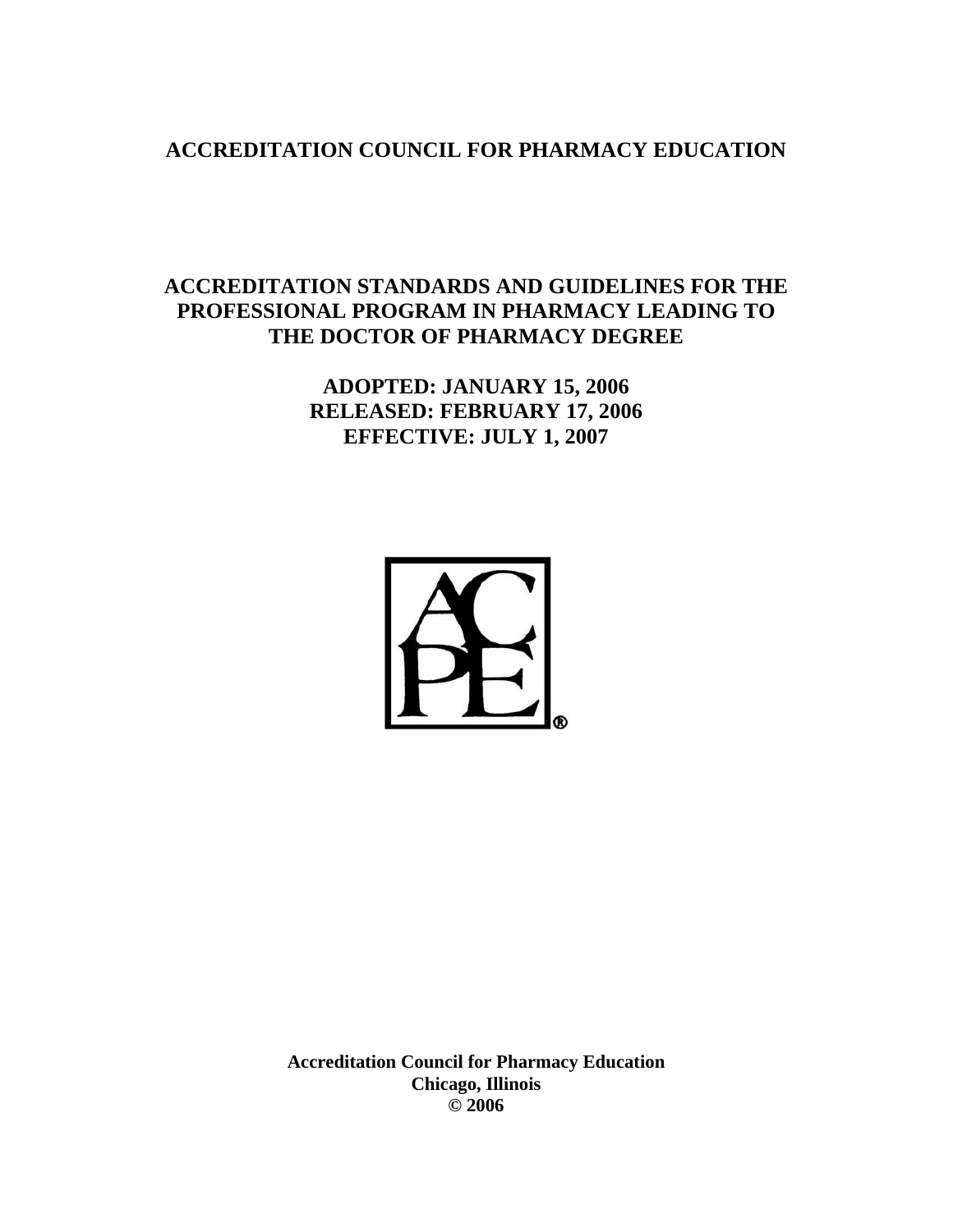## **PREAMBLE**

### **Accreditation Council for Pharmacy Education (ACPE)**

The Accreditation Council for Pharmacy Education (ACPE) is the national agency for the accreditation of professional degree programs in pharmacy and providers of continuing pharmacy education. ACPE (until 2003 known as the American Council on Pharmaceutical Education) was established in 1932 for the accreditation of professional degree programs in pharmacy, and in 1975 its scope was broadened to include accreditation of providers of continuing pharmacy education (www.acpe-accredit.org). The mission of ACPE is to assure and advance quality in pharmacy education. ACPE is an autonomous and independent agency whose Board of Directors is appointed by the American Association of Colleges of Pharmacy (AACP), the American Pharmacists Association (APhA), the National Association of Boards of Pharmacy (NABP) (three appointments each), and the American Council on Education (one appointment). Since the inception of its accreditation agency recognition program in 1952, ACPE has been recognized continuously by the U.S. Department of Education, and it gained recognition by the Council for Higher Education Accreditation in April 2004. State boards of pharmacy require that licensure applicants from the United States have graduated from an accredited pharmacy degree program to be eligible to sit for the North American Pharmacist Licensure Examination<sup>TM</sup> (NAPLEX®).

### **Transition to the Doctor of Pharmacy as Sole Degree to Enter Practice**

After decades of debate, the transition to the Doctor of Pharmacy (PharmD) as the sole professional practice degree for pharmacy in the United States was initiated when ACPE adopted its *Accreditation Standards and Guidelines for the Professional Program in Pharmacy Leading to the Doctor of Pharmacy Degree* on June 14, 1997. The implementation timeline for the new standards required transition for the entering professional classes in academic year 2000-2001, and the transition was completed in academic year 2004-2005 with the graduation of the last student from an ACPEaccredited baccalaureate in pharmacy program. Many pharmacy colleges and schools converted to the PharmD well in advance of the implementation deadline, and all programs met the implementation timetable.

## **Revision of Standards: Background**

All accrediting bodies, including ACPE, periodically review and revise their standards. A number of environmental factors required ACPE to conduct a careful reassessment of the standards. These factors included: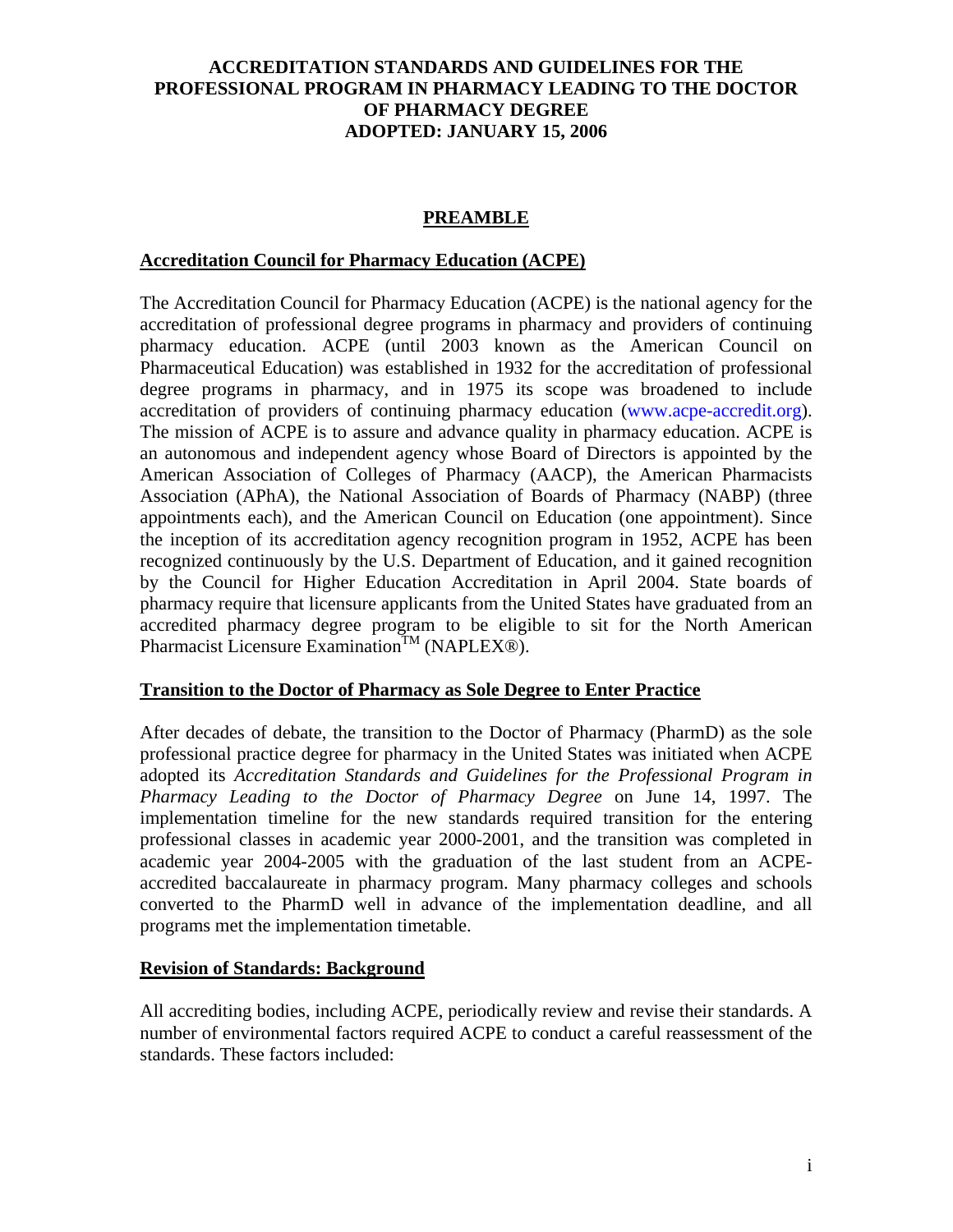- The experience gained by ACPE in its accreditation reviews since the adoption of the Doctor of Pharmacy standards in 1997.
- Feedback from ACPE stakeholders regarding quality improvement of the standards.
- The reports of the Institute of Medicine (www.iom.edu) noting needed changes in our health care system to improve medication safety and patient outcomes, including the five competencies that all health care professionals should attain during their education and training.
- The proliferation, now in more than 40 states, of collaborative health care practice legislation that includes an expanded patient care role for pharmacists.
- The revision of the AACP's Center for the Advancement of Pharmaceutical Education (CAPE) Educational Outcomes in 2004, which was guided by a consultant and an advisory panel composed of educators and practitioners. These educational outcomes are intended to be the target toward which the evolving pharmacy curriculum should be aimed.
- The revision of the NAPLEX<sup>®</sup> examination blueprint (www.nabp.net) that became effective in early 2005.
- The Medicare Modernization Act of 2003 that establishes the need for medication therapy management services provided by pharmacists for high-risk patients (www.cms.hhs.gov).
- The AACP Academic-Practice Partnership Initiative's *Development of a Profile System to Display Exemplary Pharmacy Practice Experiential Sites*  (www.aacp.org/Docs/MainNavigation/Resources/7046\_ExemplaryPharmacyPract iceSitesCriteria.pdf ).
- The Joint Commission of Pharmacy Practitioners' *Vision of Pharmacy Practice 2015* (Appendix A), accepted by the governing boards of 11 pharmacy organizations, including ACPE, and released in 2005.

## **Revision of Standards: Process Employed**

In March 2003, ACPE announced to its stakeholders (including pharmacy colleges and schools, professional pharmacy organizations, student pharmacist organizations, and other accrediting bodies) its intent to revise the Doctor of Pharmacy degree standards. Written comments were solicited from stakeholders, and many were received. In addition, a Web-based survey that allowed anonymous completion was distributed to all the college or school of pharmacy deans. Based on the feedback received, the first draft of the revised standards was distributed to ACPE stakeholders in February 2005. Subsequently, a series of open hearings was conducted at national pharmacy meetings. Comments received led to further modification of the standards and to development of the revised guidelines. After extensive review of the draft guidelines by an advisory group from various sections of the academic and practice communities, the ACPE Board of Directors approved the distribution to stakeholders of the second draft of the standards and the first draft of the revised guidelines in late June 2005. Additional open hearings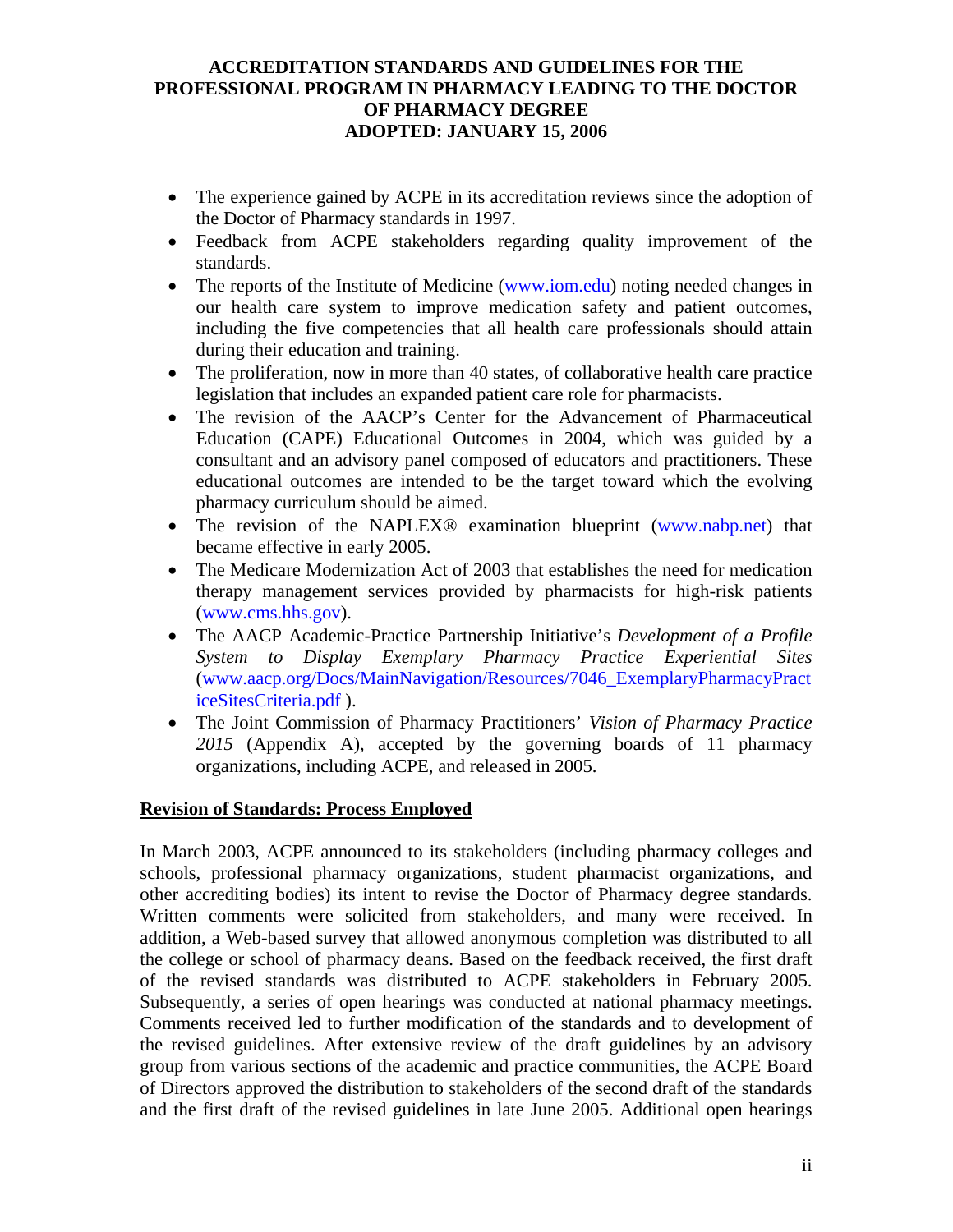were conducted. Another Web-based survey that allowed anonymous completion by college or school of pharmacy deans and/or their designees was conducted in fall 2005 and additional written feedback was received by ACPE. The revised standards and guidelines were adopted on **January 15, 2006** with an effective date of **July 1, 2007**. The new standards will be referred to as "Standards 2007." Colleges and schools being evaluated by ACPE beginning in academic year **2007-2008** must comply with the new standards and guidelines.

#### **Revision of Standards: What's Different?**

- *Philosophy and emphasis* The standards and guidelines, taken together, have been refined to ensure the development of students who can contribute to the care of patients and to the profession by practicing with competence and confidence in collaboration with other health care providers. The revision has placed greater emphasis on the desired scientific foundation and practice competencies, the manner in which programs need to assess students' achievement of the competencies, and the importance of the development of the student as a professional and lifelong learner. The standards focus on the development of students' professional knowledge, skills, attitudes, and values, as well as sound and reasoned judgment and the highest level of ethical behavior. Throughout the revision process, ACPE has focused on addressing the environmental factors noted above in *Revision of Standards: Background.*
- *Standards and guidelines revision processes redefined* The ACPE Board of Directors decided to separate the review and revision process for the guidelines from that of the standards. The standards will be reviewed approximately every six to eight years, while the guidelines can be refined and improved as needed based on stakeholder feedback and experience.
- *Standards: volume and terminology* Although the number of standards remains the same as in the previous version, they have been restructured, simplified, and clarified. The standards are organized into six sections, and a preamble introduces the intent and context of each section. The standards now uniformly include the verb "must," indicating an absolute requirement for accreditation. Care has been taken to ensure consistent use and application of terminology.
- *Guidelines: volume and terminology* The guidelines are provided to help colleges and schools of pharmacy understand the breadth and scope of issues underlying the achievement of each standard. The feedback received from ACPE stakeholders requesting better clarification has resulted in an increase in the number of guidelines. The guidelines employ the verb "must" where matters of quality assurance require that a standards-related issue be addressed in a specific manner. Guidelines employ the verb "should" where guidance or suggestions for quality improvement are provided. Use of the term "in general" recognizes that not all aspects of the subsequent list will apply in all situations. In those cases, the college or school may choose avenues other than those provided in the guidelines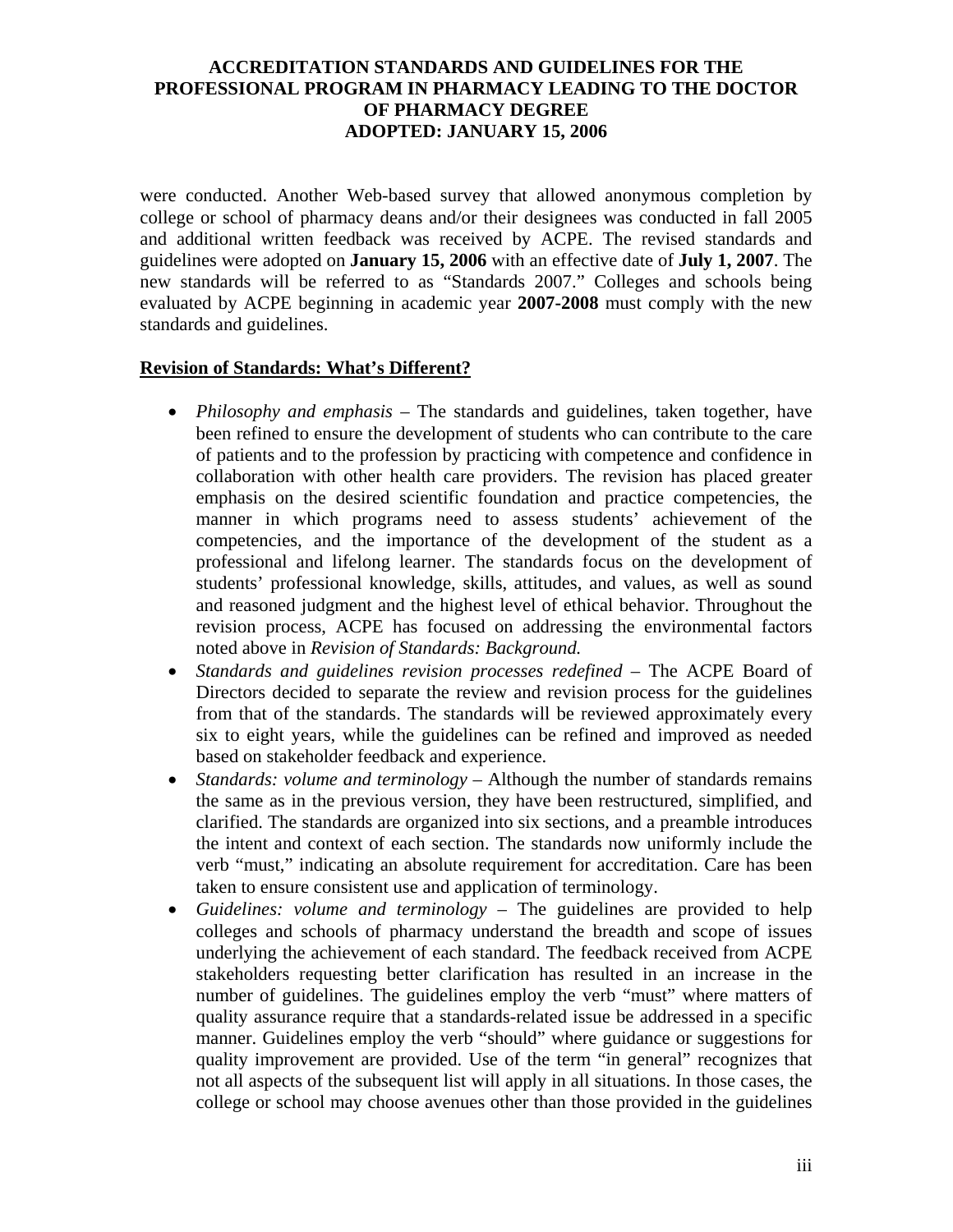to achieve compliance with the standard. In such cases, ACPE may require a higher burden of proof from the college or school. Some guideline "should" statements may evolve into "must" statements in future revisions. Guidelines annotated with an asterisk (\*) provide guidance related specifically, if relevant, to new program initiatives and alternate pathways to degree completion, such as, an accelerated curriculum, a post-baccalaureate in pharmacy Doctor of Pharmacy degree pathway, geographically dispersed campuses, distance-learning activities, and other educational innovations.

- *Footnotes*the use of footnotes has been expanded to provide definitions or clarification of terms used. They replace the glossary from previous versions of the standards and guidelines.
- *Areas of emphasis* Based on stakeholder feedback, standards and guidelines in the following areas (listed in alphabetical order) have been emphasized during the revision process:
	- a. Communication skills
	- b. Curricular content
	- c. Evaluation/assessment/outcomes
	- d. Experiential education
	- e. Faculty and staff matters
	- f. Interprofessional teamwork
	- g. Patient safety
	- h. Professional competencies
	- i. Professionalism
	- j. Regional accreditation
	- k. Scholarship and research
	- l. Student admission and progression
- *Style –* The Chicago Manual of Style,  $15<sup>th</sup>$  Edition, Chicago: The University of Chicago Press, 2003, was used in the preparation of the standards and guidelines.

#### **Summary**

ACPE looks forward to working with colleges and schools of pharmacy during the transition to the implementation of this revision of the professional degree program standards. Much will be learned in the process that will help drive further revisions of the standards and guidelines. Through its strategic plan, ACPE will simultaneously be investigating opportunities for better and more standardized ways to evaluate the achievement of the standards, including the identification of process and outcome measures to be monitored across all accredited programs. In addition, ACPE will be improving its policies and procedures to allow more standardization, consistency, efficiency, and effectiveness in its accreditation activities and evaluations. Feedback from ACPE stakeholders is always invited and valued.

### **ACPE Board of Directors and Staff January 15, 2006**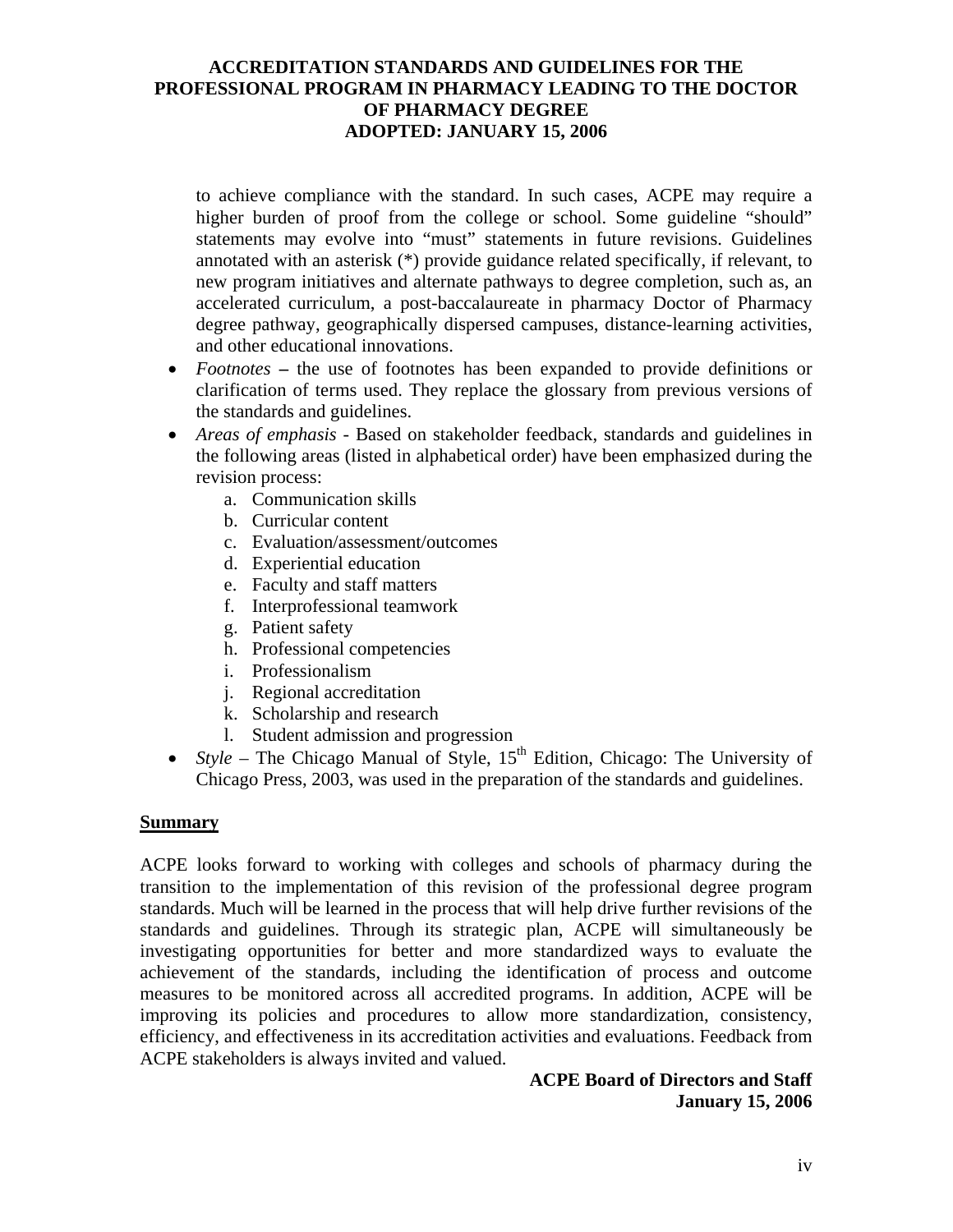## **TABLE OF CONTENTS**

| Standard No. 7: College or School Organization and Governance  10                |  |
|----------------------------------------------------------------------------------|--|
|                                                                                  |  |
|                                                                                  |  |
|                                                                                  |  |
| Standard No. 10: Curricular Development, Delivery, and Improvement 15            |  |
|                                                                                  |  |
| Standard No. 12: Professional Competencies and Outcome Expectations 18           |  |
| Standard No. 13: Curricular Core—Knowledge, Skills, Attitudes, and Values 20     |  |
|                                                                                  |  |
| Standard No. 15: Assessment and Evaluation of Student Learning and Curricular    |  |
|                                                                                  |  |
|                                                                                  |  |
|                                                                                  |  |
|                                                                                  |  |
| Standard No. 18: Transfer of Credits and Waiver of Requisites for Admission with |  |
|                                                                                  |  |
|                                                                                  |  |
|                                                                                  |  |
|                                                                                  |  |
|                                                                                  |  |
| Standard No. 23: Professional Behavior and Harmonious Relationships 35           |  |
|                                                                                  |  |
|                                                                                  |  |
|                                                                                  |  |
| Standard No. 26: Faculty and Staff Continuing Professional Development and       |  |
|                                                                                  |  |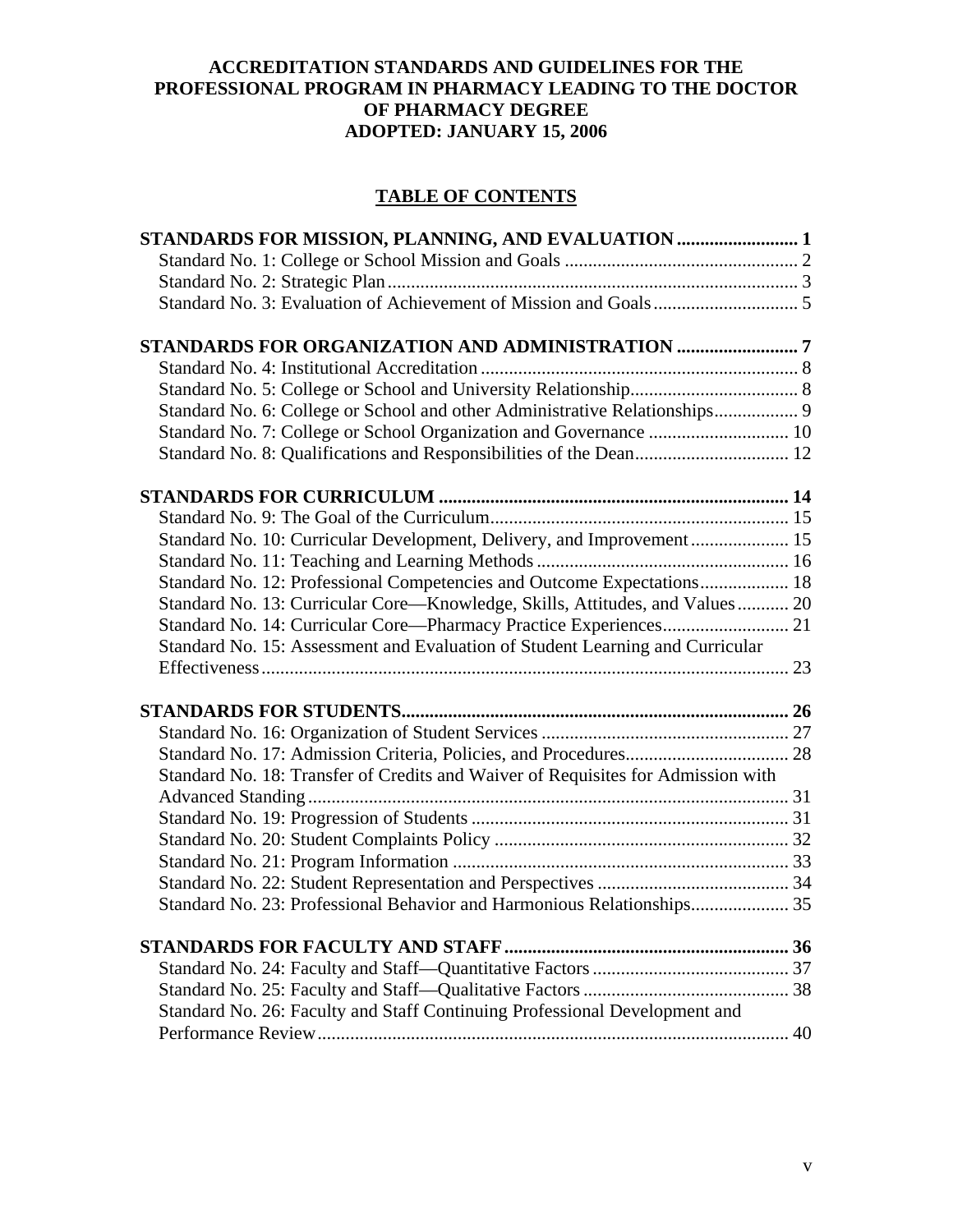| Joint Commission of Pharmacy Practitioners: |  |
|---------------------------------------------|--|
|                                             |  |
|                                             |  |
|                                             |  |
|                                             |  |
|                                             |  |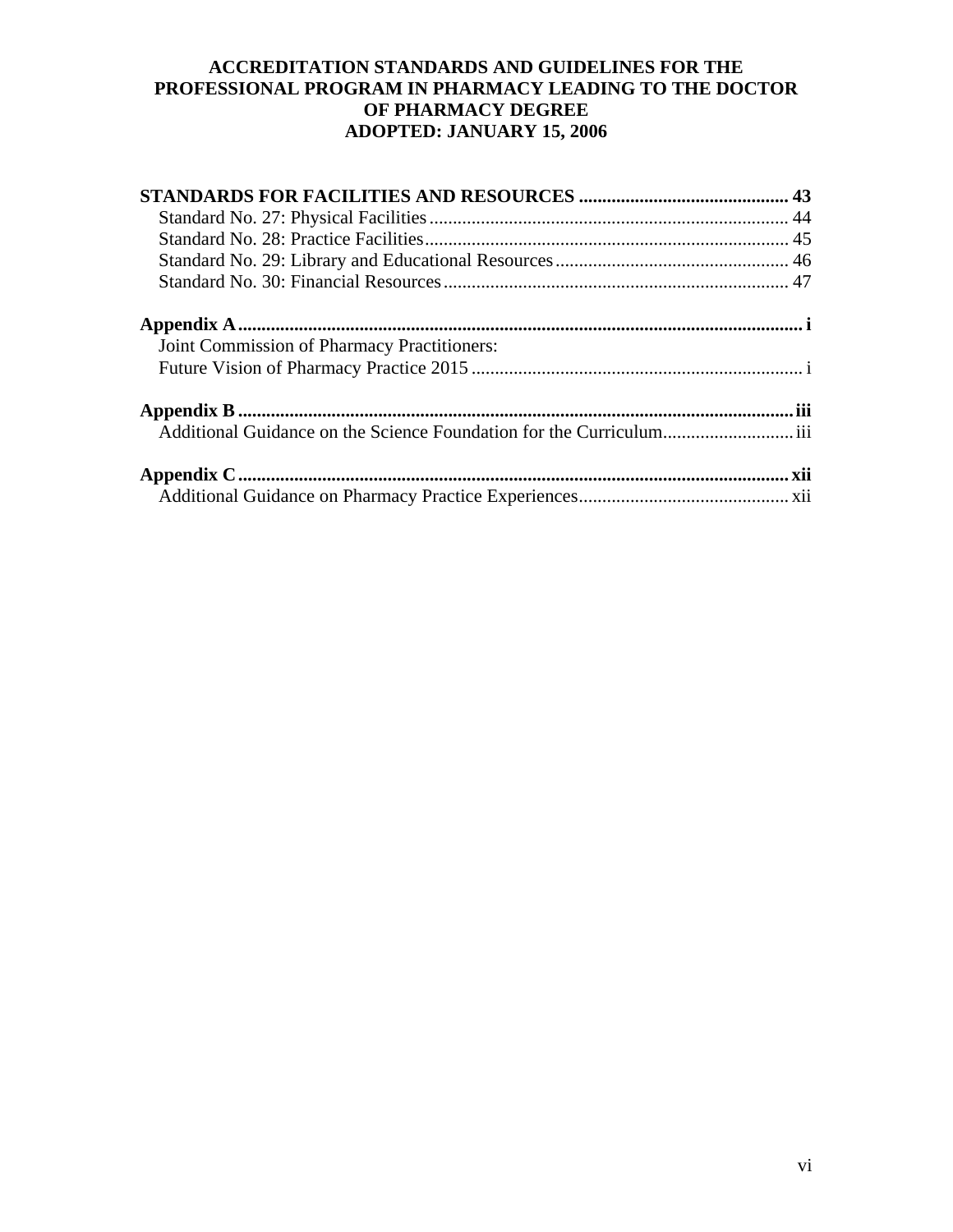### **STANDARDS FOR MISSION, PLANNING, AND EVALUATION**

*The purpose of the standards in this section is to ensure that the college or school's professional degree program has a clearly articulated mission, desired goals, and values, and that a strategic planning process is used to achieve the mission and goals. The college or school must have an evaluation plan, based on assessment measures, that allows for a determination of the degree to which the mission and goals have been achieved. The mission and goals must be related to the vision and needs of the profession of pharmacy to better serve society.* 

**Standard No. 1: College or School Mission and Goals** 

**Standard No. 2: Strategic Plan** 

**Standard No. 3: Evaluation of Achievement of Mission and Goals**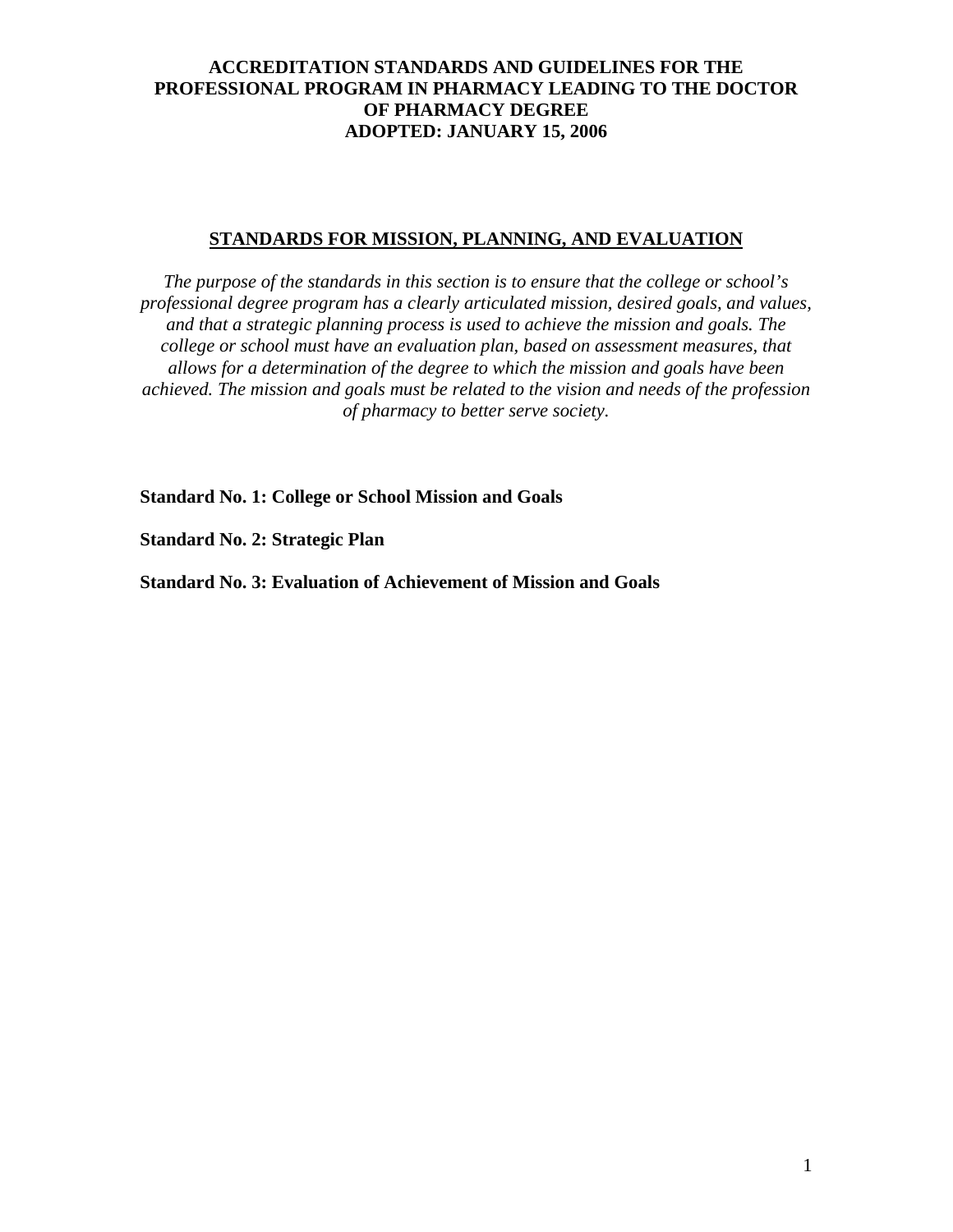### **Standard No. 1: College or School Mission and Goals**

**The college or school of pharmacy** *(hereinafter "college or school")* **must have a published statement of its mission, its goals in the areas of education, research and other scholarly activities, service, and pharmacy practice, and its values. The statement must be compatible with the mission of the university in which the college or school operates.1 These goals must include fundamental commitments of the college or school to the preparation of students who possess the competencies necessary for the provision of pharmacist-delivered patient care, including medication therapy management services, the advancement of the practice of pharmacy and its contributions to society, the pursuit of research and other scholarly activities, and the assessment and evaluation of desired outcomes.** 

#### Guideline 1.1

The college or school's vision for pharmacy practice, research, and education should be aligned with the profession's vision for practice, research, and education.

#### Guideline 1.2

The college or school should have a vision for education, research, and other scholarly activities that commits faculty and students to fostering innovation through basic and applied research. The research should be related to improving health care outcomes and educational methods. The vision should also include a commitment to participate with other stakeholders in the development of new and improved practice models.

#### Guideline 1.3

The college or school's mission statement and goals should address the educational philosophy of the professional degree program in preparing graduates with a thorough foundation in the biomedical, pharmaceutical, social/behavioral/administrative, and clinical sciences and their application to practice to enter the pharmacy profession and to contribute positively to its evolution.

#### Guideline 1.4

 $\overline{a}$ 

The college or school's values should include a stated commitment to a culture that, in general, respects and:

- reflects contemporary pharmacy practice and the vision for its future
- fosters collaboration and good morale among and between administration, faculty, staff, alumni, and students
- fosters involvement of the college or school in mission-related matters of the pharmacy and health care communities and society in general
- supports meeting the varied needs of student learners and preparing them for the continuum of lifelong education

<sup>&</sup>lt;sup>1</sup> The term "university" includes independent colleges and schools.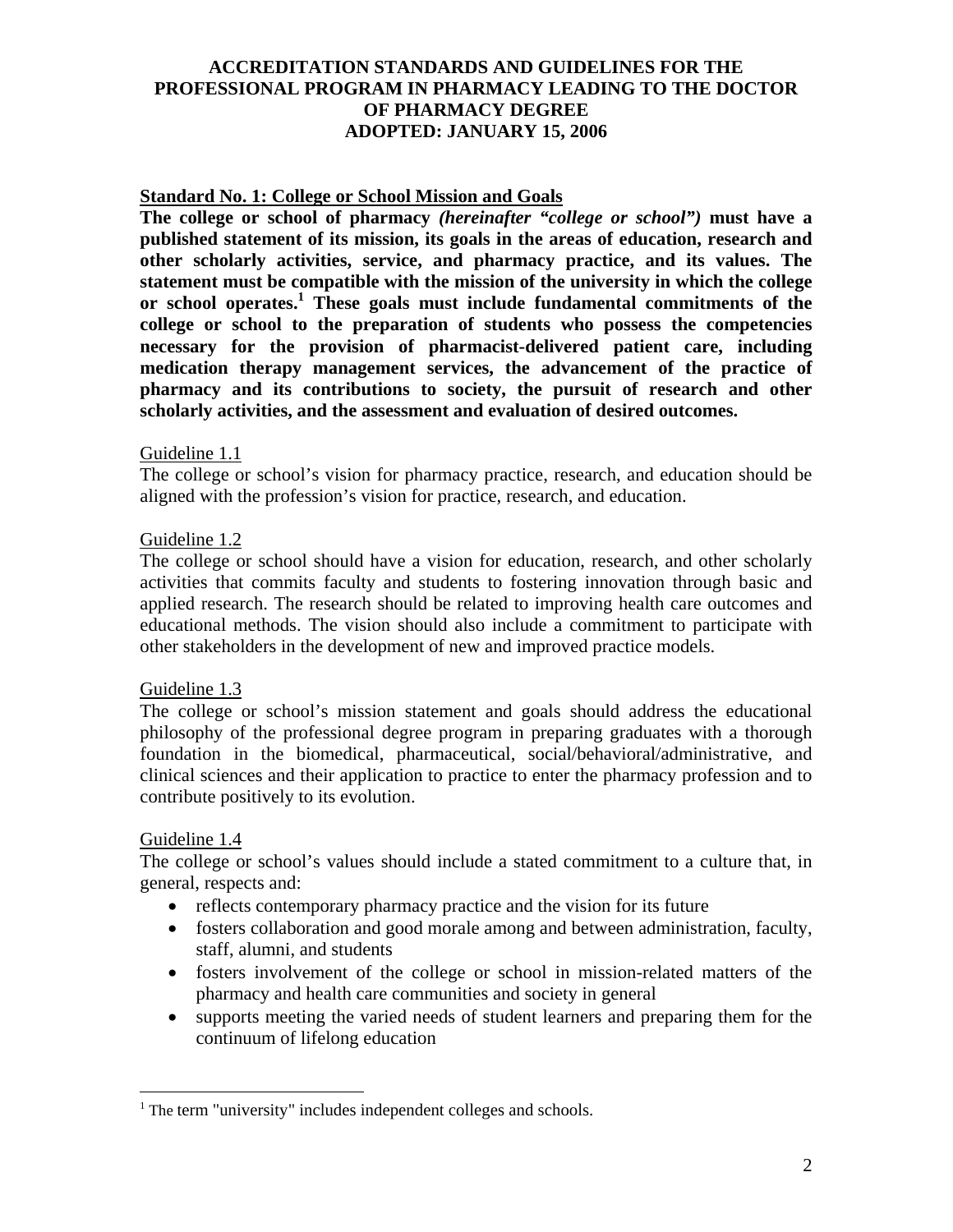- supports postgraduate professional education and training of pharmacists, such as accredited residencies, fellowships, and graduate programs, including combined degree options
- supports continuing professional development of faculty, staff, preceptors, $2$ alumni, and other pharmacists
- supports the educational and scholarly maturation and mentoring of new faculty
- fosters innovation, professionalism, ethical behavior, leadership, and scholarship
- encourages diversity of both faculty and students
- supports meeting the needs of diverse stakeholders, including faculty, administrators, staff, students, preceptors, alumni, and others
- attaches importance to scientific advancement
- promotes development of interprofessional learning and collaborative practice
- embraces quality assurance and continuous quality improvement

### Guideline 1.5\*

For new program initiatives and alternate pathways to degree completion, the college or school must ensure that:

- the initiatives are consistent with the university's and college or school's missions and goals
- the same commitment is demonstrated to all students, irrespective of program pathway or geographic location
- resources are allocated in an equitable manner

## **Standard No. 2: Strategic Plan**

**The college or school must develop, implement, and regularly revise a strategic plan to facilitate the advancement of its mission and goals. The strategic plan must be developed through an inclusive process that solicits input and review from faculty, students, staff, administrators, alumni, and other stakeholders as needed, have the support of the university administration, and be disseminated in summary form to key stakeholders.** 

## Guideline 2.1

 $\overline{a}$ 

The strategic plan should address short-term (e.g., 3 to 5 years) strategic goals and objectives that are key to the advancement of the college or school's mission and goals.

 $2^2$  Preceptors are full-time, part-time, or volunteer faculty or practitioners (usually pharmacists) who serve as practitioner-educators and oversee students in pharmacy practice experiences within the curriculum.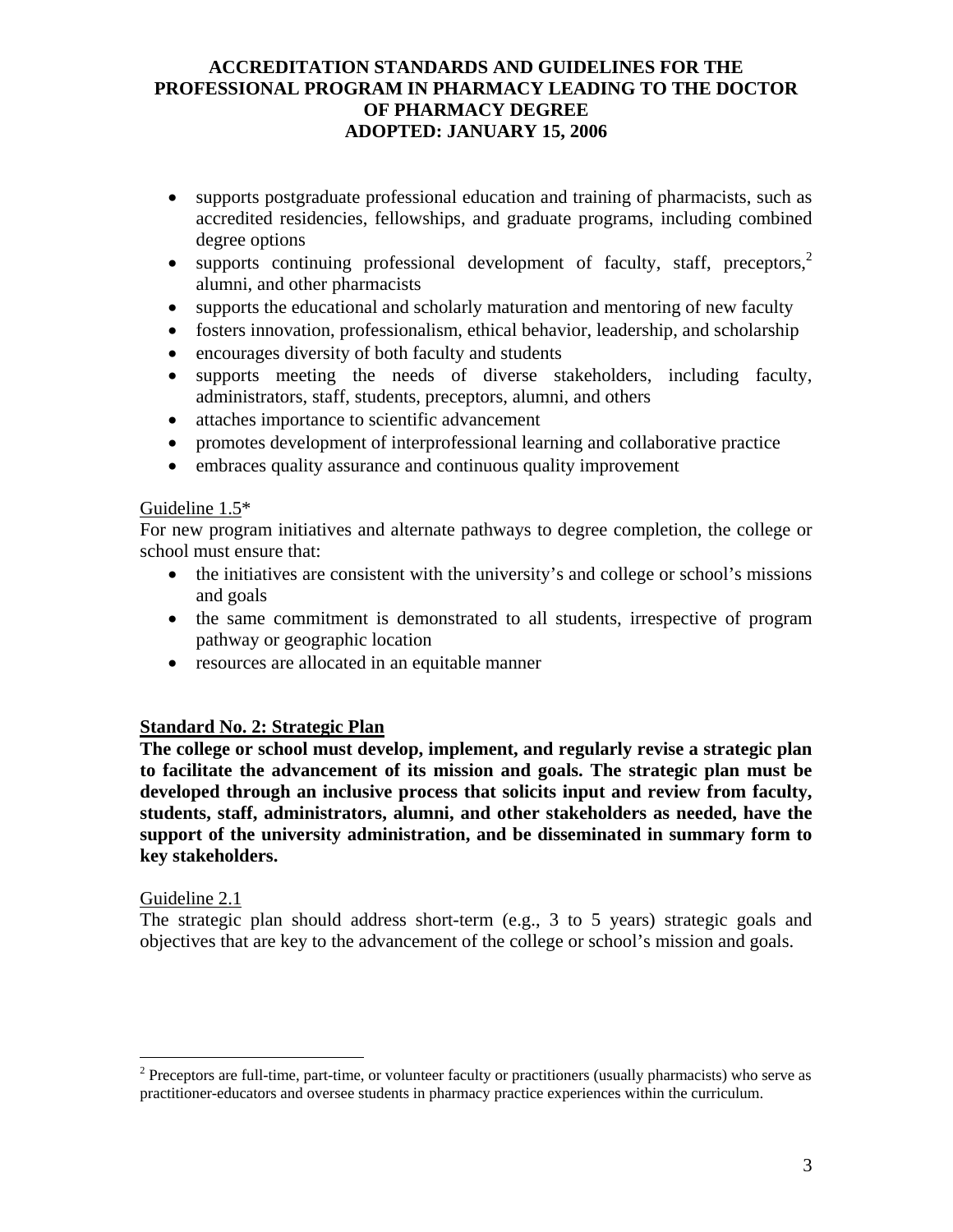Guideline 2.2

Strategic goals and objectives should differ from the mission and goals of the college or school, as the latter describe the desired outcomes, while the former are steps to achieve the desired outcomes.

### Guideline 2.3

In general, strategic planning should:

- be continuous, with systematic broad-based reflection and revision as needed to meet programmatic and educational needs
- consider the use of external facilitators
- strive for awareness of and commitment to the strategic plan by key stakeholders
- be based on examination of present and projected environmental, professional, and programmatic factors
- assess strengths, weaknesses, opportunities, and threats relevant to the college or school
- be aligned with the university's strategic plan
- identify opportunities for beneficial interactions with other health professions and professionals
- include a review of the college or school's mission statement, goals, and values
- prioritize the strategic goals, objectives, and actions
- define measurable outcomes and the processes to assess them
- establish achievable timelines
- identify the resources (e.g., faculty, staff, technical, financial, physical) that need to be allocated
- designate responsibilities
- establish mechanisms for ongoing monitoring and reporting of progress

## Guideline 2.4

 $\overline{a}$ 

Substantive changes<sup>3</sup> contemplated by the college or school must be addressed through its strategic planning process. Planning must take into consideration all resources (including financial, human, and physical) required to implement the change and the impact of the change on the existing program. The college or school must notify ACPE in advance of the implementation of any substantive change, allowing sufficient time for evaluation of compliance with standards or the need for additional monitoring.

<sup>&</sup>lt;sup>3</sup> ACPE's definition of substantive change includes any change in the established mission or goals of the institution; the addition or deletion of courses, pathways, or programs that represent a significant departure in either content or method of delivery from those that were offered during the program's previous accreditation cycle (e.g., a nontraditional doctor of pharmacy program or development of a joint delivery of program agreement); a substantial change in enrollment; a substantial change in the number of clock or credit hours required for successful completion of the program; a significant change in the length of the program; the establishment of an additional geographic location at which the program is offered; and any other changes that the dean feels require notification to ACPE.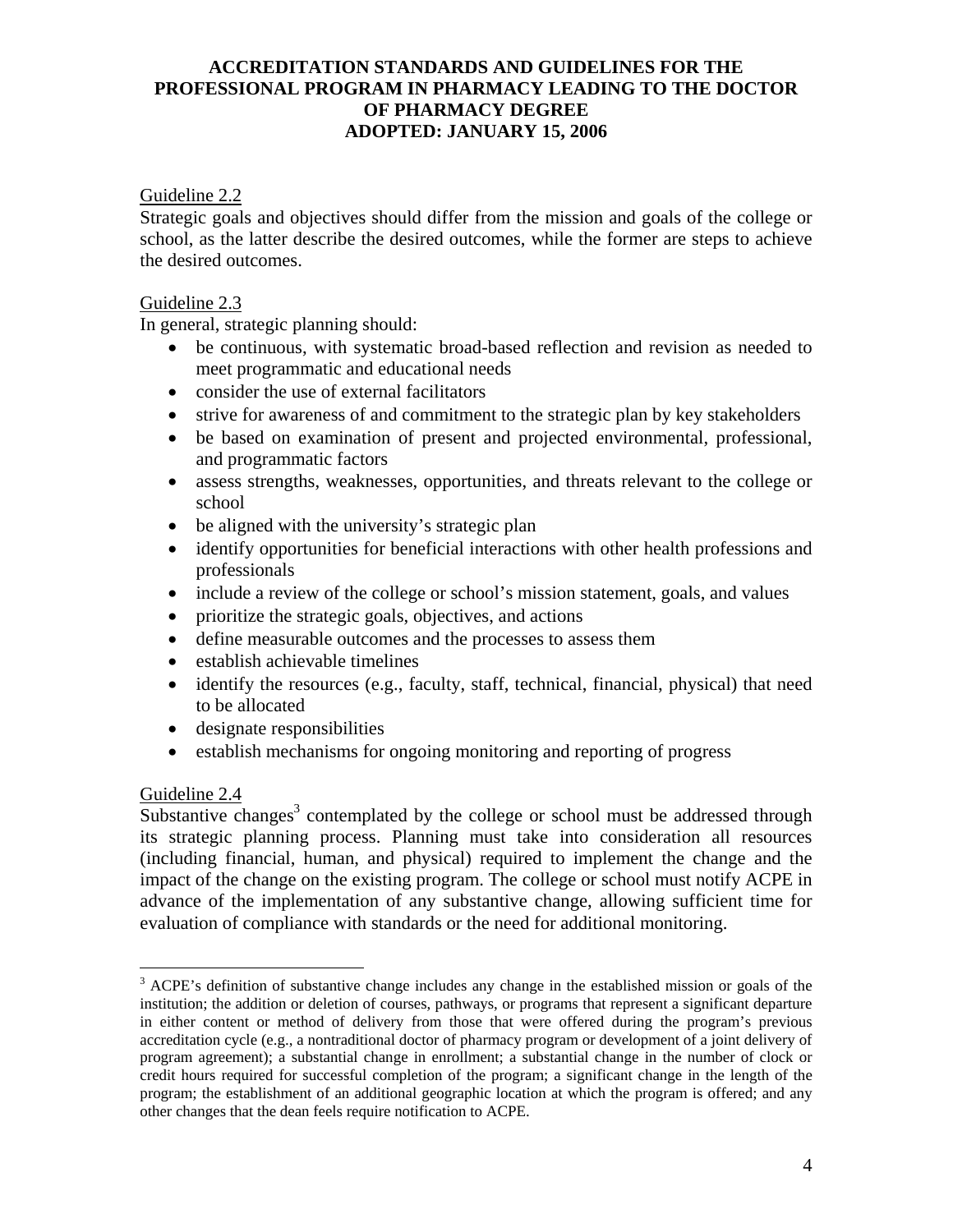### Guideline 2.5\*

A substantive change that involves new program initiatives (such as alternate program pathways to degree completion, including geographically dispersed campuses and distance-learning activities) should result from documented needs and be included in the strategic planning process, ensuring adequate lead time for development.

#### **Standard No. 3: Evaluation of Achievement of Mission and Goals**

**The college or school must establish and implement an evaluation plan that assesses achievement of the mission and goals. The evaluation must measure the extent to which the desired outcomes of the professional degree program (including assessments of student learning and evaluation of the effectiveness of the curriculum) are being achieved. Likewise, the extent to which the desired outcomes of research and other scholarly activities, service, and pharmacy practice programs are being achieved must be measured. The college or school must use the analysis of process and outcome measures for continuous development and improvement of the professional degree program.** 

### Guideline  $3.1<sup>4</sup>$

The evaluation plan must describe a continuous and systematic process of evaluation covering all aspects of the college or school and the accreditation standards. The plan must be evidence-based and embrace the principles and methodologies of continuous quality improvement. As a component of the strategic planning process, the evaluation plan and the specific assessments should be reviewed for completeness, appropriateness, and effectiveness by internal and external stakeholders.

#### Guideline 3.2

 $\overline{a}$ 

In general, the evaluation plan should describe the:

- desired outcomes of the professional degree program (including assessments of student learning and evaluation of the effectiveness of the curriculum), research and other scholarly activities, service, and pharmacy practice programs
- process and outcome assessments that will be measured and evaluated, and with what frequency
- individual(s) responsible for data collection, analysis, and dissemination
- parties that will be responsible to receive and be authorized to act on the findings
- manner by which resultant changes (e.g., revisions in the curriculum or modifications of faculty and student policies and procedures) will be implemented, evaluated, documented, and communicated
- colleges or schools, in addition to all ACPE-accredited programs, that will be used for peer comparison, if any, and the basis for their selection

<sup>4</sup> *Additional guidance relevant to the evaluation plan is provided under Standards 13, 14, 15, and 17.*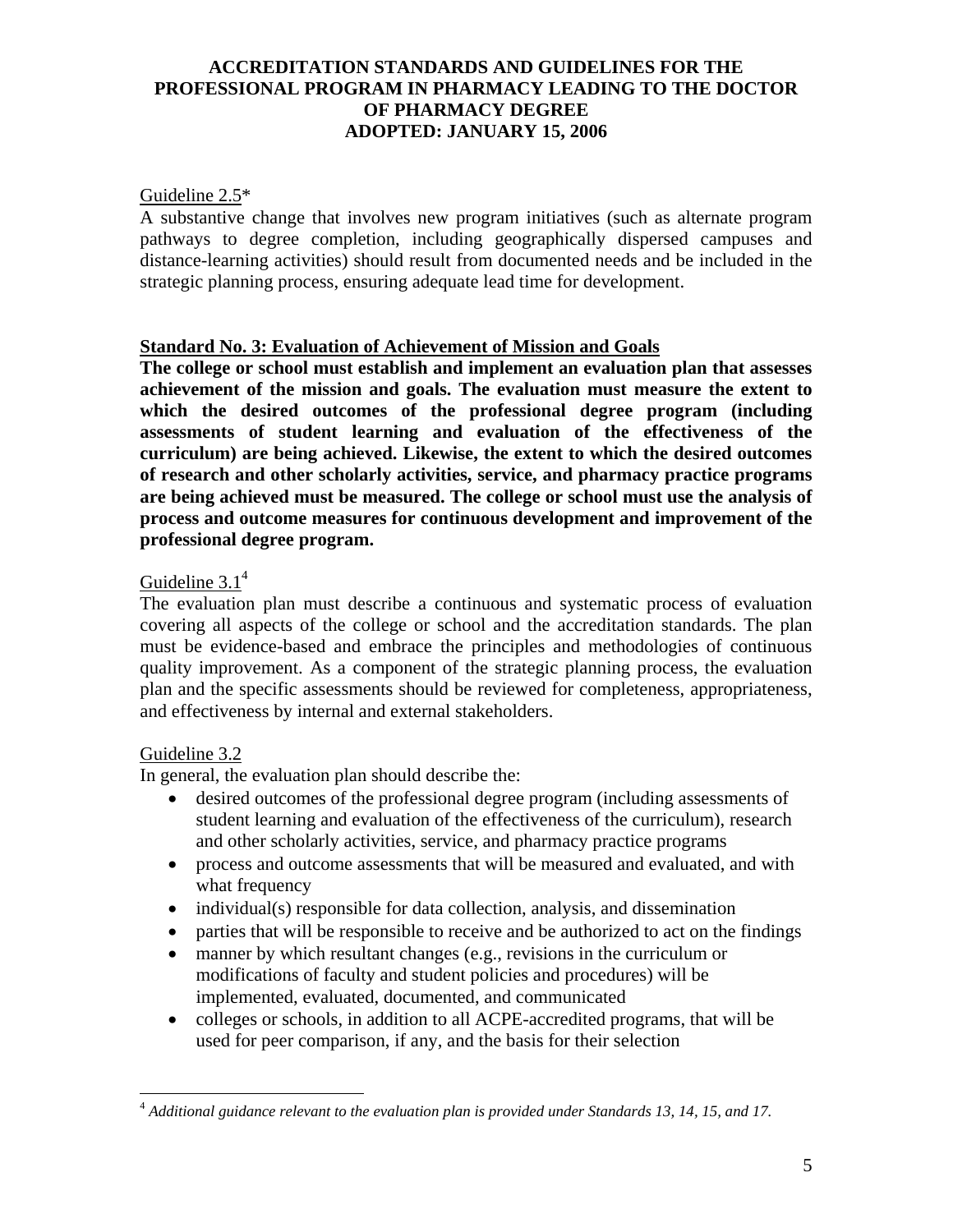• resources (such as, faculty, staff, financial, and physical) needed for successful implementation

### Guideline 3.3

In general, the assessments employed in the evaluation plan should:

- include defined formative and summative measures<sup>5</sup>
- involve the full range of relevant internal and external stakeholders
- permit anonymous input and provide for collective analyses of findings
- be used to evaluate trends over time
- include, where available, standardized or common instruments and data, such as those available through the American Association of Colleges of Pharmacy (AACP) and the National Association of Boards of Pharmacy (NABP), to allow comparisons with other accredited professional degree programs and peer colleges and schools

### Guideline 3.4

The college or school should make available to key stakeholders, on an annual basis, the major findings and actions resulting from its evaluation plan through, for example, its written annual report or its Web site.

#### Guideline 3.5\*

 $\overline{a}$ 

The evaluation plan must include assessments that will allow comparison and establishment of comparability of alternative program pathways to degree completion, including geographically dispersed campuses and distance-learning activities.

 $<sup>5</sup>$  A formative assessment measure is one taken before the activity or program is completed or repeated; an</sup> example would be a student's midpoint grade in a course. Formative assessments should allow for corrective actions. A summative assessment measure is one taken at the conclusion of an activity or program; an example would be a student's final grade in a course. Summative assessments help define the degree to which outcomes have been attained.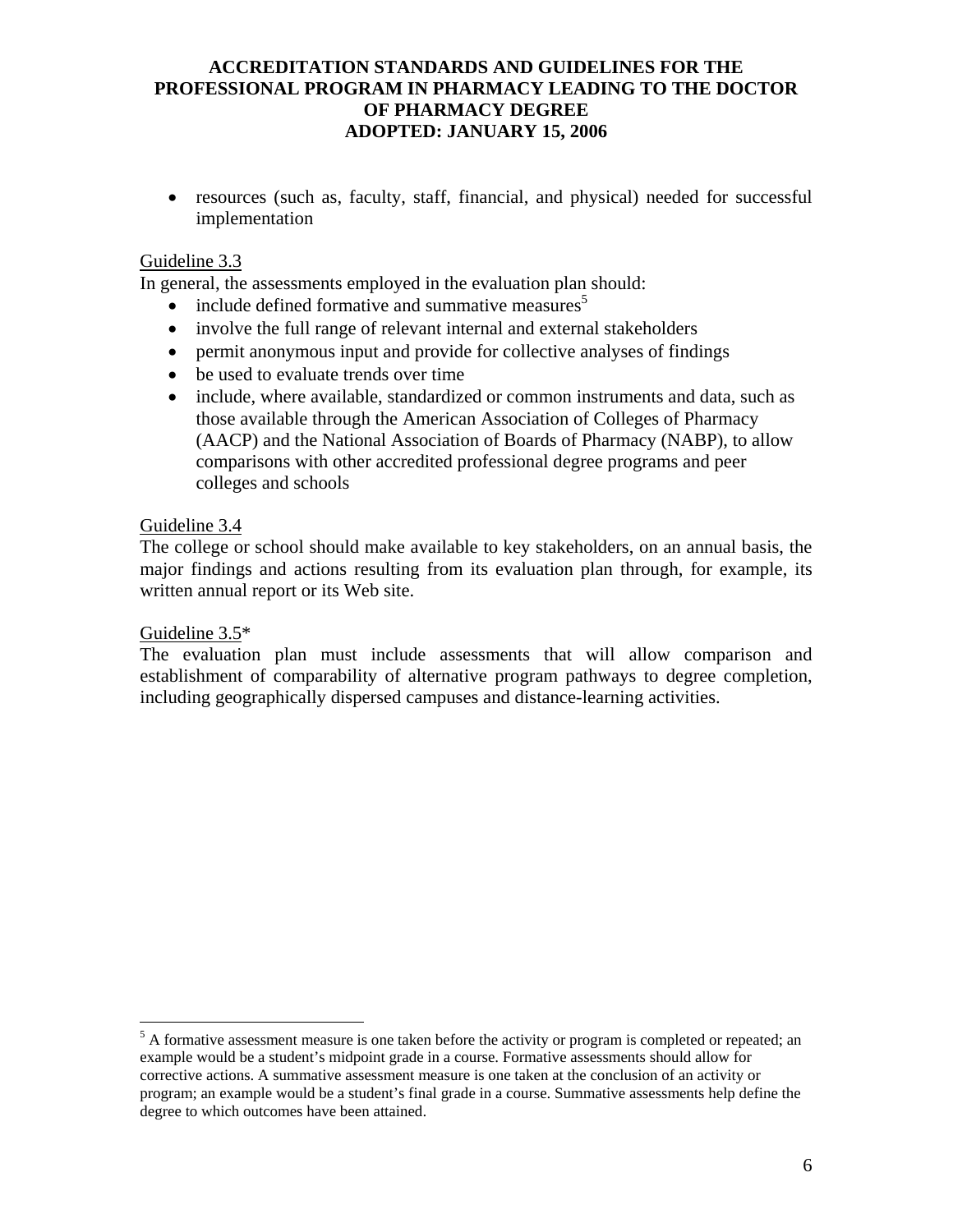### **STANDARDS FOR ORGANIZATION AND ADMINISTRATION**

*The purpose of the standards in this section is to ensure that the college or school's organization and support within the university structure, its relationships with other university and external practice and research entities, and its internal organization, leadership, and governance are developed and functioning in a manner that fosters the college or school's mission and goals.* 

**Standard No. 4: Institutional Accreditation** 

**Standard No. 5: College or School and University Relationship** 

**Standard No. 6: College or School and other Administrative Relationships** 

**Standard No. 7: College or School Organization and Governance** 

**Standard No. 8: Qualifications and Responsibilities of the Dean**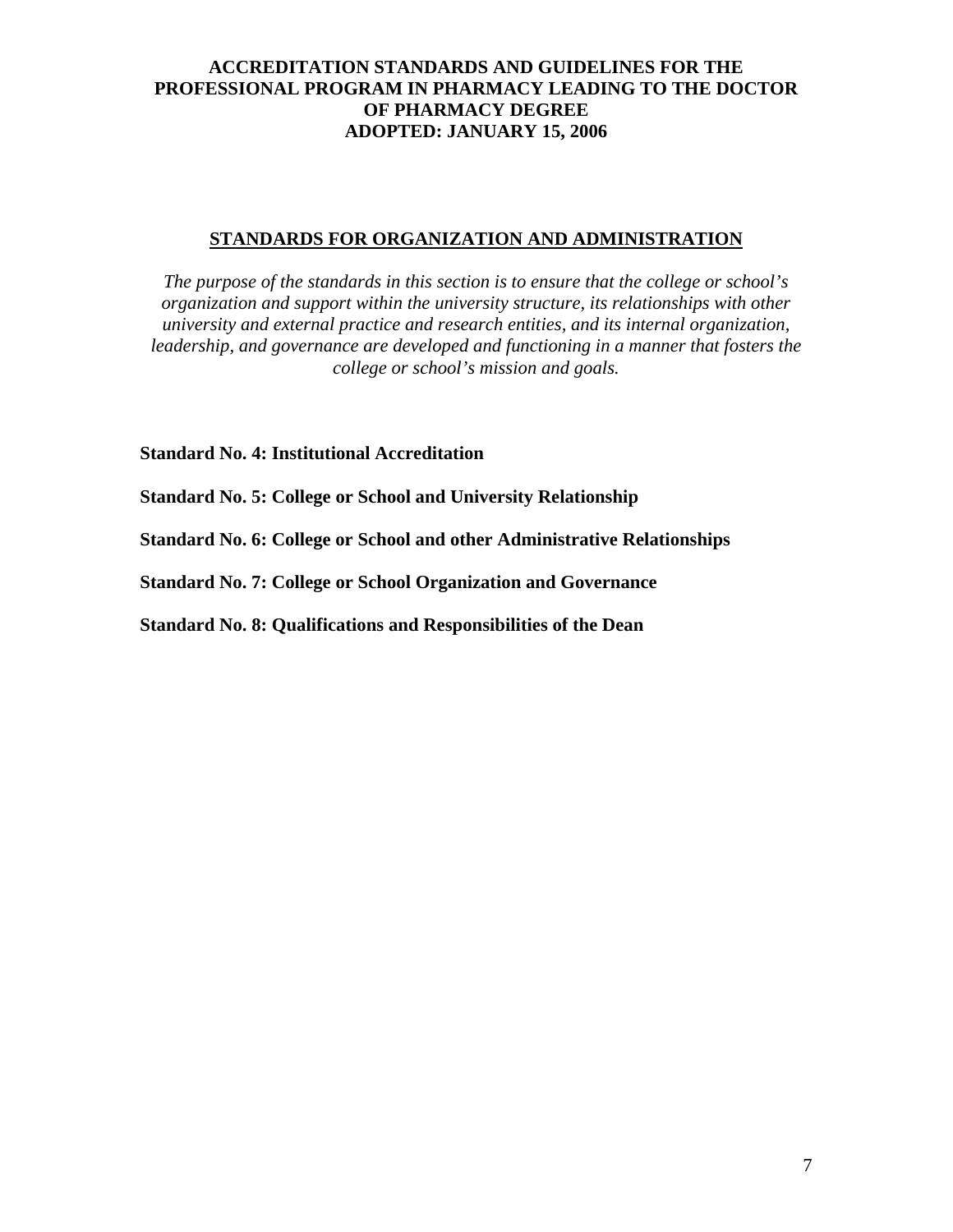### **Standard No. 4: Institutional Accreditation**

**The institution housing the college or school, or the independent college or school, must have or, in the case of new programs, achieve full accreditation by a regional/institutional accreditation agency recognized by the U.S. Department of Education.** 

#### Guideline 4.1

A college or school that is not a component of a regionally accredited institution or is not regionally accredited itself must promptly seek and achieve institutional accreditation from the appropriate regional accrediting body within the prescribed timeframe.<sup>6</sup>

#### Guideline 4.2

The college or school must report to ACPE, as soon as possible, any issue identified in regional/institutional accreditation actions that may have a negative impact on the quality of the professional degree program and compliance with ACPE standards.

#### Guideline 4.3

In matters of substantive change that affect both regional and programmatic accreditation (e.g., the development of a new pharmacy program in a regionally accredited institution), the college or school should ensure joint notification of both accrediting bodies.

#### **Standard No. 5: College or School and University Relationship**

**The college or school must be an autonomous unit within the university structure and must be led by a dean. To maintain and advance the professional degree program, the university president (or other university officials charged with final responsibility for the college or school) and the dean must collaborate to secure adequate financial, physical (teaching and research), faculty, staff, student, practice site, preceptor, library, technology, and administrative resources to meet all of the ACPE accreditation standards.** 

#### Guideline 5.1

The college or school must participate in the governance of the university, in accordance with its policies and procedures.

#### Guideline 5.2

 $\overline{a}$ 

The college or school must have autonomy, within university policies and procedures and state and federal regulations, in the following areas:

• programmatic evaluation

<sup>&</sup>lt;sup>6</sup> Some regional accrediting bodies grant "pre-accreditation" as a first step to achieving full accreditation. In such circumstances, the attainment of pre-accreditation status would meet the requirements of this standard. Subsequently, in such cases, achievement and maintenance of full accreditation status would be required in order to continue to meet the requirements of this standard.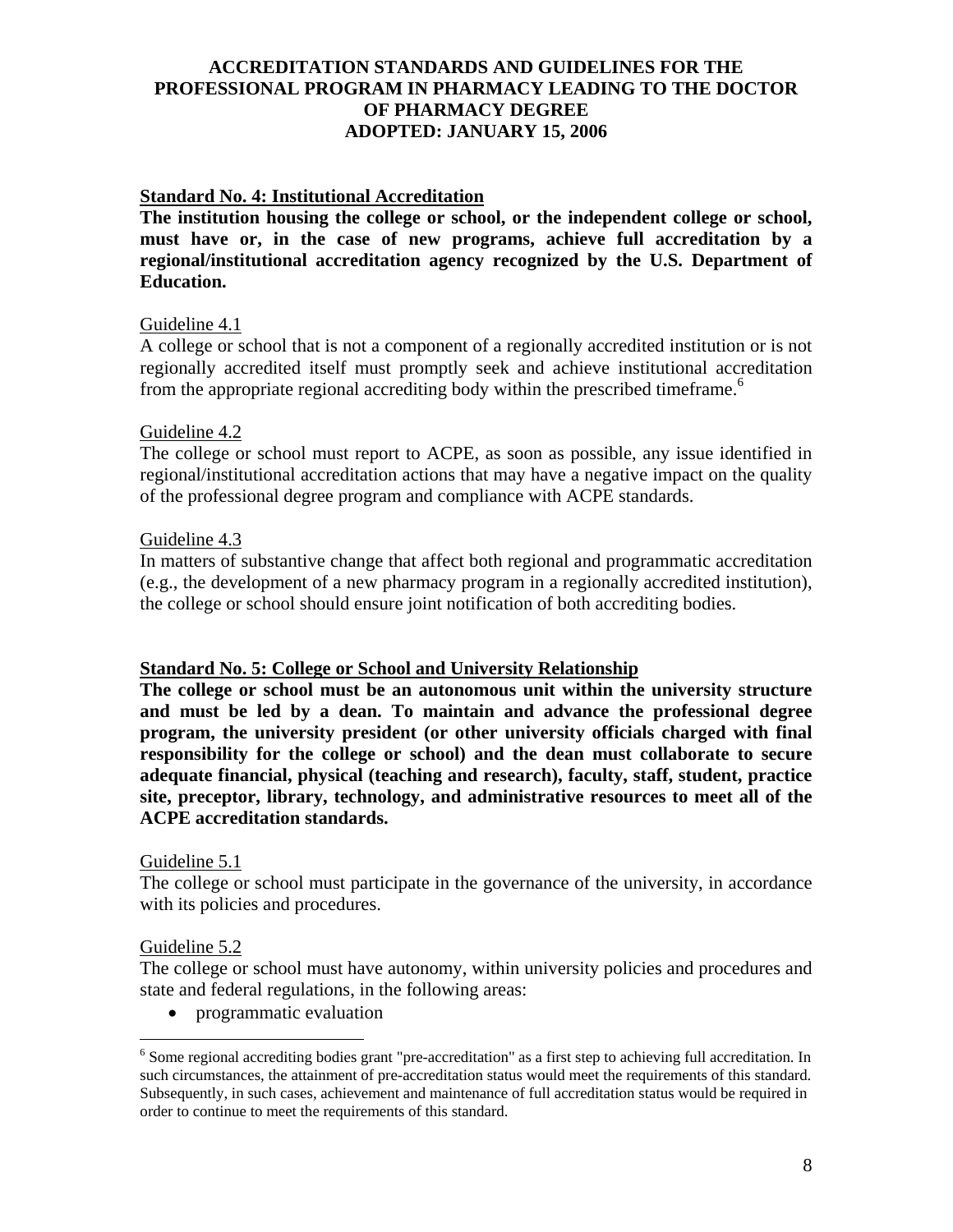- definition and delivery of the curriculum
- development of bylaws, policies, and procedures
- student admission and progression policies
- faculty and staff recruitment, development, evaluation, and retention

### Guideline 5.3

The college or school's reporting relationship(s) must be depicted in the university's organizational chart.

### **Standard No. 6: College or School and other Administrative Relationships**

**The college or school, with the full support of the university, must develop suitable academic, research, and other scholarly activity; practice and service relationships; collaborations; and partnerships, within and outside the university, to support and advance its mission and goals.** 

## Guideline 6.1

The relationships, collaborations, and partnerships should advance the desired outcomes of the professional degree program, research and other scholarly activities, service, and pharmacy practice programs.

## Guideline 6.2

In general, the relationships, collaborations, and partnerships collectively should:

- promote integrated and synergistic interprofessional and interdisciplinary activities
- define the interface between the service and educational components
- provide the necessary blend of educational and patient care activities in a variety of practice settings
- strive to meet community needs
- support the development and enhancement of postgraduate education, postgraduate accredited residency and fellowship training, and combined degree options
- ensure that appropriate control and supervision are vested in the college or school
- promote research advancement of the profession
- be developed and maintained with a spirit of mutual service and trust

## Guideline 6.3

Formal agreements signed by authorized representatives of the parties should be developed to codify the nature and intent of the relationship, collaboration, or partnership; the legal liability of the parties; and the financial arrangements (if any). The agreements should provide for periodic collaborative review.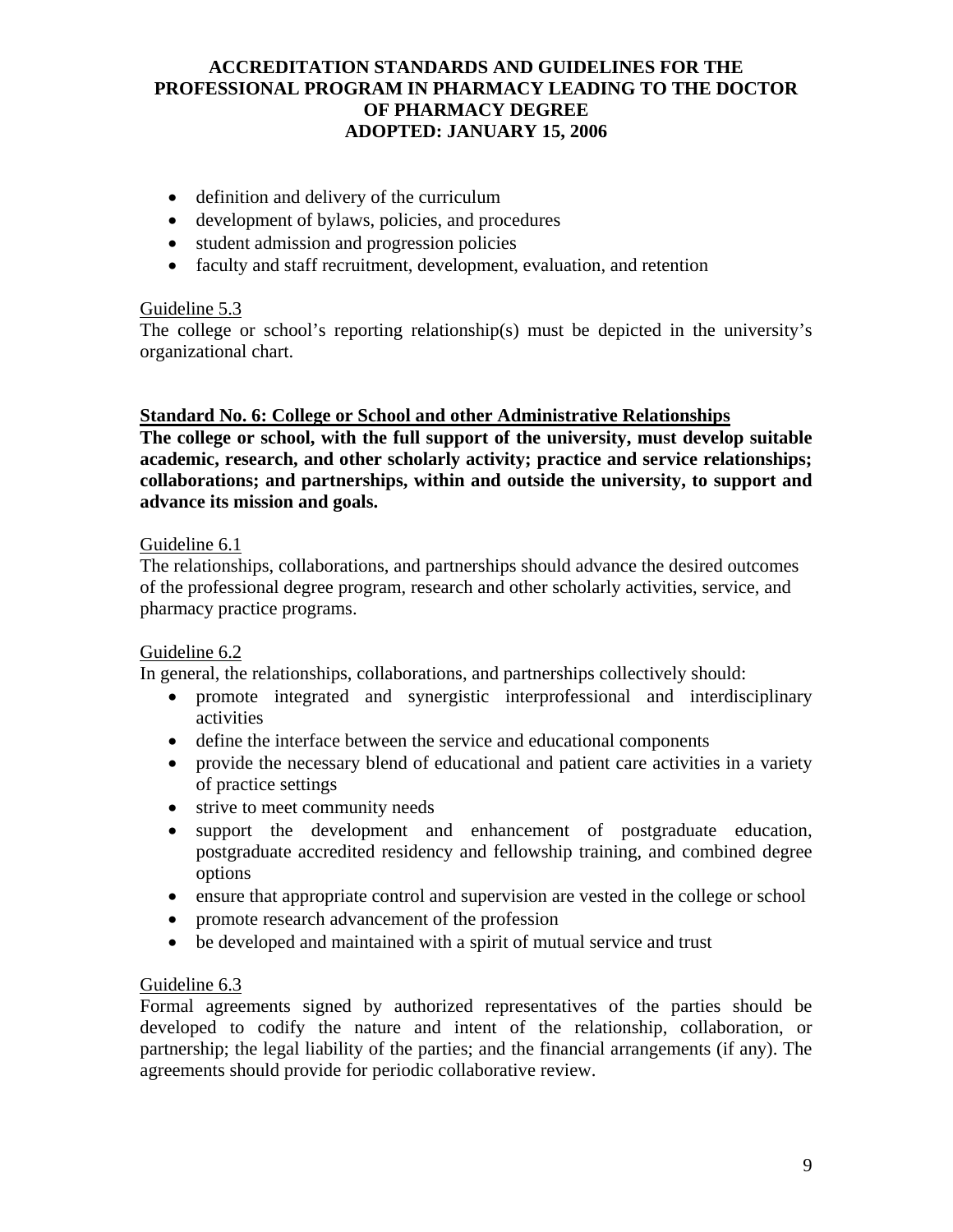### **Standard No. 7: College or School Organization and Governance**

**The college or school must be organized and staffed to facilitate the accomplishment of its mission and goals. The college or school administration must have defined lines of authority and responsibility, foster organizational unit development and collegiality, and allocate resources appropriately. The college or school must have published, updated governance documents, such as bylaws and policies and procedures, which have been generated by faculty consensus under the leadership of the dean in accordance with university regulations.** 

#### Guideline 7.1

The college or school's administrative leaders should function as a unified team and be responsible for accomplishing the mission and goals of the college or school. Staff support should be provided for the administrative leaders to ensure their effectiveness. Seminars, programs, mentors, and other activities designed to ensure the growth and development of the administrative capabilities of both the leaders and the team should be provided.

### Guideline 7.2

In general, the responsibilities of the administrative leaders – individually or collectively – should include:

- advancing the pharmacy science and practice disciplines, as required by the curriculum and as organized within the college or school
- mentoring, developing, and evaluating the faculty
- ensuring effective development, delivery, and improvement of the curriculum, including oversight and quality assurance of course work and pharmacy practice experiences
- managing operations and budgetary affairs
- fostering research and other scholarly activities
- ensuring that comprehensive and effective systems for assessment and evaluation are in place
- setting, evaluating, and accomplishing goals and objectives consistent with the college or school's mission and goals and as a part of the college or school's systematic planning and evaluation

#### Guideline 7.3

Administrative leaders must have clearly defined responsibilities and the authority to discharge their responsibilities. If the college or school organizes its faculty into subunits, such as departments or divisions, subunit goals and objectives must be established that align with the mission and goals of the college or school. The effectiveness of each organizational unit must be evaluated on the basis of its goals and objectives and its contribution to the professional program.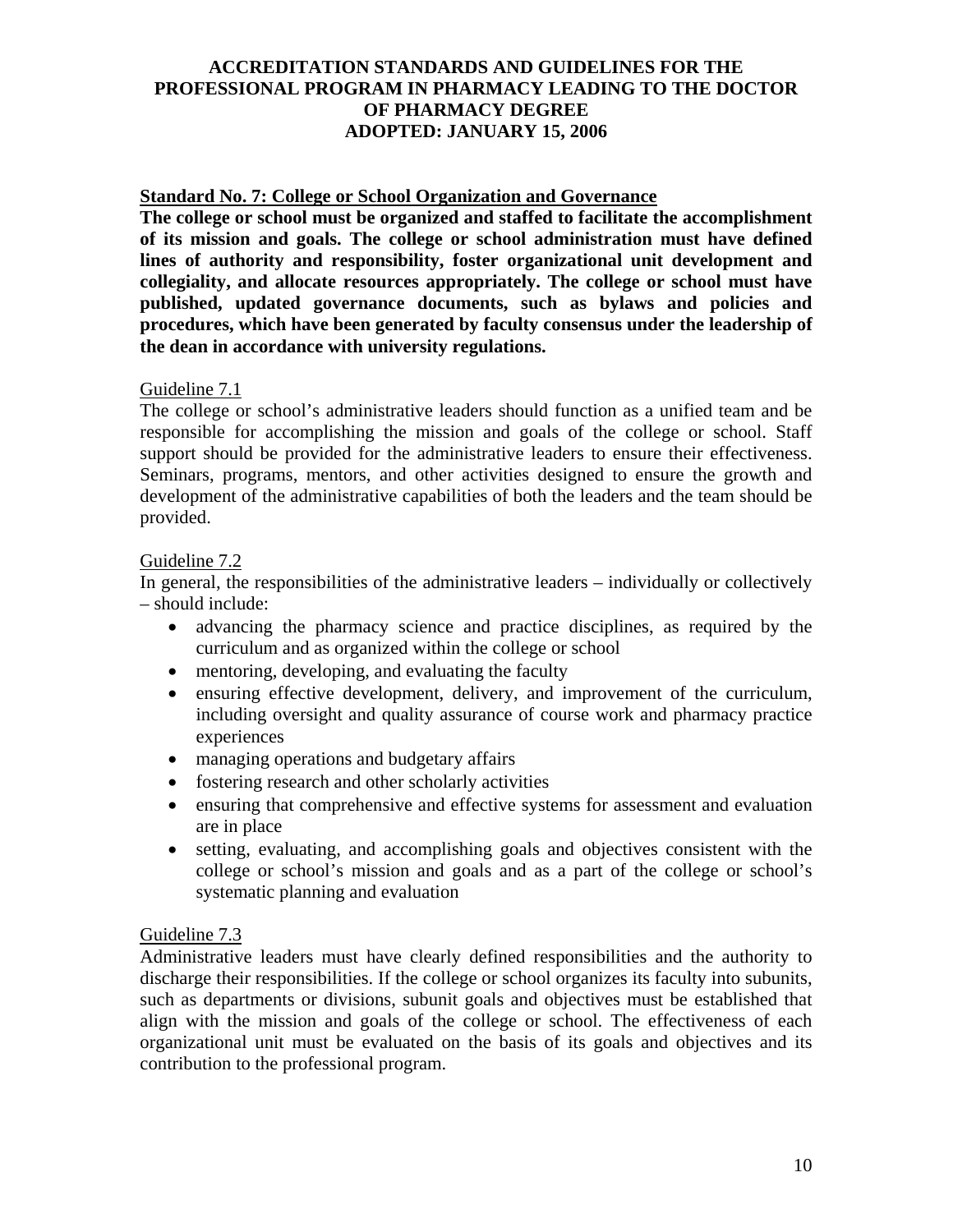### Guideline 7.4

Faculty and staff, where warranted, should be afforded the opportunity and encouraged to participate in the system of governance of the college or school.

## Guideline 7.5

Faculty meetings and committees must be part of the system of governance of the college or school. Committees should be established to address key components of the mission and goals. Where appropriate, faculty committees should include staff, students, preceptors, alumni, and pharmacy practitioners. Minutes of faculty meetings and committee actions should be maintained and communicated to appropriate parties.

#### Guideline 7.6

The college or school should establish and maintain a system of communication with its stakeholders.

### Guideline 7.7

In general, the college or school's bylaws, policies, and procedures should address organizational and administrative issues, such as:

- governance of the college or school
- conformity with university bylaws, policies, and procedures
- professional responsibilities
- academic freedom
- research and scholarship
- intellectual property
- employment contracts or letters of appointment and conditions of service
- faculty and staff recruitment, promotion, and, if applicable, tenure
- grievances
- membership responsibilities and voting rights of the faculty
- officers of the faculty
- faculty meetings and committees
- policy development and adoption
- suspension of rules and amendment of bylaws
- the timeframe for periodic review of the bylaws, policies, and procedures

#### Guideline 7.8

The college or school must have policies and procedures that address potential systems failures, whether such failures are technical, administrative, or curricular. Contingency planning must include creating secure backups of critical applications and systems data, providing mechanisms for making up lost course work and academic credit, securing alternate means for communication and information delivery, and creating exit strategies to protect students if part or all of a program loses viability.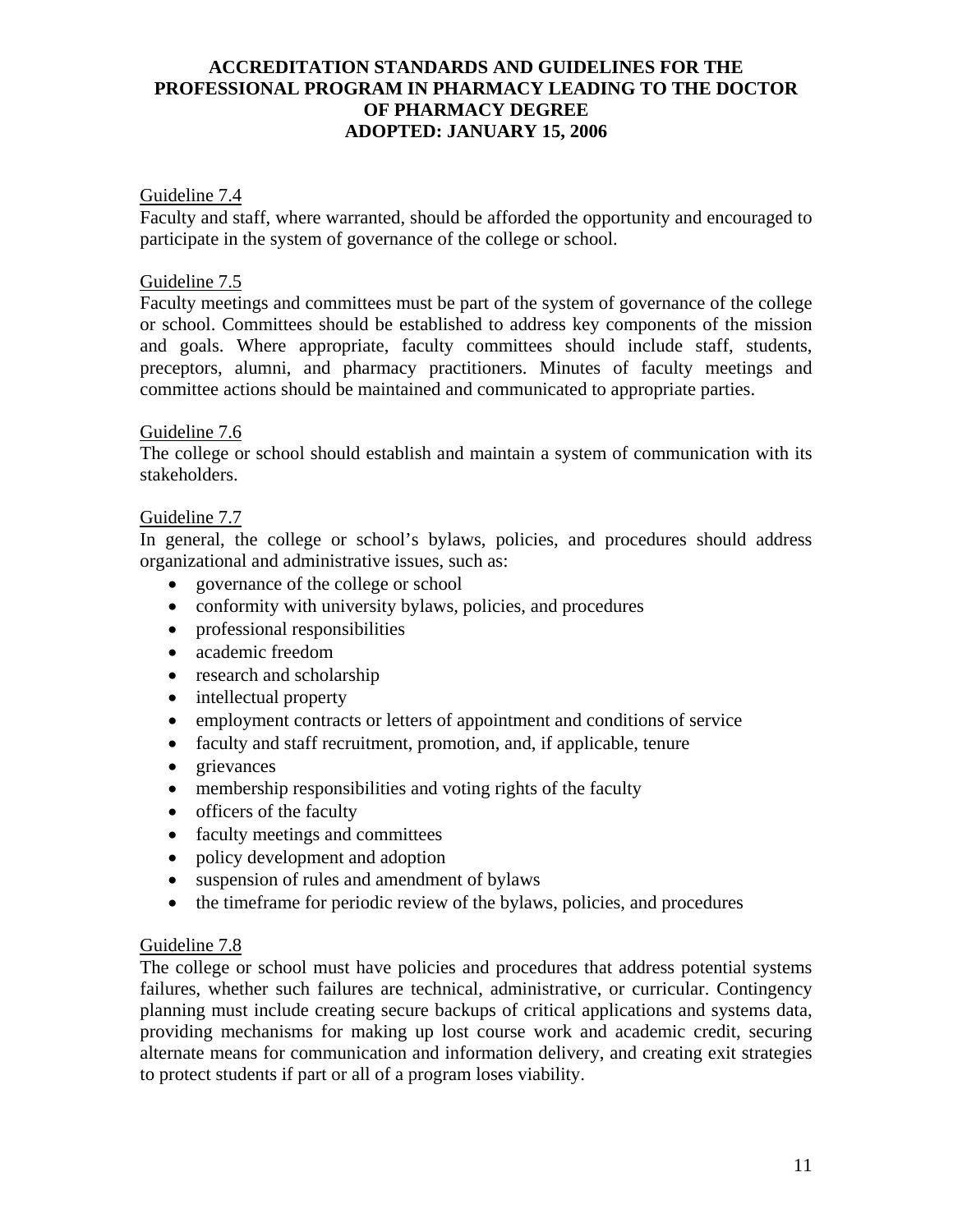#### Guideline 7.9\*

Alternate program pathways must be integrated into the college or school's regular administrative structures, policies, and procedures (including planning, oversight, and evaluation), and must be supervised by an administrator who is part of the college or school. The college or school must ensure that workflow and communication among administration, faculty, staff, preceptors, and students engaged in distance-learning activities are maintained. The college or school must retain ultimate responsibility for the academic quality and integrity of distance-learning activities and the achievement of expected and unexpected outcomes, regardless of any contractual arrangements, partnerships, or consortia for educational or technical services.

#### **Standard No. 8: Qualifications and Responsibilities of the Dean**

**The dean must be qualified to provide leadership in pharmacy professional education and practice, including research, scholarly activities, and service. The dean must be the chief administrative and academic officer and have direct access to the university president or other university officials delegated with final responsibility for the college or school. The dean must unite and inspire administrators, faculty, staff, preceptors, and students toward achievement of the mission and goals. The dean is responsible for ensuring that all accreditation requirements of the ACPE are met, including the timely submission of all reports and notices of planning for substantive changes.** 

#### Guideline 8.1

To provide leadership in accomplishing the mission and goals of the college or school, the qualifications and characteristics of a dean must include:

- a degree in pharmacy or a strong understanding of contemporary pharmacy and health care systems
- a scholarly concern for the profession, generally, and for the diverse aspects of pharmacy practice, in particular
- publications in the pharmacy and biomedical literature in areas relevant to the mission and goals of the college or school
- appropriate leadership and managerial skills and experience in the academic (preferred) or health care sectors
- strong written and interpersonal communication skills
- a commitment to systematic planning, assessment, and continuous programmatic improvement
- a commitment to teaching and student learning, including pedagogy
- a commitment to the advancement of research and scholarship
- the ability and willingness to provide assertive advocacy on behalf of:
	- o the college or school to the university administration
	- o the college or school and the profession of pharmacy in community, state, and national health care initiatives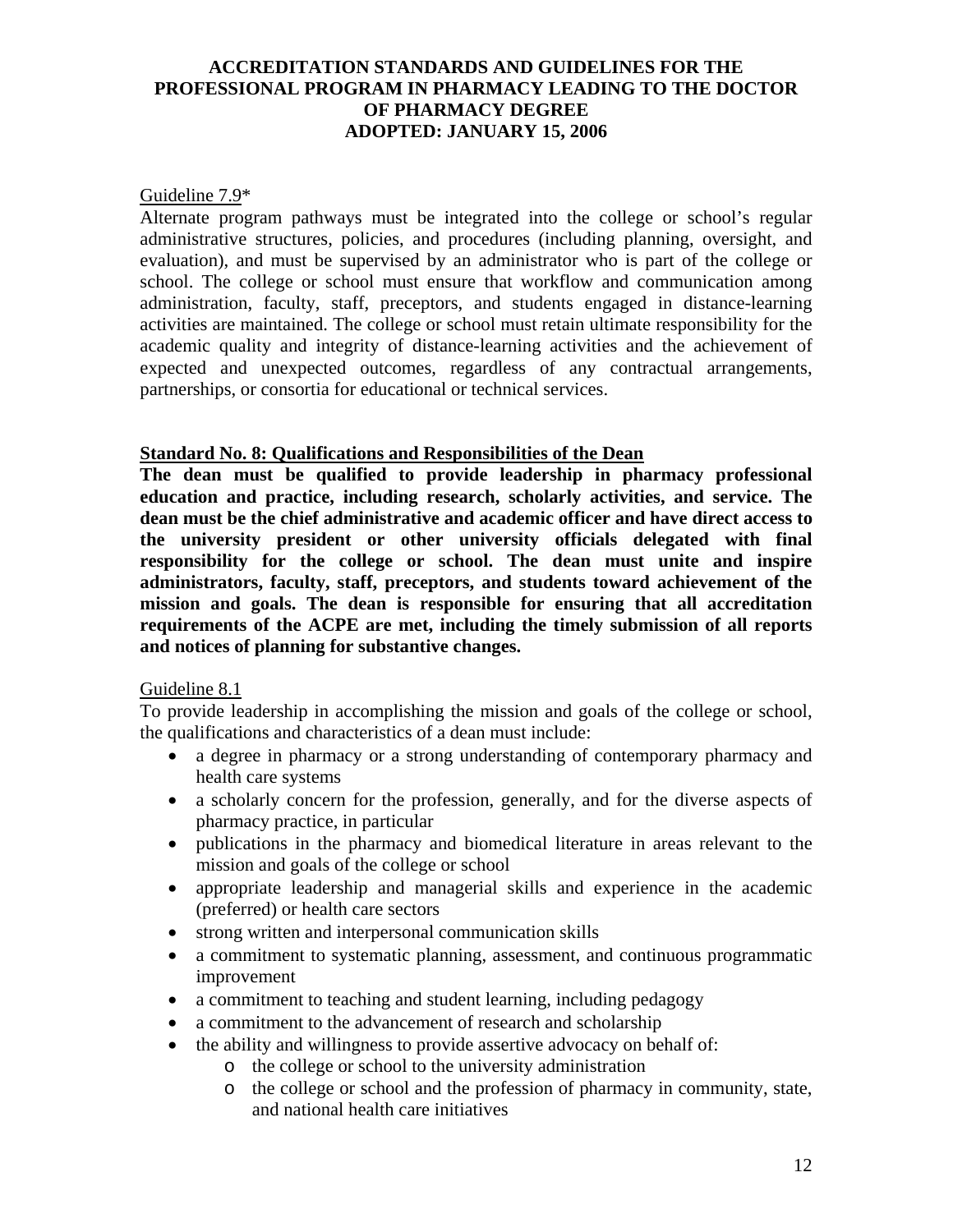• a record of and willingness to continue active participation in the affairs of pharmacy's professional and scientific societies

## Guideline 8.2

The dean must be responsible for ensuring:

- development, articulation, and implementation of the mission and goals
- acceptance of the mission and goals by the stakeholders
- development, implementation, evaluation, and enhancement of the educational, research, service, and pharmacy practice programs
- development and progress of the strategic plan and the evaluation plan, including assessment of outcomes
- recruitment, development, and retention of competent faculty and staff
- initiation, implementation, and management of programs for the recruitment and admission of qualified students
- establishment and implementation of standards for academic performance and progression
- resource acquisition and mission-based allocation
- continuous enhancement of the visibility of the college or school on campus and to external stakeholders

#### Guideline 8.3

To accomplish these responsibilities, the dean must have the assistance and full support of the administrative leaders of the college or school's organizational units and adequate staff support. In instances where the dean is assigned other substantial administrative responsibilities within the university, arrangements for additional administrative support to the office of the dean must be made to ensure effective administration of the affairs of the college or school.

#### Guideline 8.4

The dean must be responsible for compliance with ACPE's accreditation standards, policies, and procedures. In the event that remedial action is required to bring the college or school into compliance, the dean must take the necessary steps to ensure compliance in a timely and efficient manner. In this regard, the dean should seek advice and consultation from ACPE, as needed.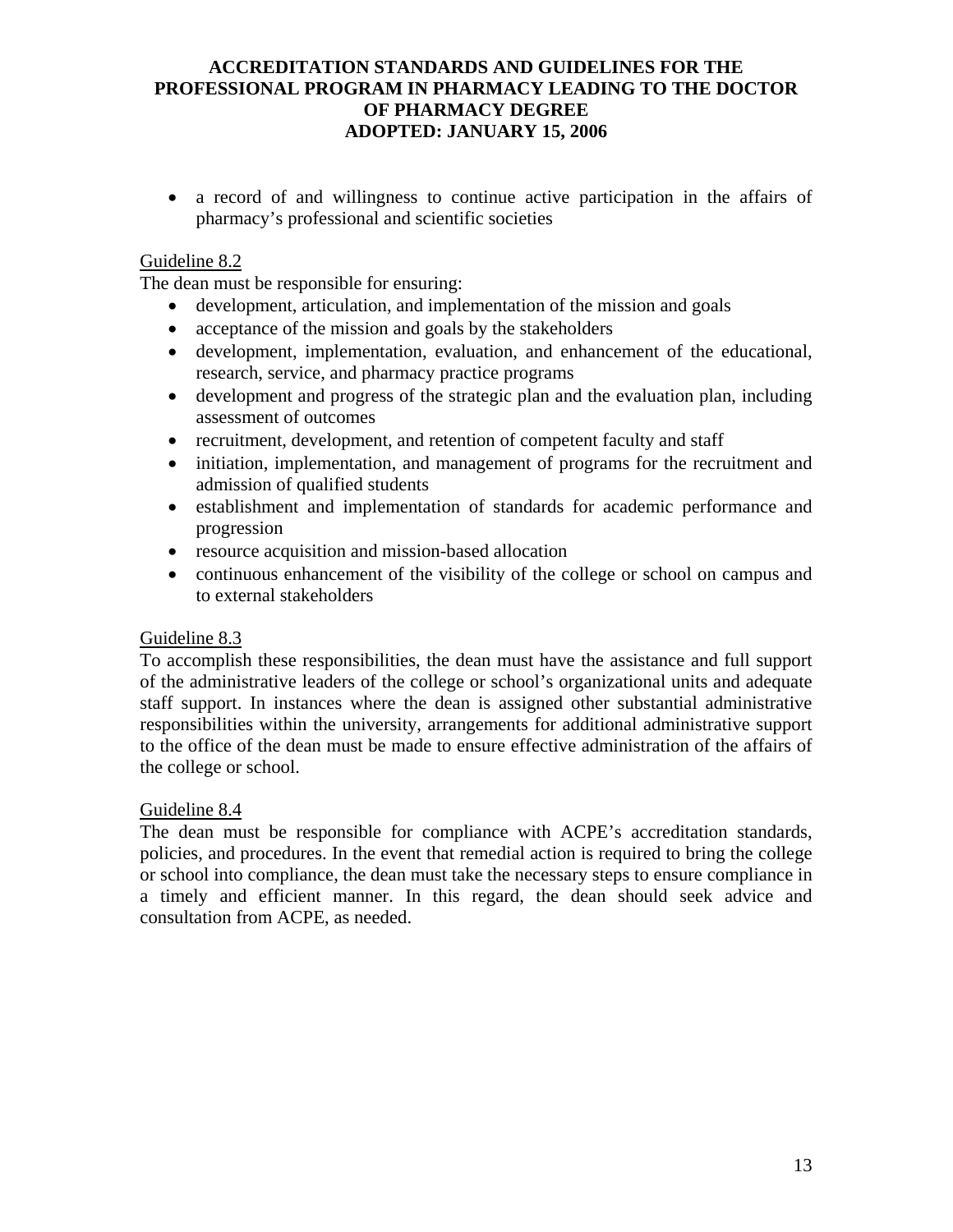#### **STANDARDS FOR CURRICULUM**

*The purpose of the standards in this section is to ensure that the college or school's curriculum provides a thorough foundation in the biomedical, pharmaceutical, social/behavioral/administrative, and clinical sciences and prepares graduates with the competencies needed to enter and contribute to the profession of pharmacy throughout their career. Desired curricular content, organization, sequencing, and outcomes, and the type and character of practice experiences needed, are described. In addition, the methods of promoting student learning and development of lifelong learning skills and the need to use assessments to measure, evaluate, and improve student learning and effectiveness are stated. As recommended by the Institute of Medicine for all health care professionals, pharmacists must be educated to deliver patient-centered care as members of an interprofessional team, emphasizing evidence-based practice, quality improvement approaches, and informatics.*

**Standard No. 9: The Goal of the Curriculum** 

**Standard No. 10: Curricular Development, Delivery, and Improvement** 

**Standard No. 11: Teaching and Learning Methods** 

**Standard No. 12: Professional Competencies and Outcome Expectations** 

**Standard No. 13: Curricular Core—Knowledge, Skills, Attitudes, and Values** 

**Standard No. 14: Curricular Core—Pharmacy Practice Experiences** 

**Standard No. 15: Assessment and Evaluation of Student Learning and Curricular Effectiveness**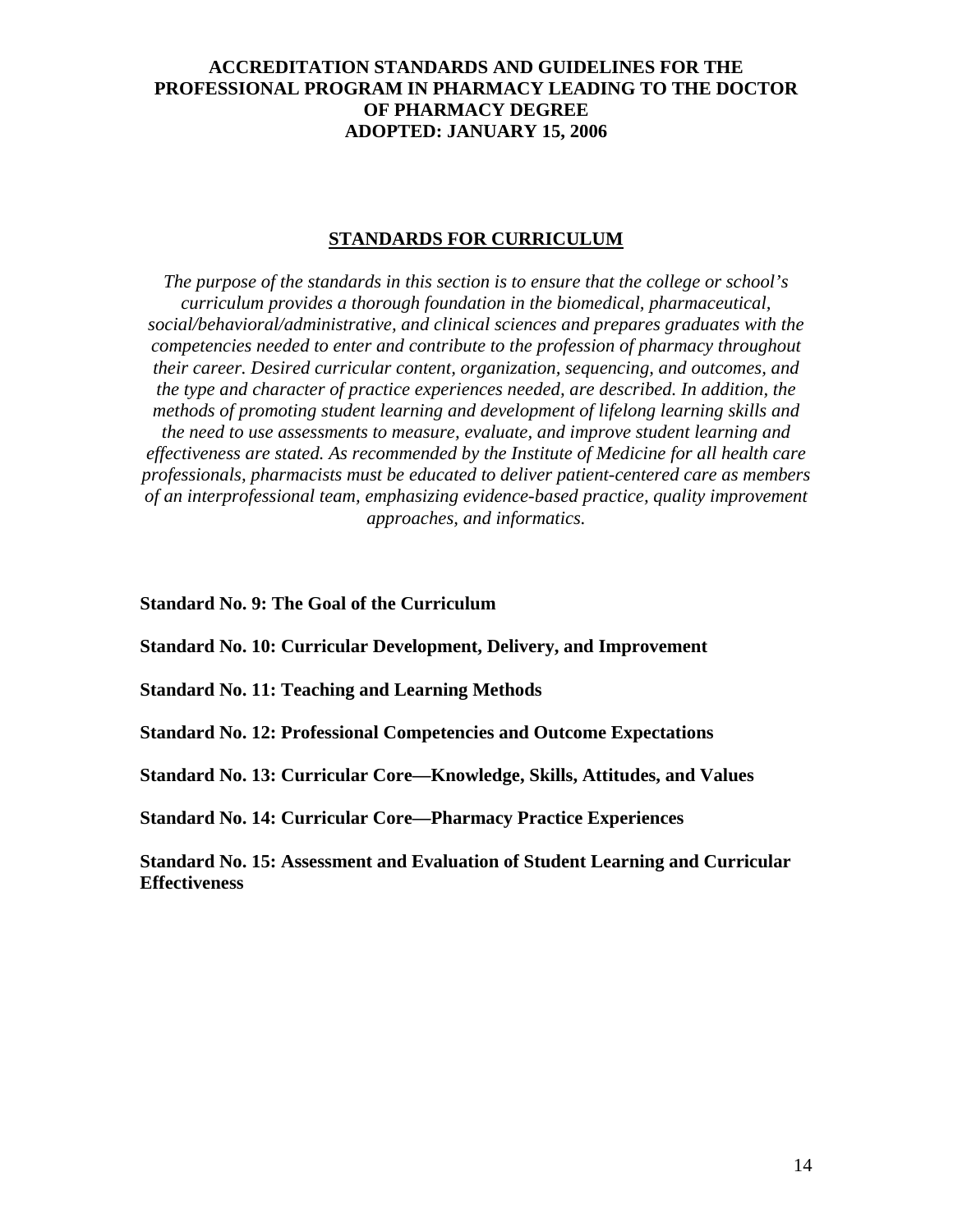### **Standard No. 9: The Goal of the Curriculum**

**The college or school's professional degree program curriculum must prepare graduates with the professional competencies to enter pharmacy practice in any setting to ensure optimal medication therapy outcomes and patient safety, satisfy the educational requirements for licensure as a pharmacist, and meet the requirements of the university for the degree.** 

**The curriculum must develop in graduates knowledge that meets the criteria of good science;7 professional skills, attitudes, and values; and the ability to integrate and apply learning to both the present practice of pharmacy and the advancement of the profession. Graduates must be able to identify and implement needed changes in pharmacy practice and health care delivery.** 

#### Guideline 9.1

In developing knowledge, skills, attitudes, and values in students, the college or school must ensure that the curriculum fosters the development of professional judgment and a commitment to uphold ethical standards and abide by practice regulations. The college or school must ensure that the curriculum addresses patient safety, cultural competence, health literacy, health care disparities, and competencies needed to work as a member of or on an interprofessional team.

#### Guideline 9.2

The college or school curriculum should encompass the formal educational process, including content, instructional processes, course delivery, and experiential education.

#### **Standard No. 10: Curricular Development, Delivery, and Improvement**

**The college or school's faculty must be responsible for the development, organization, delivery, and improvement of the curriculum. The curriculum must define the expected outcomes and be developed, with attention to sequencing and integration of content and the selection of teaching and learning methods and assessments. All curricular pathways must have both** *required* **and** *elective* **courses and experiences and must effectively facilitate student development and achievement of the professional competencies.** 

**The curriculum for the professional portion of the degree program must be a minimum of four academic years or the equivalent number of hours or credits. The curriculum must include didactic course work to provide the desired scientific foundation, introductory pharmacy practice experiences (not less than 5% of the** 

T<br>
<sup>7</sup> "Good science" implies having the following characteristics: evidence-based, logical, convincing, explanatory, honest, testable, and systematic.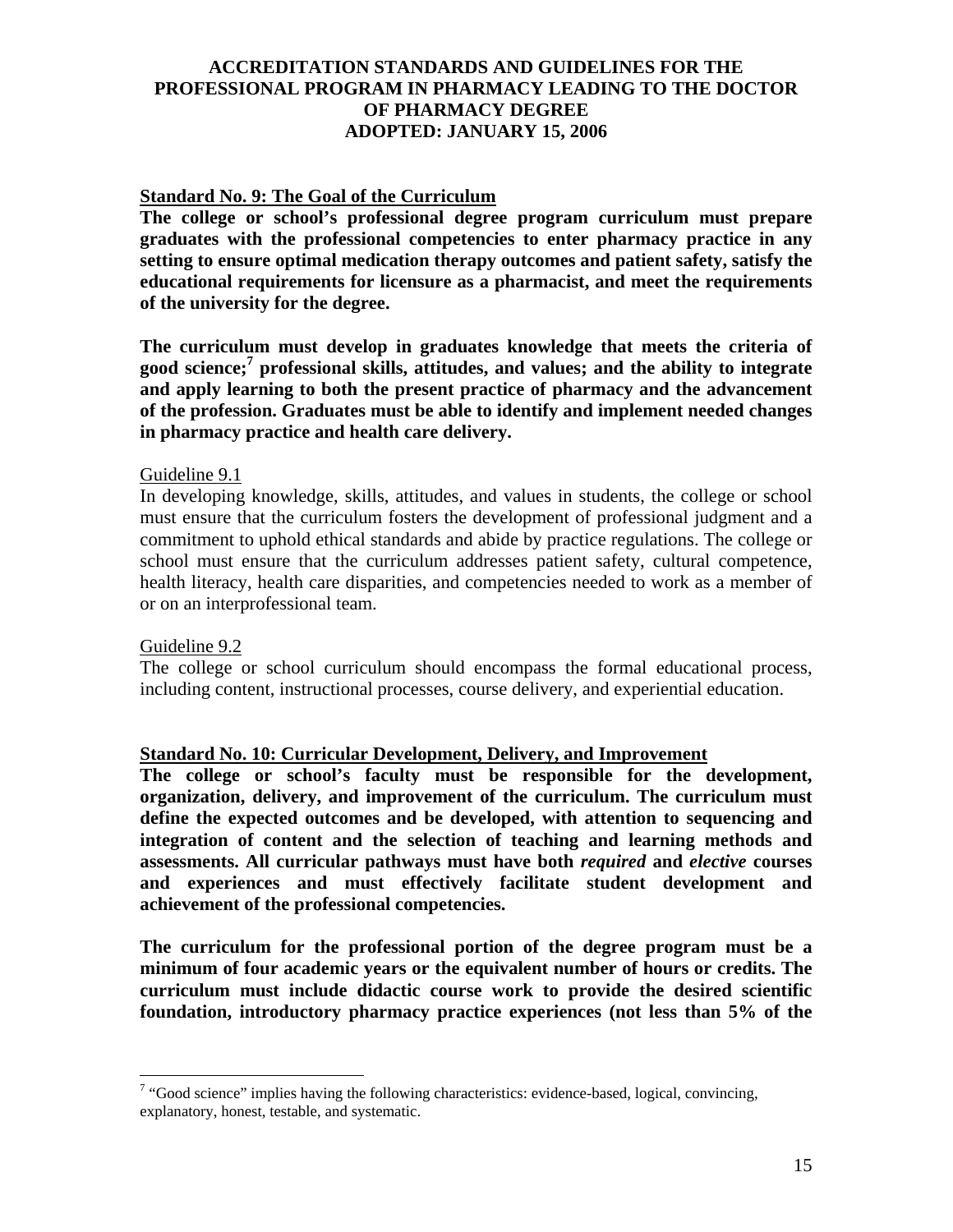### **curricular length) and advanced pharmacy practice experiences (not less than 25% of the curricular length).**<sup>8</sup>

### Guideline 10.1

On behalf of the faculty, the curriculum committee or equivalent must manage curricular development, evaluation, and improvement to ensure that the curriculum is consistent with the collective vision of the faculty and administration. Student representation should be an integral part of curricular development and improvement. The curriculum must comply with university policies and procedures and the accreditation standards.

### Guideline 10.2

 $\overline{a}$ 

The curriculum committee or equivalent must have adequate resources to serve as the central body for the management of orderly and systematic reviews of curricular structure, content, process, and outcomes, based on assessment data. In general, the committee should strive for:

- optimal sequencing, reiteration, and integration of the curricular content and coordinated instruction across organizational lines and faculty disciplines, guided by assessment data and periodic mapping of the components and contents of the curriculum to the expected competencies and outcomes
- awareness by faculty of each other's courses (including content, depth, methodologies used, and relationship to adopted curricular competencies and outcomes)
- application and reinforcement of curricular content (e.g., basic science faculty providing applications and examples relevant to practice, and practice faculty stressing the scientific basis for pharmacotherapy)
- provision of a reasonable and balanced course load for students
- availability of sufficient elective courses (within or outside the college or school) and pharmacy practice experiences to allow students to pursue special interests
- the use of proven teaching and learning methodologies and the introduction and evaluation of innovations to promote optimal learning
- consistency of course syllabi
- standardized allocation of appropriate course credit

#### **Standard No. 11: Teaching and Learning Methods**

**The college or school, throughout the curriculum and in all program pathways, must use and integrate teaching and learning methods that have been shown through curricular assessments to produce graduates who become competent pharmacists by ensuring the achievement of the stated outcomes, fostering the development and maturation of critical thinking and problem-solving skills, meeting** 

 $8$  Refer to Standards 13 and 14 and Appendices B and C for additional detail and guidance.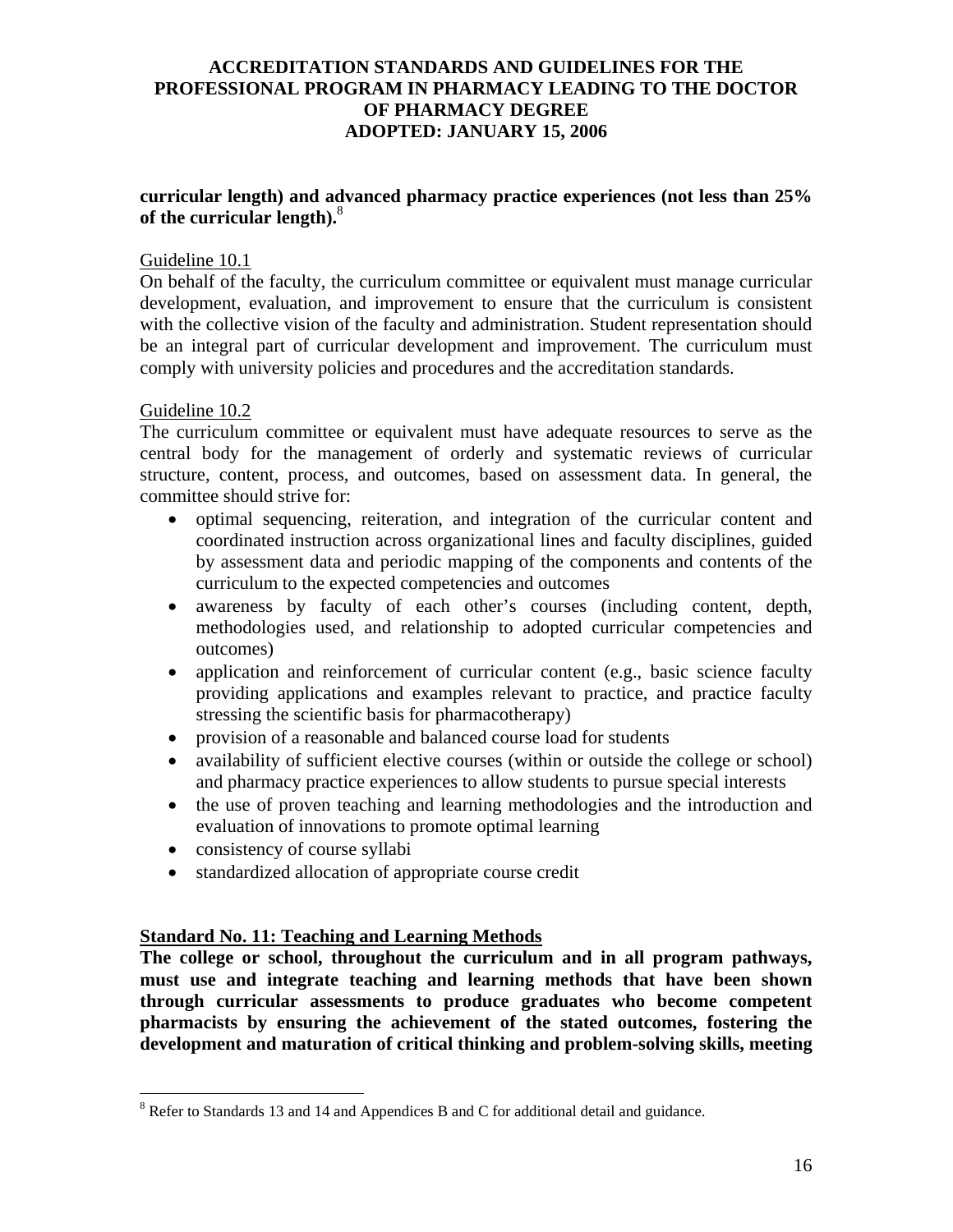### **the diverse learning needs of students, and enabling students to transition from dependent to active, self-directed, lifelong learners.**

#### Guideline 11.1

From the earliest stages in the program through the advanced practice experiences, students should be encouraged to assume and assisted in assuming responsibility for their own learning (including assessment of their learning needs; development of personal learning plans, and self-assessment of their acquisition of knowledge, skills, attitudes, and values and their achievement of desired competencies and outcomes). Students should also be encouraged to participate and assisted in participating in the education of others, including patients, care givers, other students, and health care providers.

#### Guideline 11.2

The development of critical thinking and problem-solving skills should be supported through the application of computer and other instructional technologies, laboratory experiences, case studies, guided group discussions, and simulations and other practicebased exercises. Instructors should employ active learning strategies and encourage students to ask questions wherever possible.<sup>9</sup> Where appropriate, these techniques should involve actual or simulated patients, pharmacists, and other health care professionals.

#### Guideline 11.3

Experts in educational methodology and learning, such as instructional designers and educational psychologists, should be consulted to systematically improve educational materials, the assessment processes, and learning activities and outcomes.

#### Guideline 11.4

Colleges and schools are encouraged to experiment in the design and delivery of the curriculum. Development of innovative program pathways, courses, or teaching methods should be based on sound educational principles or the best evidence in educational practice. The college or school must evaluate the effectiveness of its curricular innovations through its assessment activities.

#### Guideline 11.5\*

1

For programs employing distance-learning technologies, synchronous or asynchronous<sup>10</sup> delivery techniques should be used, as needed, to keep learners actively participating with the information, instructor, and each other. The outcomes of the distance-learning activities must be appropriate for the student population and achievable through distance

<sup>&</sup>lt;sup>9</sup> Active learning is a style of teaching that requires the learner to formulate answers to questions based on acquired knowledge while continuing to search for new knowledge that may provide better, more complete answers. Active learning enhances a student's ability to think in an independent and critical manner.

<sup>&</sup>lt;sup>10</sup> An example of synchronous delivery is an audiovisual transmission of a lecture from one site to another, where students at participating sites can interact in real time with the lecturer and other students. An example of asynchronous delivery is a Web-based lecture that the student accesses at a later time.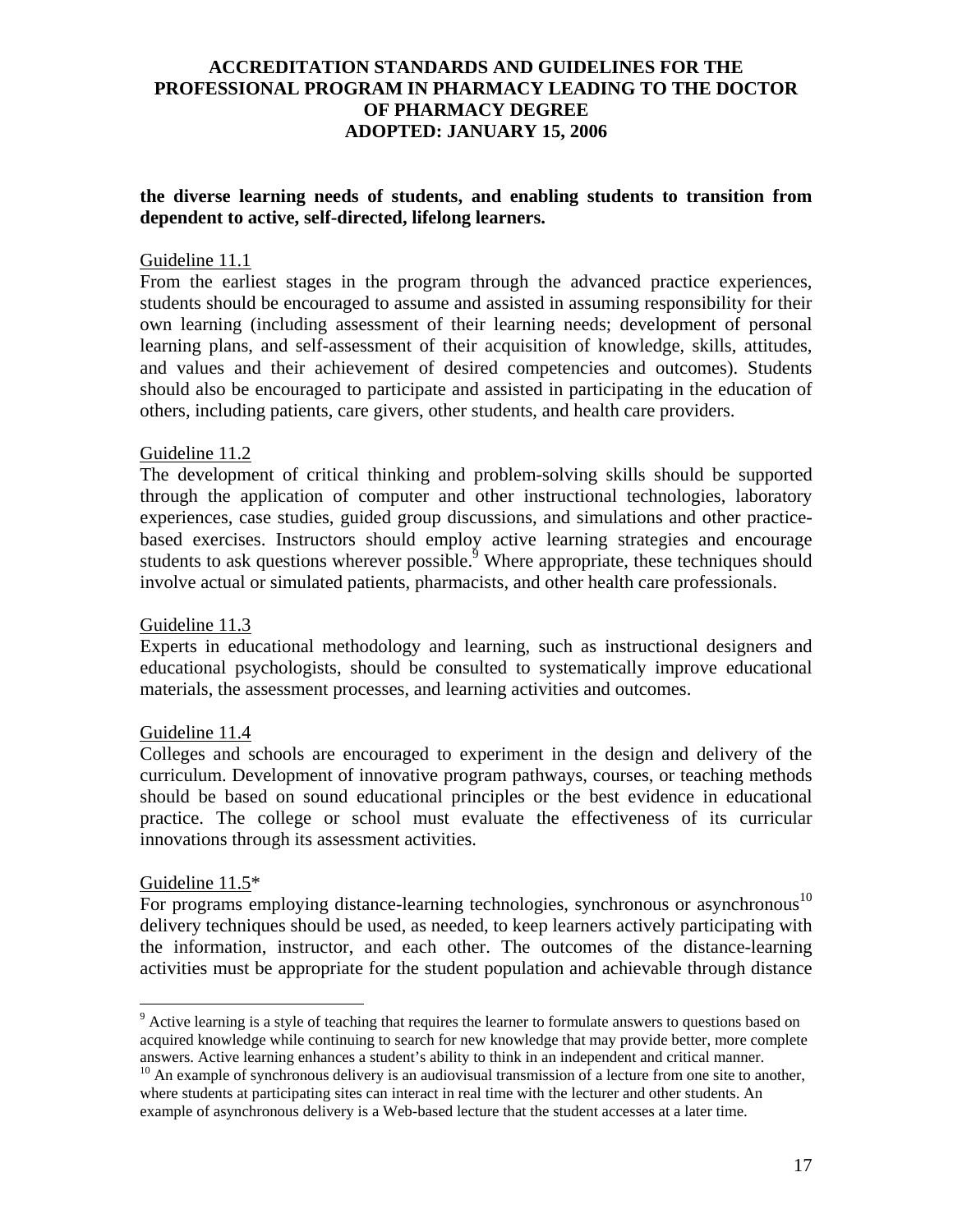study. Interaction of students across campuses or program pathways should be stimulated and encouraged. Outcomes that are not appropriate for distance study (such as physical assessment or compounding skills) should be taught using other educational methods.

## **Standard No. 12: Professional Competencies and Outcome Expectations**<sup>11</sup>

**Professional pharmacist competencies that must be achieved by graduates through the professional degree program curriculum are the ability to:** 

- **1. Provide patient care in cooperation with patients, prescribers, and other members of an interprofessional health care team based upon sound therapeutic principles and evidence-based data, taking into account relevant legal, ethical, social, cultural, economic, and professional issues, emerging technologies, and evolving biomedical, pharmaceutical, social/behavioral/administrative, and clinical sciences that may impact therapeutic outcomes.**
- **2. Manage and use resources of the health care system, in cooperation with patients, prescribers, other health care providers, and administrative and supportive personnel, to promote health; to provide, assess, and coordinate safe, accurate, and time-sensitive medication distribution; and to improve therapeutic outcomes of medication use.**
- **3. Promote health improvement, wellness, and disease prevention in cooperation with patients, communities, at-risk populations, and other members of an interprofessional team of health care providers.**

**These professional competencies must be used to guide the development of stated student learning outcome expectations for the curriculum. To anticipate future professional competencies, outcome statements must incorporate the development of the skills necessary to become self-directed lifelong learners.** 

#### Guideline 12.1

Graduates must possess the basic knowledge, skills, attitudes, and values to practice pharmacy independently at the time of graduation. In this regard, the college or school must ensure that graduates are competent to: $^{12}$ 

• *provide patient-centered care*, through the ability to:

 $\overline{a}$ <sup>11</sup> American Association of Colleges of Pharmacy's, Center for the Advancement of Pharmaceutical Education (CAPE), Educational Outcomes, 2004 (with minor edits)

<sup>&</sup>lt;sup>12</sup> Adapted from CAPE Educational Outcomes, 2004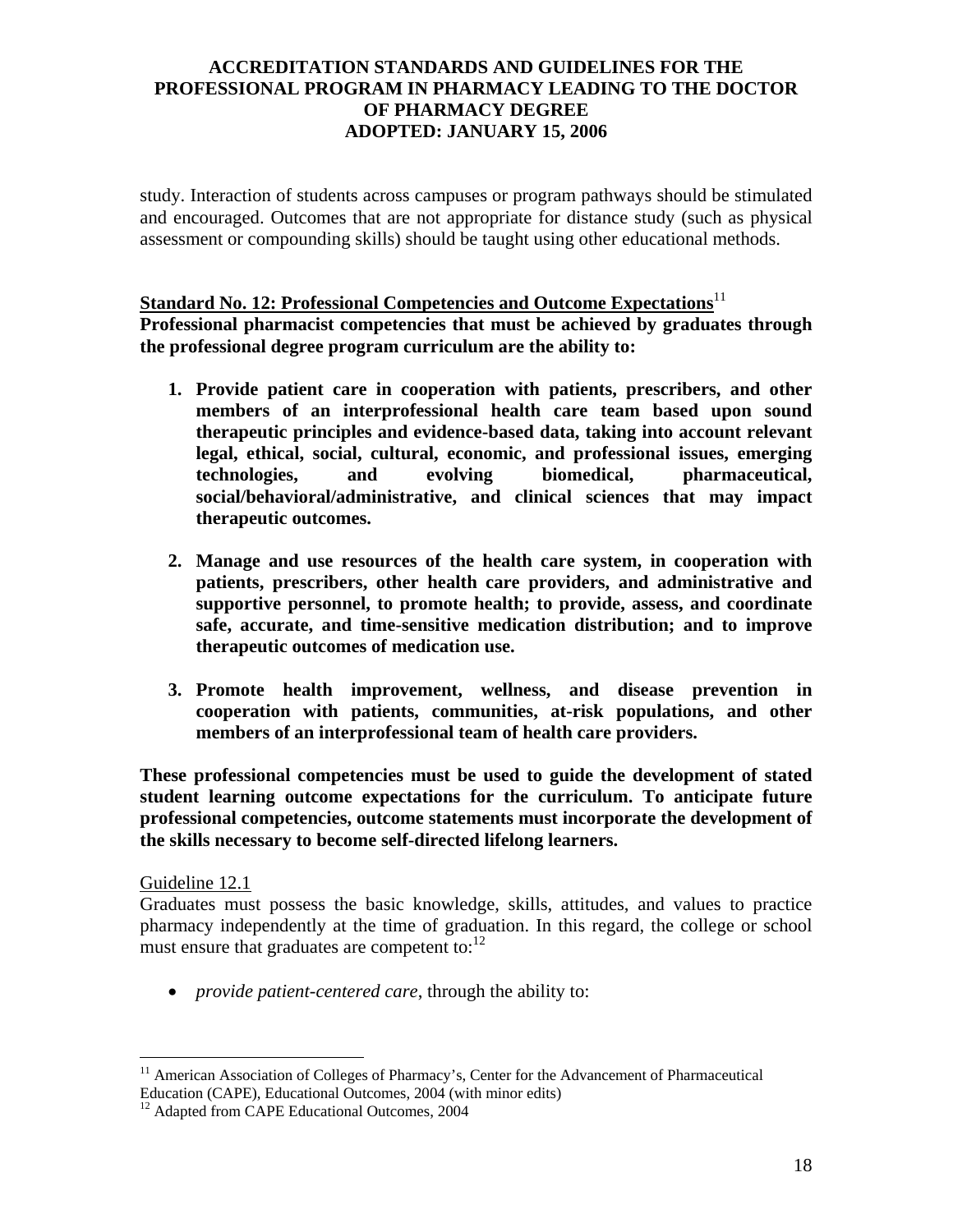- o design, implement, monitor, evaluate, and adjust pharmacy care plans that are patient-specific; address health literacy, cultural diversity, and behavioral psychosocial issues; and are evidence-based
- o manage a successful patient-centered practice (including establishing, marketing, and being compensated for medication therapy management and patient care services rendered)
- *provide population-based care*, through the ability to develop and implement population-specific, evidence-based disease management programs and protocols based upon analysis of epidemiologic and pharmacoeconomic data, medicationuse criteria, medication use review, and risk-reduction strategies
- *manage human, physical, medical, informational, and technological resources*, through the ability to ensure efficient, cost-effective use of these resources in the provision of patient care
- *manage medication use systems*, through the ability to apply patient- and population-specific data, quality improvement strategies, medication safety and error reduction programs, and research processes to minimize drug misadventures and optimize patient outcomes; to participate in the development of drug use and health policy; and to help design pharmacy benefits
- *promote the availability of effective health and disease prevention services and health policy* through the ability to apply population-specific data, quality improvement strategies, informatics, and research processes to identify and solve public health problems and to help develop health policy

To be capable of the above, pharmacy graduates also must be able to:

- communicate and collaborate with patients, care givers, physicians, nurses, other health care providers, policy makers, members of the community, and administrative and support personnel to engender a team approach to patient care
- retrieve, analyze, and interpret the professional, lay, and scientific literature to provide drug information and counseling to patients, their families or care givers, and other involved health care providers
- demonstrate expertise in informatics $^{13}$

1

- carry out duties in accordance with legal, ethical, social, economic, and professional guidelines
- maintain professional competence by identifying and analyzing emerging issues, products, and services

<sup>&</sup>lt;sup>13</sup> Competencies in informatics include basic terminology (data, information, knowledge, hardware, software, networks, information systems, information systems management); reasons for systematic processing of data, information and knowledge in health care; and the benefits and current constraints in using information and communication technology in health care. *(Adapted from recommendations of the International Medical Informatics Association)*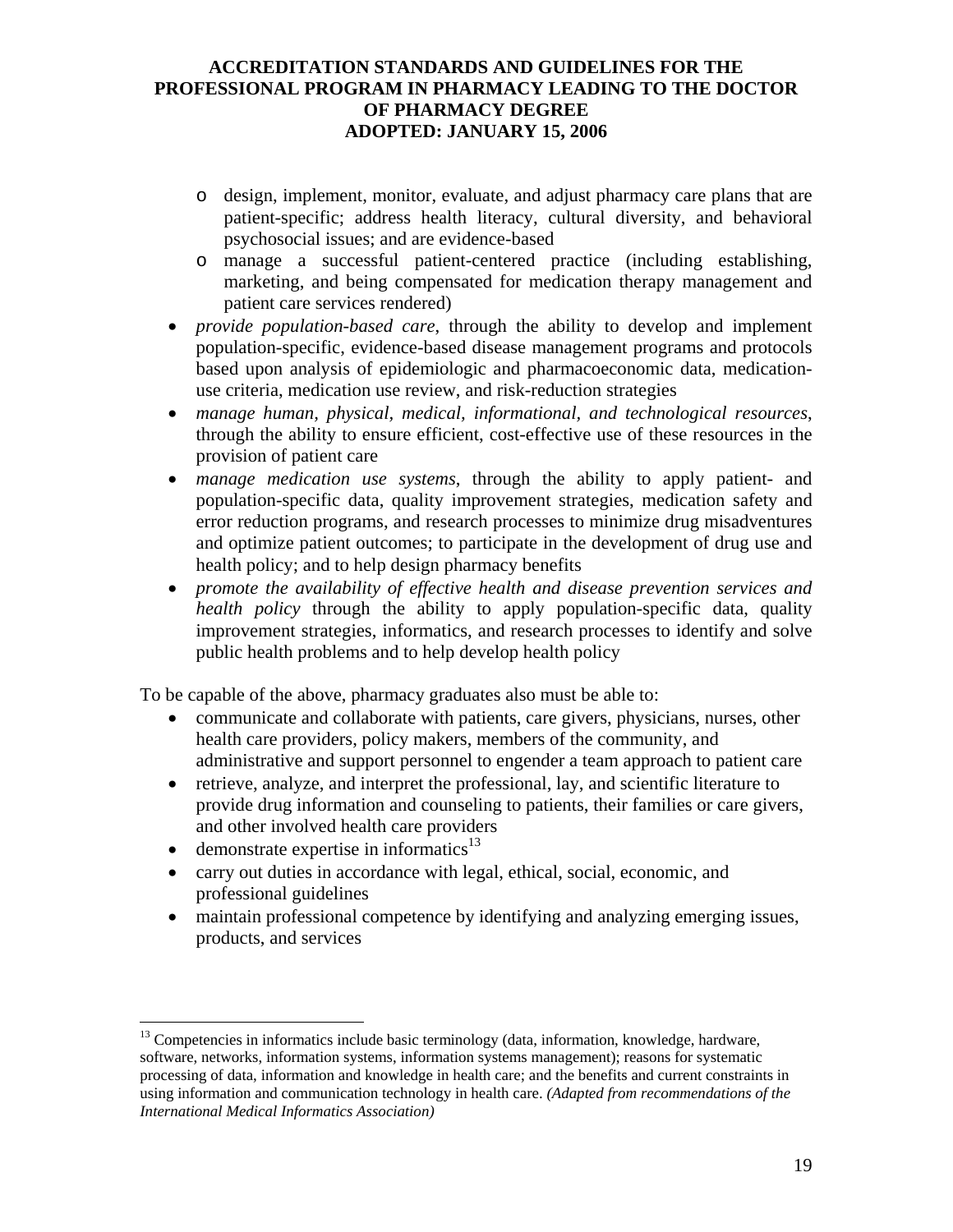**Standard No. 13: Curricular Core—Knowledge, Skills, Attitudes, and Values To provide the thorough scientific foundation necessary for achievement of the professional competencies, the curriculum of the professional degree program must contain the following:** 

- **biomedical sciences**
- **pharmaceutical sciences**
- **social/behavioral/administrative sciences**
- **clinical sciences**

**Knowledge, practice skills, and professional attitudes and values must be integrated and applied, reinforced, and advanced throughout the curriculum, including the pharmacy practice experiences.** 

## Guideline  $13.1^{14}$

The biomedical, pharmaceutical, social/behavioral/administrative, and clinical sciences must be of adequate depth, scope, timeliness, quality, sequence, and emphasis to provide the foundation and support for the intellectual and clinical objectives of the professional degree program. The sciences must provide the basis for understanding the development and use of medications and other therapies for the treatment and prevention of disease.

#### Guideline 13.2

Where instruction is provided by academic units of the university other than the pharmacy program, these areas must be developed in accordance with the professional degree program's curricular goals and objectives. Appropriate assessment liaison mechanisms must be established to ensure effective instructional delivery and to ensure achievement of the educational objectives of the professional degree program.

#### Guideline 13.3

The college or school curriculum should address issues that cut across a number of topics, such as communication skills, professionalism, critical thinking, problem-solving, health and wellness, patient safety, teamwork, mathematical skills, and information management.

#### Guideline 13.4

 $\overline{a}$ 

When content is integrated across disciplines, the core knowledge base and outcomes for each discipline should be provided in adequate depth, scope, and emphasis to ensure attainment of the desired competencies.

<sup>&</sup>lt;sup>14</sup> See Appendix B: Additional Guidance on the Science Foundation for the Curriculum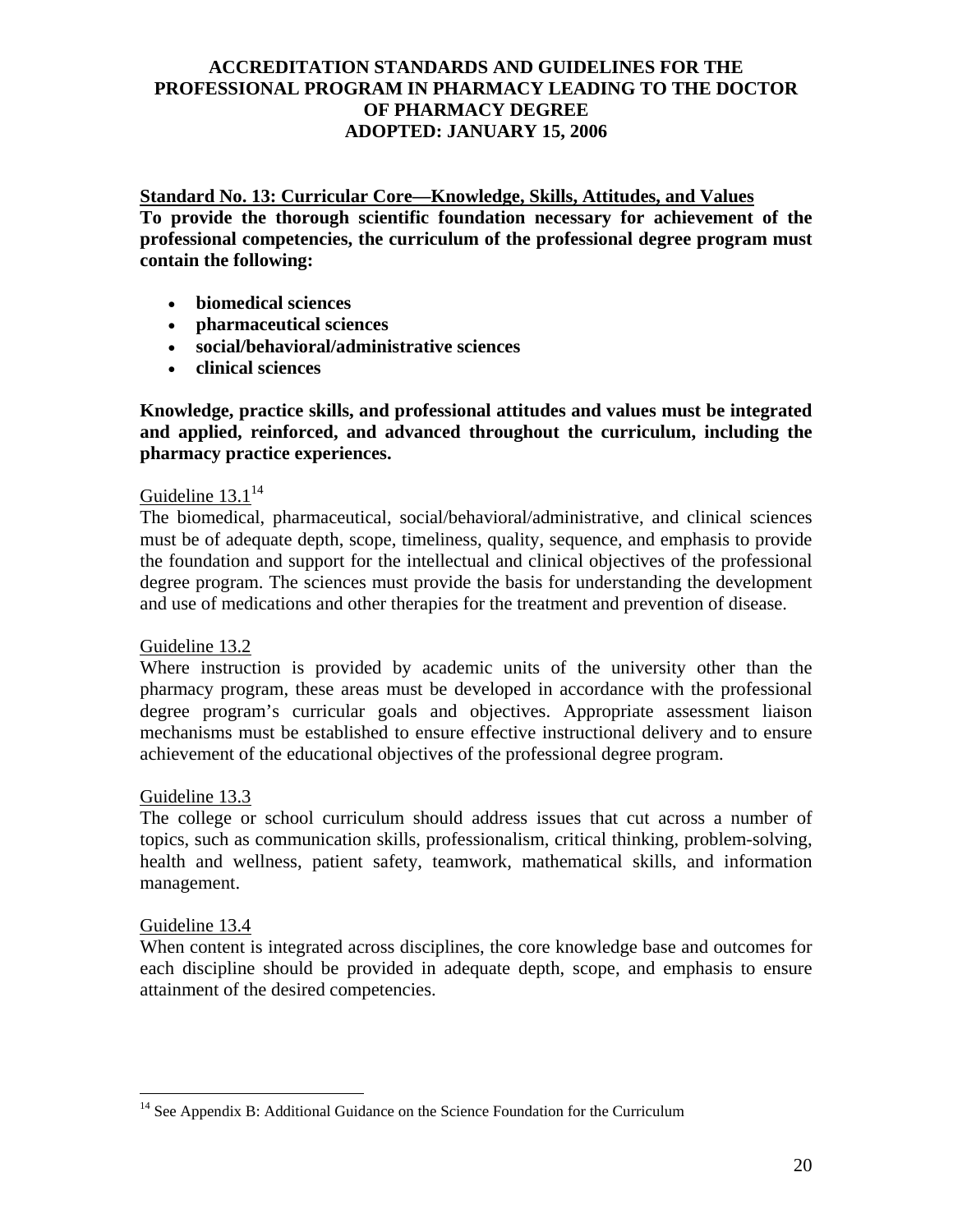### **Standard No. 14: Curricular Core—Pharmacy Practice Experiences**

**The college or school must provide a continuum of required and elective pharmacy practice experiences throughout the curriculum, from introductory to advanced, of adequate scope, intensity, and duration to support the achievement of the professional competencies presented in Standard 12.** 

**The pharmacy practice experiences must integrate, apply, reinforce, and advance the knowledge, skills, attitudes, and values developed through the other components of the curriculum. The objectives for each pharmacy practice experience and the responsibilities of the student, preceptor, and site must be defined. Student performance, nature and extent of patient and health care professional interactions, where applicable, and the attainment of desired outcomes must be documented and assessed.** 

**In aggregate, the pharmacy practice experiences must include direct interaction with diverse patient populations in a variety of practice settings and involve collaboration with other health care professionals. Most pharmacy practice experiences must be under the supervision of qualified pharmacist preceptors licensed in the United States.**

Guideline 14.1

Preceptors should hold full, shared, adjunct, or other defined positions in the college or school and should be well versed in the outcomes expected of students and the pedagogical methods that best enhance learning. In this regard, the college or school must ensure that preceptors receive orientation, especially for first-time preceptors prior to assuming their responsibilities, ongoing training, and development. Preceptors should provide close supervision of and significant interaction with students. The student-topreceptor ratio for the pharmacy practice experiences should be adequate to provide individualized instruction, guidance, supervision, and assessment.

#### Guideline 14.2

When assigning students to preceptors and practice sites, the college or school should strive to avoid circumstances or relationships that could adversely affect the student/teacher relationship and the desired outcomes.

#### Guideline 14.3

 $\overline{a}$ 

Students must not receive remuneration for any pharmacy practice experiences (introductory or advanced) for which academic credit is assigned.15 Other work experiences in pharmacy settings for which no academic credit is awarded (i.e., not a

<sup>&</sup>lt;sup>15</sup> A professional degree program in an institution that meets the definition and characteristics of "cooperative education" (www.co-op.edu) may apply to ACPE for a waiver of this requirement.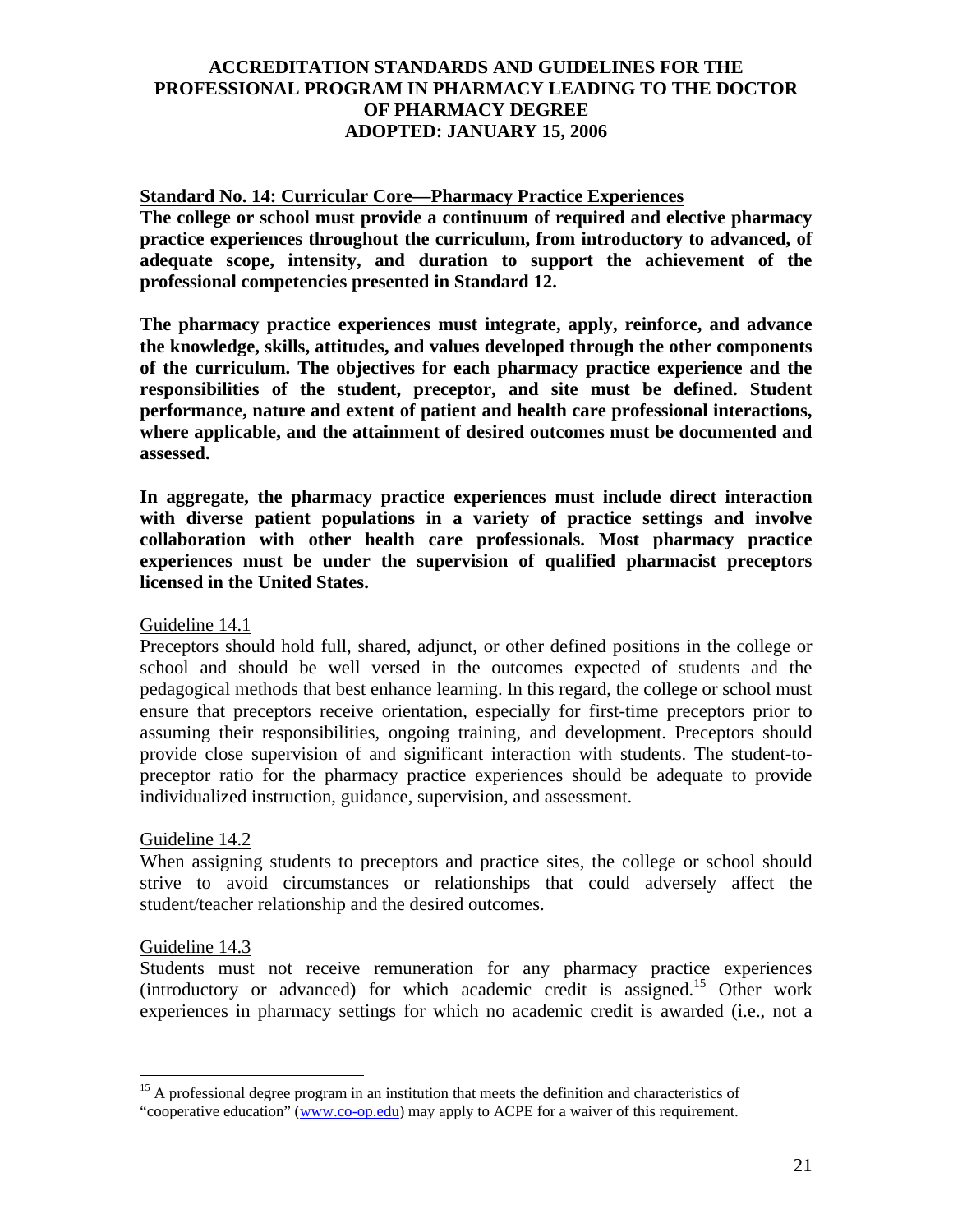component of introductory or advanced pharmacy practice experiences) may be required for advancement in the curriculum.

# Guideline 14.416

The introductory pharmacy practice experiences must involve actual practice experiences in community and institutional settings and permit students, under appropriate supervision and as permitted by practice regulations, to assume direct patient care responsibilities. Additional practice experiences in other types of practice settings may also be used. The introductory pharmacy practice experiences should begin early in the curriculum, be interfaced with didactic course work that provides an introduction to the profession, and continue in a progressive manner leading to entry into the advanced pharmacy practice experiences. The didactic course work itself should not be counted toward the curricular requirement of introductory pharmacy practice experiences.

#### Guideline 14.5

The organization of the advanced pharmacy practice experiences should provide a balanced series of required (the majority) and elective experiences that cumulatively provide sustained experiences of adequate intensity, duration, and breadth (in terms of patients and disease states that pharmacists are likely to encounter when providing care) to enable achievement of stated competencies as demonstrated by assessment of outcome expectations. Generally, the required and elective experiences should be full-time, provide continuity of care, and be conducted under pharmacist-preceptor supervision and monitoring.

The required advanced pharmacy practice experiences in all program pathways must be conducted in the United States or its territories and possessions (including the District of Columbia, Guam, Puerto Rico, and U.S. Virgin Islands). Required experiences must include primary, acute, chronic, and preventive care among patients of all ages and develop pharmacist-delivered patient care competencies in the following settings:

- community pharmacy
- hospital or health-system pharmacy
- ambulatory care

<u>.</u>

• inpatient/acute care general medicine

The required advanced pharmacy practice experiences should emphasize the need for continuity of care throughout the health care delivery system, including the availability and sharing of information regarding a patient's condition, medications, and other therapies.

Elective advanced pharmacy practice experiences in other settings (such as research, management, drug information, education, managed care, long-term care, hospice, and

<sup>&</sup>lt;sup>16</sup> See Appendix C: Additional Guidance on Practice Experiences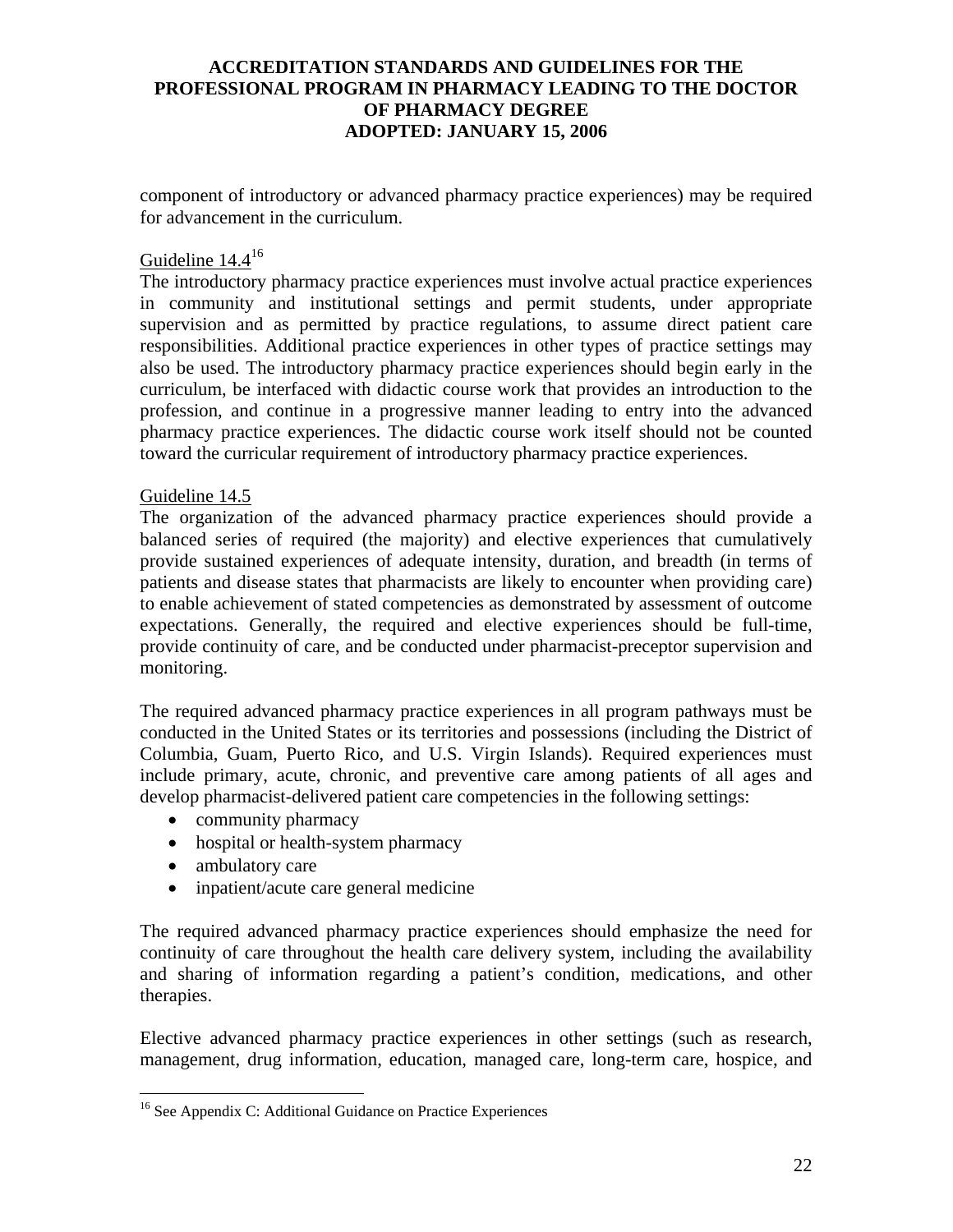home health care) should complement the required experiences and provide adequate and innovative opportunities for students to mature professionally and in accordance with their individual interests. The college or school may offer elective advanced pharmacy practice experiences outside the United States and its territories and possessions, provided that they support the development of the competencies required of the graduate, and the college or school implements policies and procedures to ensure the quality of the site(s) and preceptor(s).

### Guideline 14.6

A quality assurance procedure for all pharmacy practice experiences should be established and implemented to facilitate achievement of stated competencies, provide for feedback, and support standardization, consistency, and inter-rater reliability in assessment of student performance. All practice sites and preceptors should be selected in accordance with quality criteria established and reviewed periodically for quality improvement. The assessment process should incorporate the perspectives of key constituents, such as students, practitioners, prospective employers, and board of pharmacy members.

### **Standard No. 15: Assessment and Evaluation of Student Learning and Curricular Effectiveness**

**As a component of its evaluation plan, the college or school must develop and carry out assessment activities to collect information about the attainment of desired student learning outcomes. The assessment activities must employ a variety of valid and reliable measures systematically and sequentially throughout the professional degree program. The college or school must use the analysis of assessment measures to improve student learning and the achievement of the professional competencies.** 

**The college or school must systematically and sequentially evaluate its curricular structure, content, organization, and outcomes. The college or school must use the analysis of outcome measures for continuous improvement of the curriculum and its delivery.** 

### Guideline 15.1

In general, the college or school's evaluation of student learning should:

- use a variety of assessments
- follow a plan that documents how the learning experiences, whether didactic instruction or supervised practice experience, are appropriate for the development of the competencies, as well as the instructional methods (e.g., presentations, demonstrations, discussions) and materials that should be used
- demonstrate and document in student portfolios that graduates have attained the desired competencies, when measured in a variety of health care settings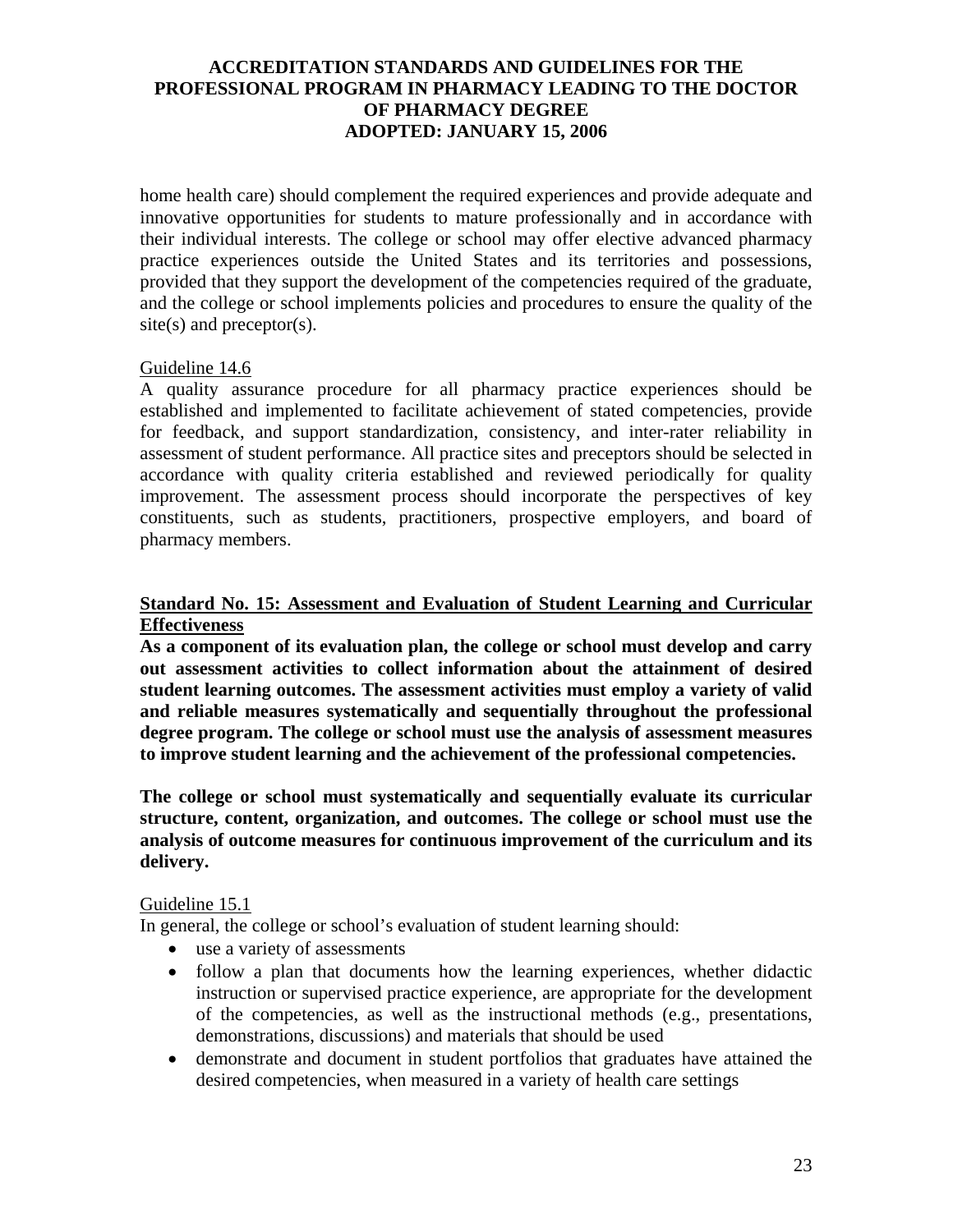- incorporate periodic, psychometrically sound, comprehensive, knowledge-based, and performance-based formative and summative assessments, including nationally standardized assessments (in addition to graduates' performance on licensure examinations) that allow comparisons and benchmarks with all accredited and peer institutions
- use procedures that promote integration, application, and assessment of principles, critical thinking, problem solving, and professionalism, in addition to memorization of facts
- include student self-assessments and faculty and preceptor assessments of student development of the professional competencies and the demonstration of professional behaviors
- promote consistency and reliability of assessments within and among faculty, practice sites and preceptors

## Guideline 15.2

A system of evaluation of curricular effectiveness must be developed that, in general, should:

- foster data-driven continuous improvement of curricular structure, content, process, and outcomes
- assess the achievement of the desired competencies and outcomes for each of the biomedical, pharmaceutical, social/behavioral/administrative, and clinical sciences, as well as the overall curricular competencies and outcomes that reflect incorporation of all of these sciences in pharmacy practice
- include input from faculty, students, administrators, preceptors, practitioners, state board of pharmacy members, and others
- foster and assess self-initiated student learning
- foster and assess experimentation and innovation
- be responsive to changes in pharmacy practice and educational and practice technologies
- ensure that educational settings and methods of instruction lead to effective and efficient learning experiences
- be evidence-based

#### Guideline 15.3

The college or school must ensure the credibility of the degrees it awards and the integrity of student work. Formal examinations should take place under circumstances that ensure the correct identity of the student and limit opportunities for academic misconduct.

#### Guideline 15.4

Student portfolios should be employed to document students' progressive achievement of the competencies throughout the curriculum and the practice experiences. The portfolios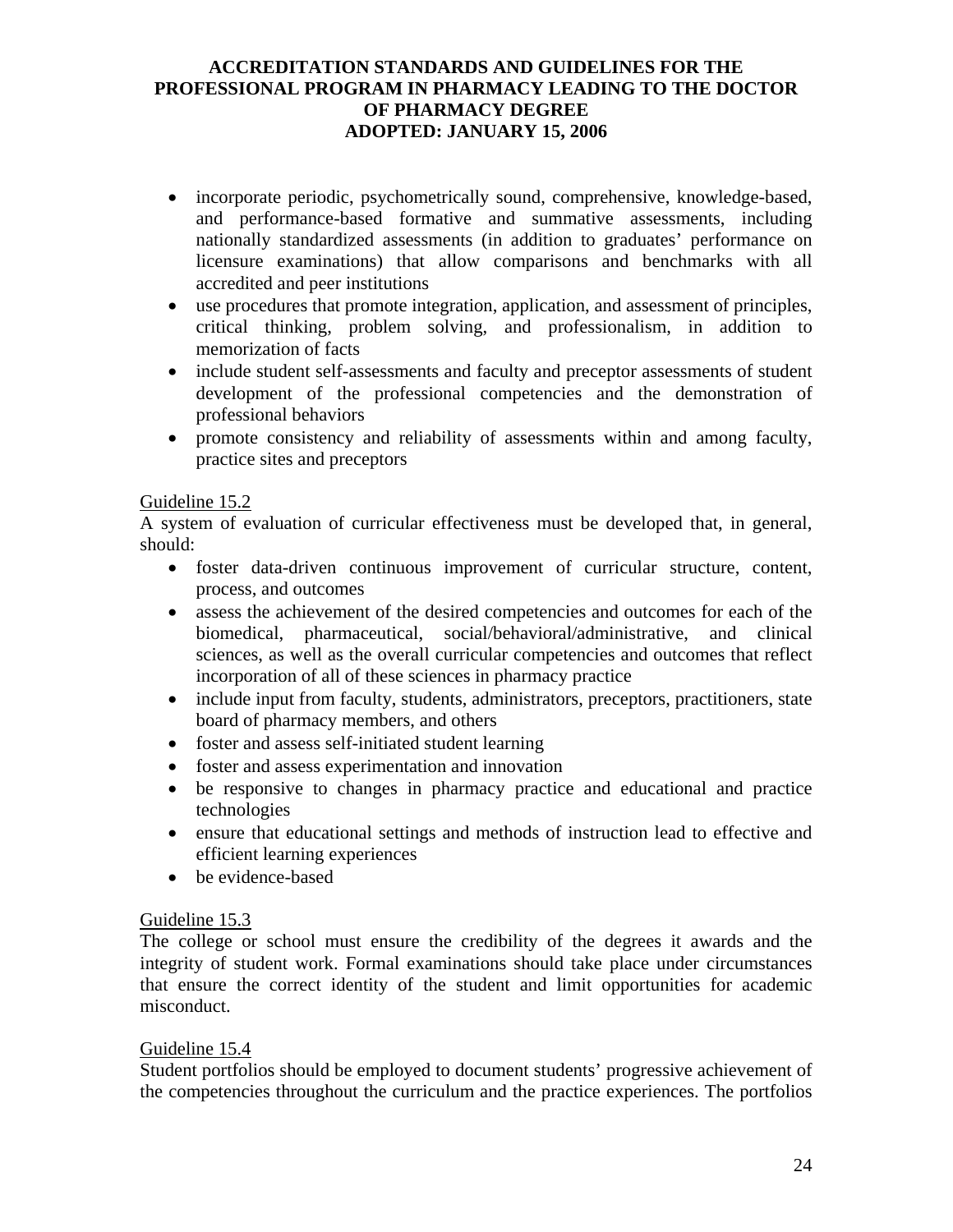should be standardized and include student self-assessment, as well as faculty and preceptor assessments of the educational outcomes.

#### Guideline 15.5

The college or school should have mechanisms to assess and correct underlying causes of ineffective learning experiences. In this regard, the college or school's assessments should include measurement of perceived stress in faculty, staff, and students, and evaluate the potential for a negative impact on programmatic outcomes and morale.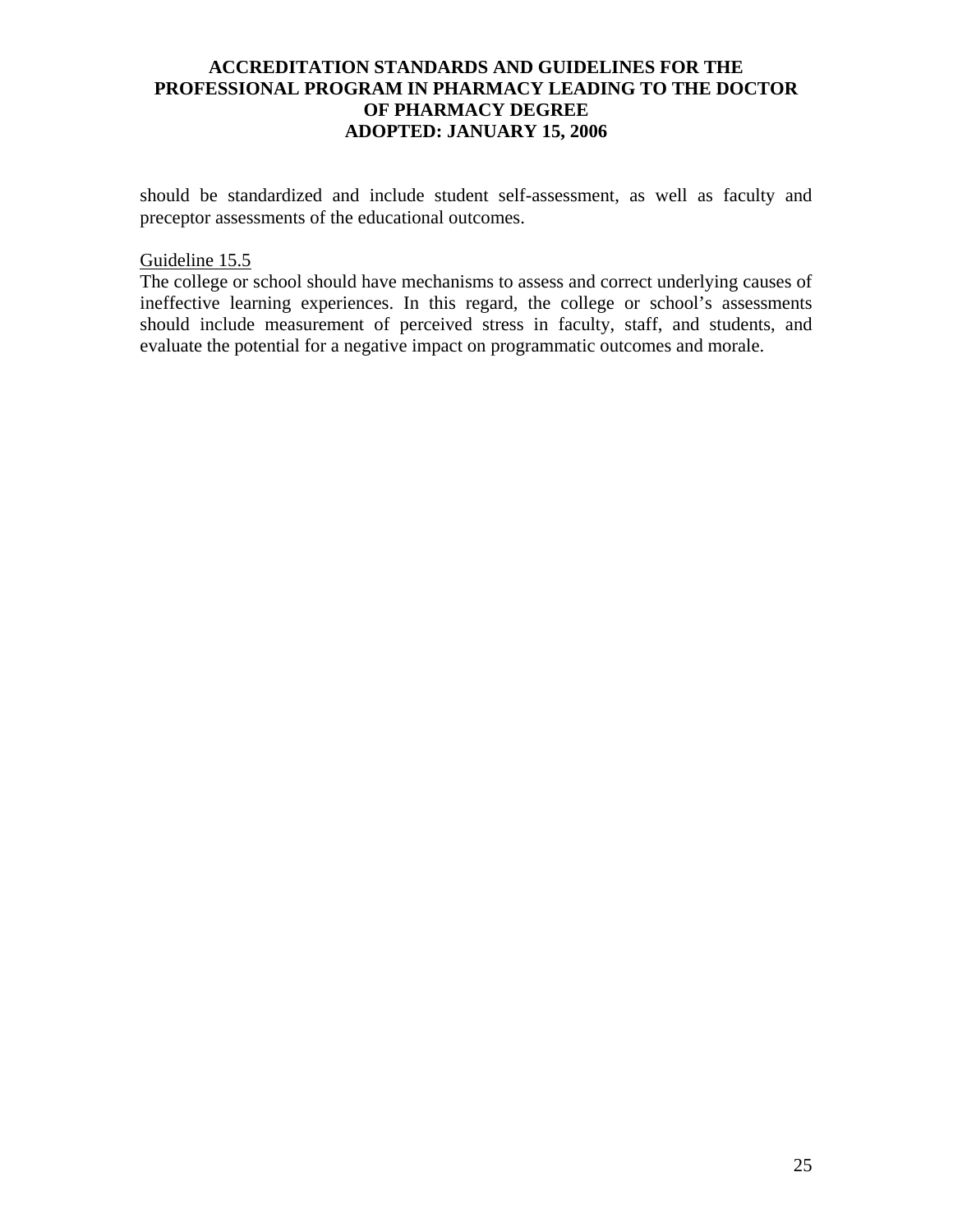### **STANDARDS FOR STUDENTS**

*The purpose of the standards in this section is to ensure that the college or school has adequate resources, fair and equitable policies and procedures, and capabilities to support student admission, progression, personal and professional development, and input into programmatic quality improvement.*

**Standard No. 16: Organization of Student Services** 

**Standard No. 17: Admission Criteria, Policies, and Procedures** 

**Standard No. 18: Transfer of Credits and Waiver of Requisites for Admission with Advanced Standing** 

**Standard No. 19: Progression of Students** 

**Standard No. 20: Student Complaints Policy** 

**Standard No. 21: Program Information** 

**Standard No. 22: Student Representation and Perspectives** 

**Standard No. 23: Professional Behavior and Harmonious Relationships**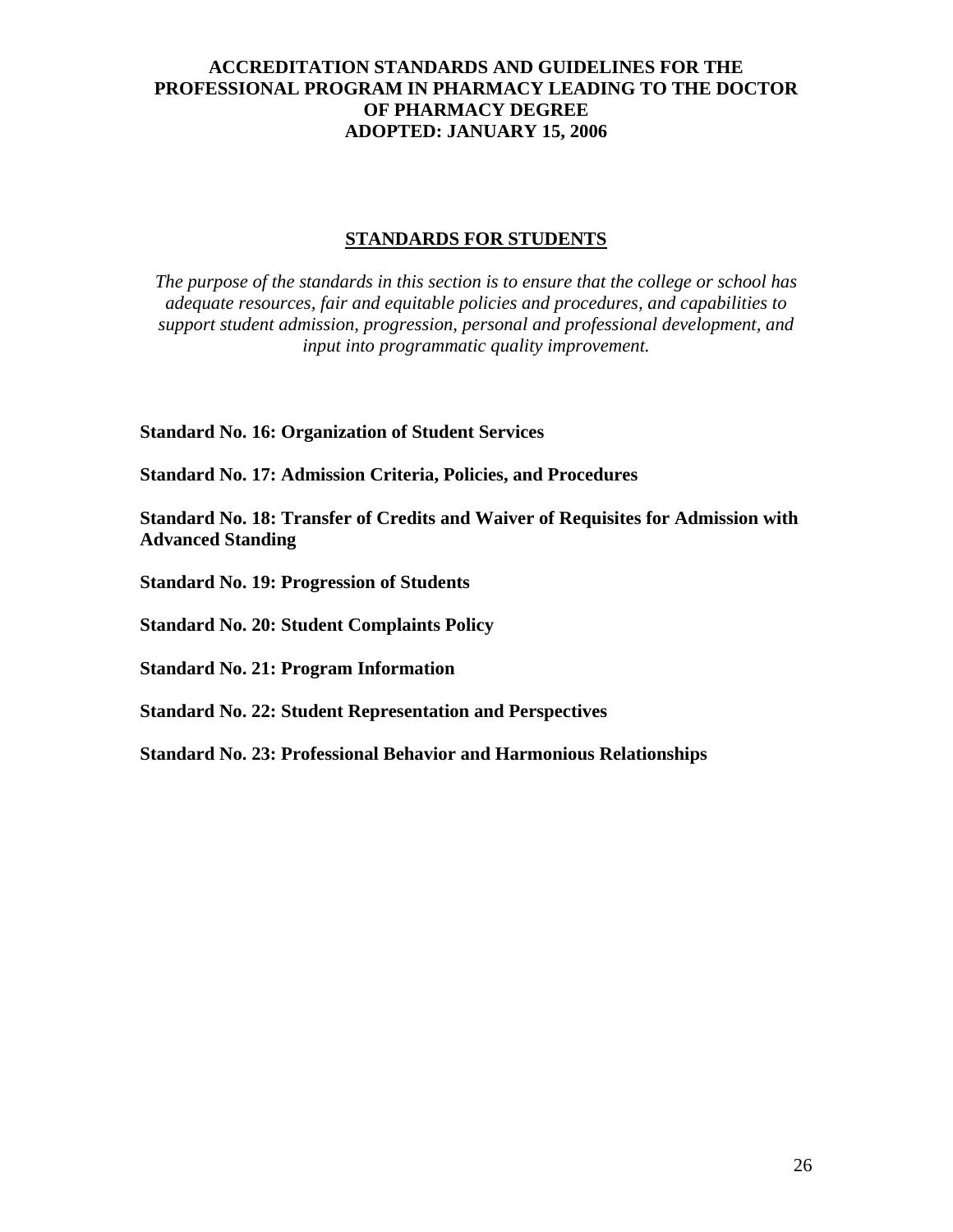### **Standard No. 16: Organization of Student Services**

**The college or school must have an organizational element(s) devoted to student services. The administrative officer responsible for this organizational element must oversee and coordinate the student services of the college or school.** 

#### Guideline 16.1

1

The college or school should ensure that the organizational element devoted to student services, in general:

- has adequate personnel and resources to undertake its responsibilities
- links with university student services
- is responsible for student recruitment programs and administration of the admissions and progression processes
- is responsible for the orientation of prospective and new students, which should include a presentation of the mission, goals, values, and educational philosophy of the college or school
- provides orientation, training, and remediation to help students become proficient in the use of the program's technology and educational methodologies
- provides informational materials (printed or electronic), such as a student handbook, with relevant policies, procedures, and codes, and a bulletin describing the college or school and the pharmacy degree program
- administers student scholarships and awards (achievement and need-based) and loans
- provides academic advising and career-pathway counseling adequate to the needs of students, including those in alternate curricular pathways, where applicable
- coordinates the availability of personal counseling for students through university resources or by other arrangements
- $\bullet$  identifies the professional technical standards<sup>17</sup> required as part of the admissions and progression procedures
- plans and participates in activities that support the development of students as professionals
- provides or otherwise makes available training for advisors, tutors, counselors, and others involved in providing student services
- provides support to faculty in effectively and efficiently teaching students with an acknowledged disability
- verifies completion of degree requirements

<sup>&</sup>lt;sup>17</sup> Professional technical standards are established by the university, college, or school based on the physical and mental attributes required of students to be able to function competently as a pharmacist upon graduation.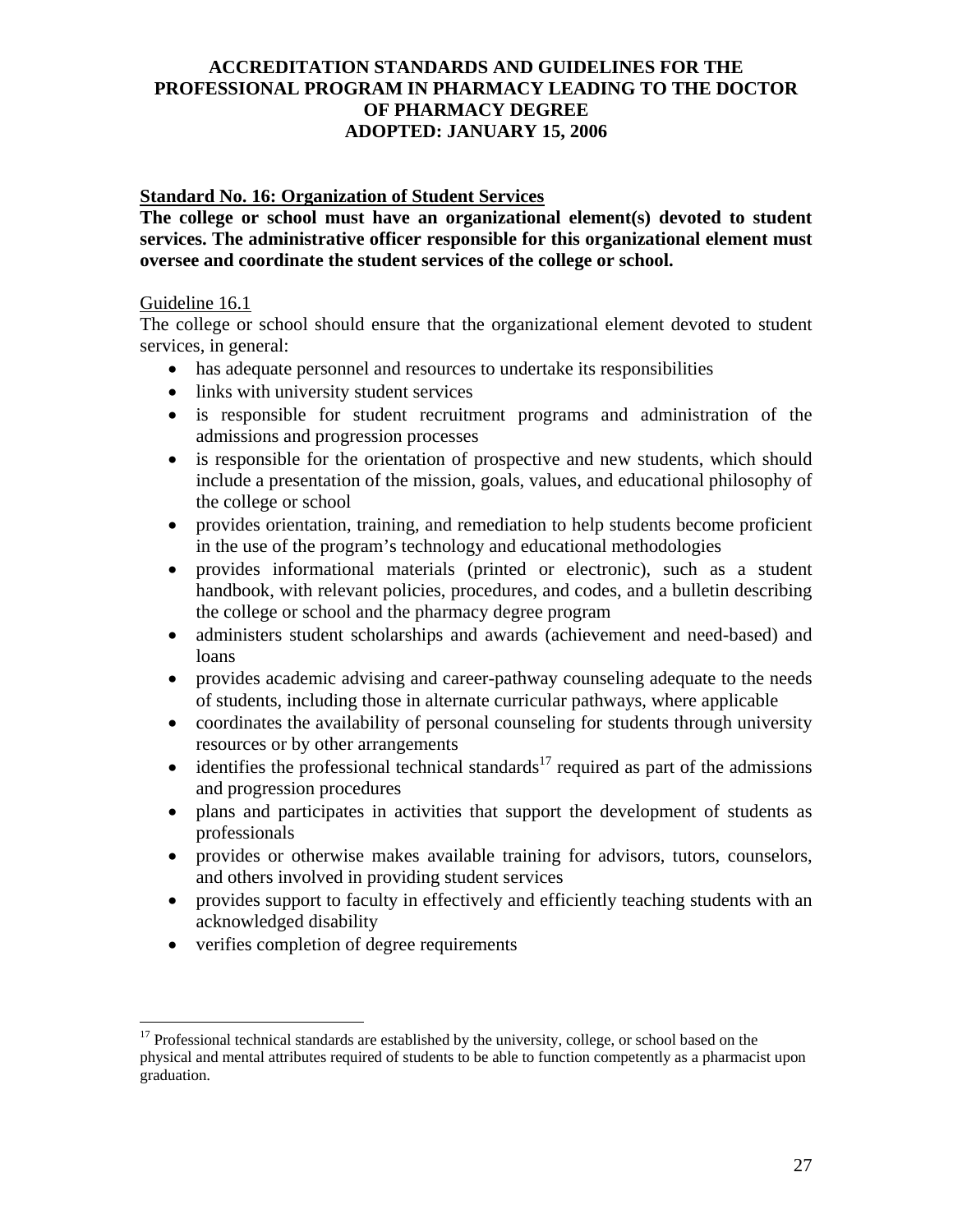#### Guideline 16.2

The college or school must have an ordered, accurate, and secure system of student records. Student records must be confidential and maintained in compliance with the Family Educational Rights and Privacy Act (FERPA). Student services personnel must be knowledgeable regarding FERPA law and its practices.

#### Guideline 16.3

The college or school must provide students with financial aid information and guidance.

#### Guideline 16.4

The college or school must offer access to adequate health and counseling services for students. Appropriate immunization standards must be established, along with the means to ensure that such standards are satisfied. The college or school should have policies in place so that students who have off-campus classes or pharmacy practice experiences fully understand their insurance coverage and where and how to access health and counseling services.

#### Guideline 16.5

The college or school must establish and implement a policy on student services, including admissions and progression, that ensures nondiscrimination as defined by state and federal laws and regulations, such as on the basis of race, religion, gender, lifestyle, sexual orientation, national origin, or disability.

#### **Standard No. 17: Admission Criteria, Policies, and Procedures**

**The college or school must produce and make available to students and prospective students criteria, policies, and procedures for admission to the professional degree program. Admission materials must clearly state academic expectations, required communication skills, types of personal history disclosures that may be required, and professional standards for graduation. As a component of its evaluation plan, the college or school must regularly assess the criteria, policies, and procedures to ensure the selection of students who have the potential for academic success in the professional degree program and the ability to achieve the professional competencies and to practice in culturally diverse environments.** 

**Student enrollment must be managed in alignment with available physical, financial, faculty, staff, practice site, preceptor, and administrative resources. The dean and a duly constituted committee of the college or school must share the final responsibility for enrollment and selection of students.** 

#### Guideline 17.1

The preprofessional educational requirements for admission to the professional degree program (not less than two academic years or the equivalent of college-level course work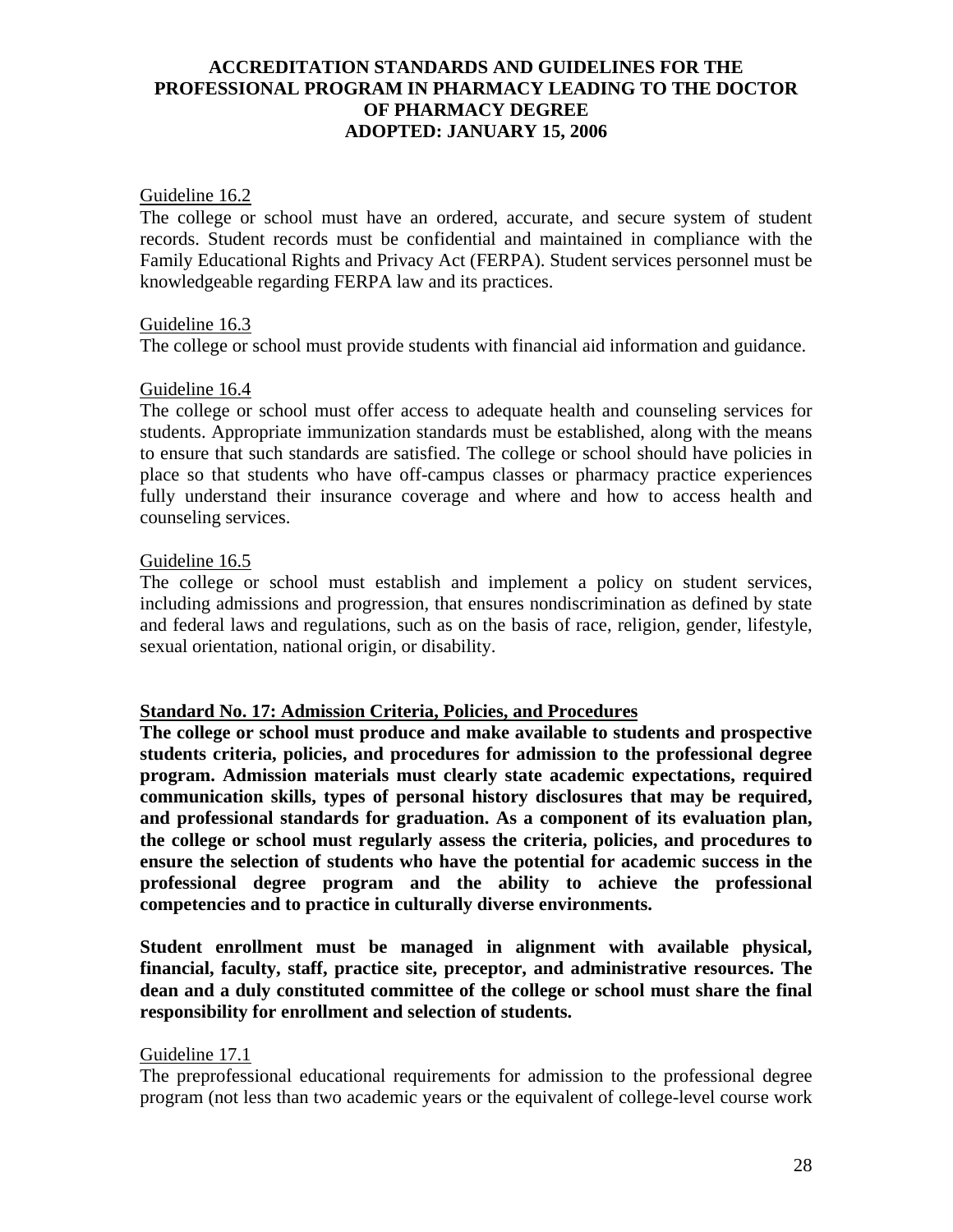prior to the four academic years required by these standards) should provide basic sciences, such as general chemistry, organic chemistry, biological sciences (with a focus on human processes and diseases), mathematics, information and communication technologies, and physical sciences. Moreover, sufficient general education, defined as humanities, behavioral sciences, social sciences, and communication skills, should be provided in the preprofessional requirements to encourage the broadening of intellectual powers and interests and to facilitate the development of professional practitioners capable of understanding a culturally diverse society and their role in it as health care providers. Elements of general education also may be attained concurrently or integrated with the curriculum for the professional degree program.

#### Guideline 17.2

Students may be admitted to the professional degree program under an early assurance program. In such an admissions arrangement, a formal and published agreement should exist between the college or school and the associated institution(s), if any, or directly with the student. The early assurance student should be admitted to the professional degree program contingent upon successful completion of entrance requirements and application procedures.

Early assurance students entering the first professional year of the curriculum should be as well qualified as students accepted for direct entry into the first professional year.

#### Guideline 17.3

 $\overline{a}$ 

Admissions criteria, policies, and procedures should take into account necessary scholastic accomplishments, as well as other desirable qualities (such as intellectual curiosity, leadership, emotional maturity, empathy, ethical behavior, motivation, industriousness, and communication capabilities) that support the student's potential to become a self-directed lifelong learner and an effective professional. The admission process should foster diversity in the selection of students while ensuring that legal parameters are followed.

In-person standardized interviews of applicants, including evaluation of verbal communication skills, understanding of the pharmacy profession, and commitment to patient care, must be part of the admission process.<sup>18</sup> Such interviews should be conducted by faculty, preceptors, or staff, and should be held either on campus, in an offsite location, or using videoconferencing technology. To foster inter-rater reliability, interviewers should receive training in the method that the college or school has chosen

<sup>&</sup>lt;sup>18</sup> In the case of 0-6 or 1-5 programs, progression into the first professional year (as defined by ACPE) can occur without the required interview only if formative and summative assessments in courses or activities (overseen by pharmacy faculty) are used to assess eligibility for progression based on the student's verbal and written communication skills, understanding of the pharmacy profession, and commitment to patient care. Transfer students into the first professional year of the curriculum for 0-6 or 1-5 programs must be interviewed.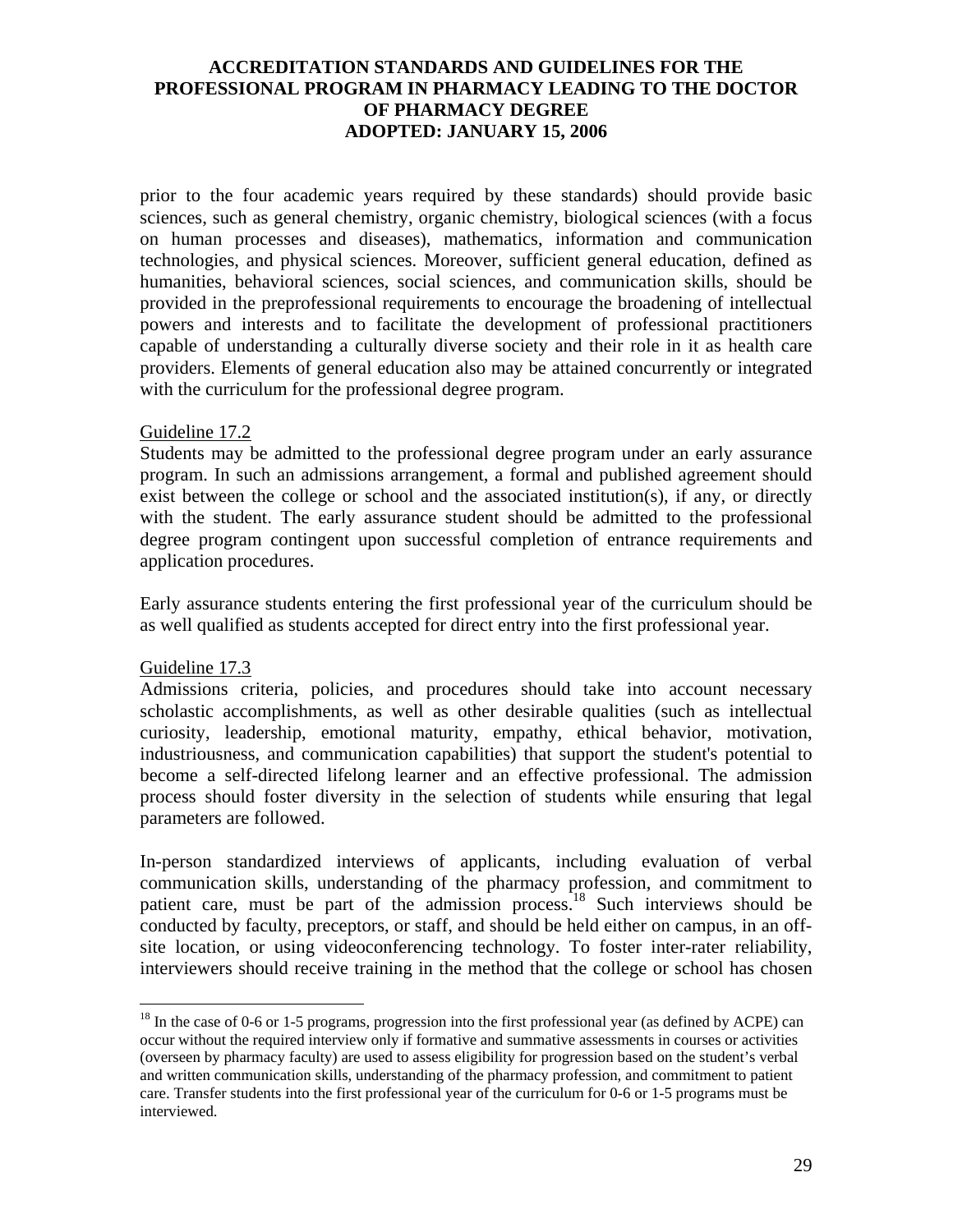for standardization of the interview process. Written communication skills also must be assessed in a standardized manner. Factors beyond the grade point average should be considered to determine which candidates qualify for interviews.

### Guideline 17.4

Criminal and other activities that may restrict the student's ability to access experiential sites or potentially affect the student's eligibility for future licensure, by reason of state statutes or regulations, should be identified. Policies and procedures in accord with those of the university should be in place and available, under which students will be advised of the types of disclosures they may be required to make prior to admission and during the professional degree program, what background checks they may be subject to prior to admission and during the professional degree program, and the potential adverse consequences resulting from these disclosures or background checks.

#### Guideline 17.5

The college or school must develop and employ admission criteria that set performance expectations for admission tests, evaluations, and interviews used in selecting students who have the potential for success in the professional degree program and the profession.

#### Guideline 17.6

A recruitment program should be established to provide a pool of well-qualified and diverse applicants for the available positions. Admission criteria, policies, and procedures must not be compromised regardless of the size and quality of the applicant pool.

### Guideline 17.7

As a component of its evaluation program, the college or school should undertake studies to correlate admissions criteria, policies, and procedures with student achievement in the professional degree program and performance in professional practice.

#### Guideline 17.8\*

Colleges and schools should assess through admissions counseling procedures whether a student who will be learning at a distance has the self-motivation, commitment, skills, and competencies to benefit from and succeed in a distance-learning environment. Information gained should be used to update future admission and recruitment policies and decisions. All students admitted into distance-learning programs or pathways should possess the basic technological knowledge and skills to use the equipment utilized in the program. Where the effectiveness of new program initiatives has not yet been determined, initial course, pathway, or program enrollments should be limited and increased gradually until the effectiveness of the initiative is established. Consultation with ACPE must occur at least six months before recruiting students into new pathways or programs.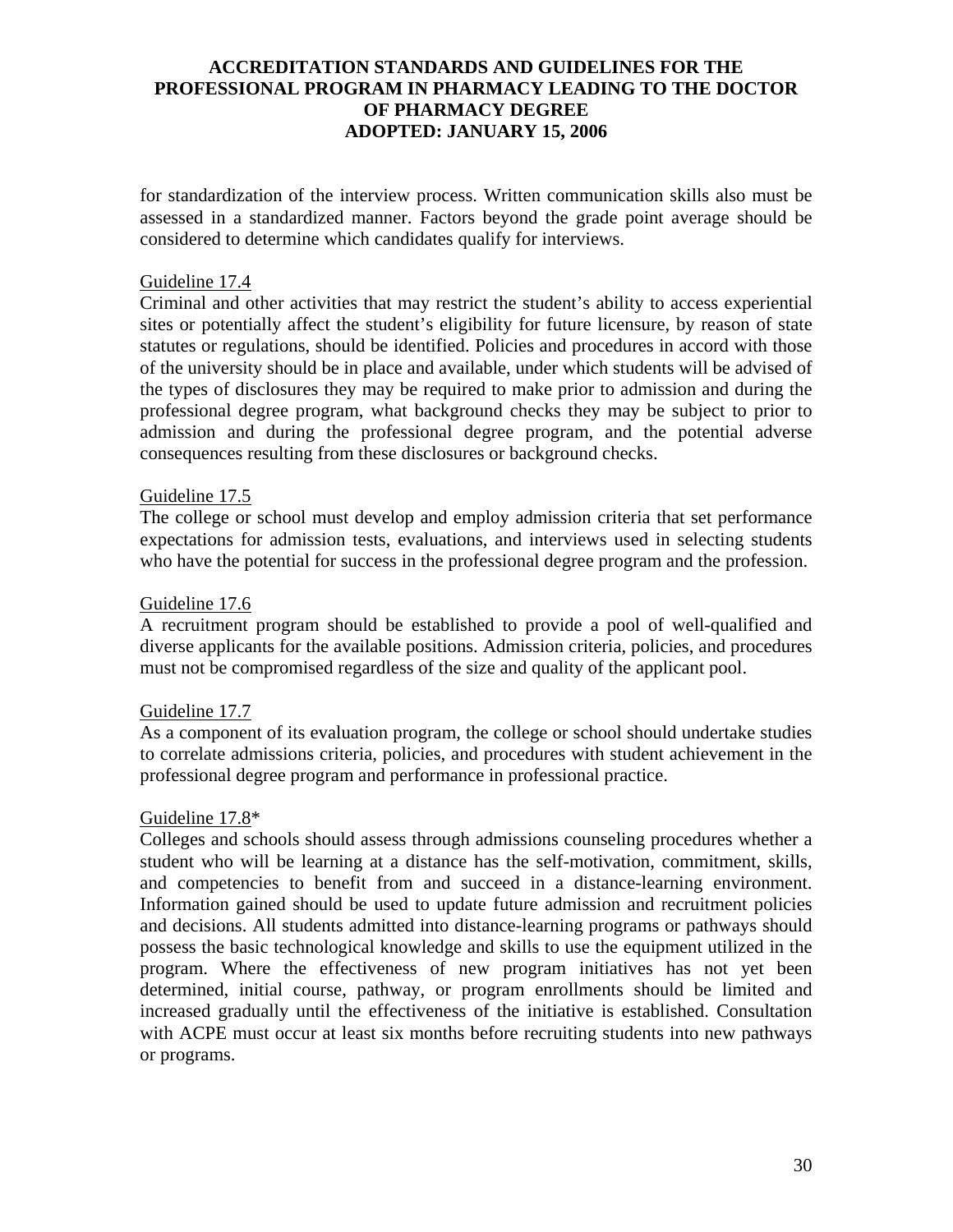### **Standard No. 18: Transfer of Credits and Waiver of Requisites for Admission with Advanced Standing**

**The college or school must produce and make available to students and prospective students transfer credit and course-waiver policies, based on rational procedures and defensible assessments.** 

### Guideline 18.1

The college or school must implement policies and procedures for the evaluation of the equivalency of educational courses (preprofessional or professional) prior to admission or transfer to the professional degree program.

### Guideline 18.2

Credits toward completion of the professional program in pharmacy may be transferred from one ACPE-accredited professional degree program to another.

### Guideline 18.3\*

For colleges or schools with nontraditional curricular pathways, for example, pathways for graduates of an ACPE-accredited baccalaureate in pharmacy program or for students in multiple professional degree program pathways, admission criteria and transfer credits should be customized in accordance with the results of a candidate's individualized assessments.

Requisites may only be waived based upon an educationally sound assessment of the professional competencies (as set forth in Standard 12) that may have been achieved through continuing pharmacy education, other postgraduate education and training, and previous pharmacy practice experience.

### Guideline 18.4\*

Colleges and schools offering multiple professional degree program pathways must establish and implement policies and procedures for students who request to transfer credits or who wish to change from one program pathway to another.

# **Standard No. 19: Progression of Students**

**The college or school must produce and make available to students and prospective students criteria, policies, and procedures for academic progression, academic probation, remediation, missed course work or credit, dismissal, readmission, rights to due process, and appeal mechanisms.** 

### Guideline 19.1

The college or school should develop admission criteria, policies and procedures, student services, curricular evaluation and revision, and formative and summative assessment of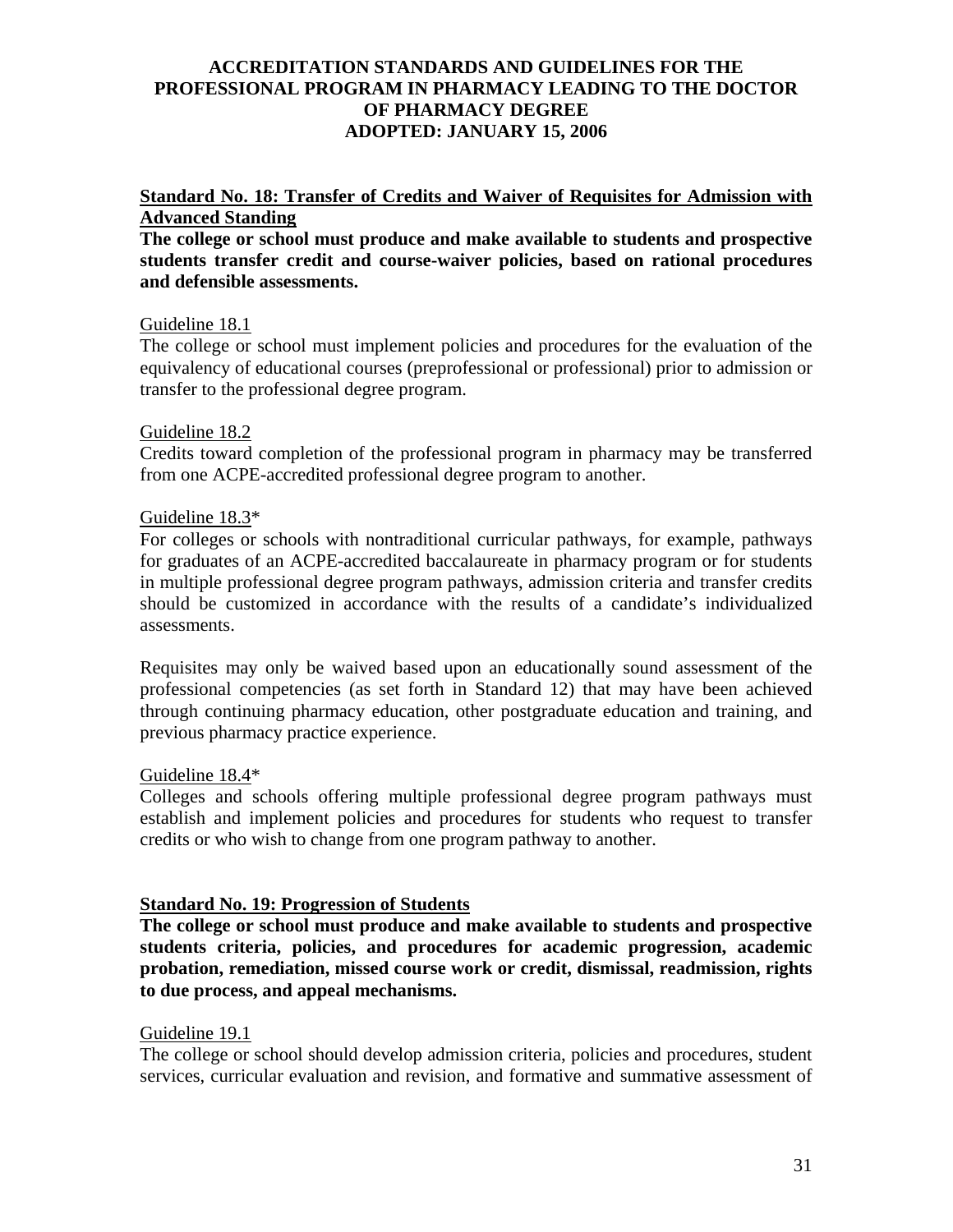competencies that collectively maximize the likelihood of successful student completion of the professional degree program in the expected timeframe.

#### Guideline 19.2

The college or school's system of monitoring student performance based on formative assessments of learning outcomes must provide for the early detection of academic difficulty. The college or school should provide individualized student services, such as tutorial support and faculty advising.

#### Guideline 19.3

The college or school should have progression policies that take into consideration assessments of professional behavior and academic integrity.

#### Guideline 19.4

The college or school should have records of student retention and attrition for purposes of identifying and analyzing trends and making programmatic adjustments as appropriate.

#### Guideline 19.5\*

The college or school offering multiple professional degree program pathways must ensure that all students have a comparable system of access of individualized student services.

#### **Standard No. 20: Student Complaints Policy**

**The college or school must produce and make available to students a complaints policy that includes procedures to be followed in the event of a written complaint related to one of the accreditation standards, student rights to due process, and appeal mechanisms. Students must receive information on how they can submit a complaint to ACPE for unresolved issues on a complaint related to the accreditation standards.**<sup>19</sup>

#### Guideline 20.1

The college or school must include information about the complaint policy during student orientation and should reinforce its availability periodically during the professional degree program.

#### Guideline 20.2

 $\overline{a}$ 

The college or school must maintain a chronological record of student complaints related to matters covered by the accreditation standards and allow inspection of the records during on-site evaluation visits by ACPE.

<sup>&</sup>lt;sup>19</sup> Refer also to ACPE Complaints Policy at http://www.acpe-accredit.org/complaints/default.asp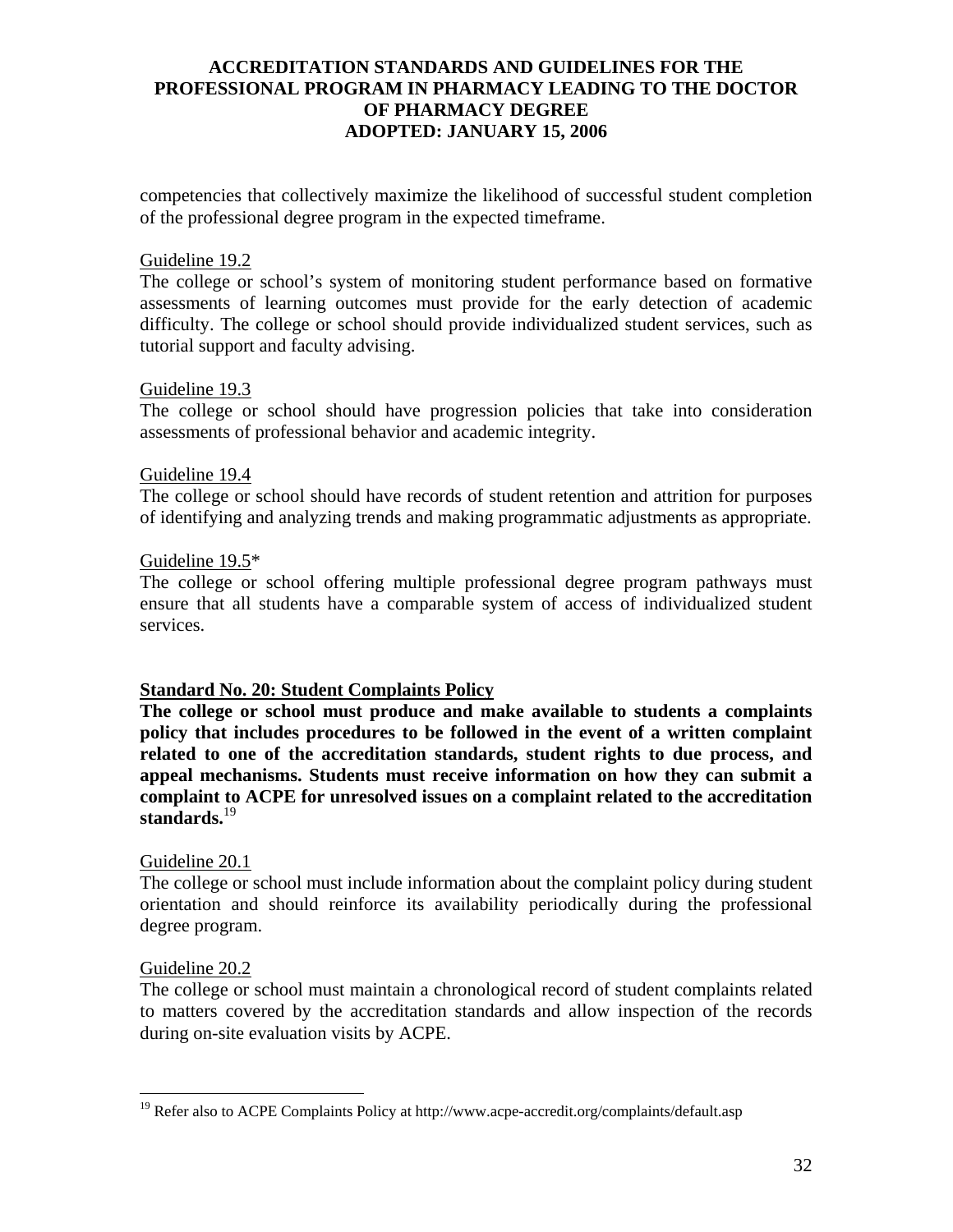### Guideline 20.3

The college or school must inform ACPE during an on-site evaluation if any of the student complaints related to the accreditation standards have led to legal proceedings, and the outcomes of such proceedings.

### **Standard No. 21: Program Information**

**The college or school must produce and make available to students and prospective students a complete and accurate description of the professional degree program, including its current accreditation status.** 

### Guideline 21.1

A current description (electronic or printed), such as a college or school catalog, a student handbook, or related college or university documents should be available that, in general, include the following:

- the mission, goals, objectives, and educational philosophy of the professional degree program
- the curricular plan, courses, and credit hours
- resources available to support the curriculum
- criteria, policies, and procedures related to admissions, progression, and access to student records
- the types of disclosures students may be required to make prior to admission or during the professional degree program, what background checks they may be subject to prior to admission or during the professional degree program, and the potential adverse consequences resulting from the disclosures or background checks
- college or school grading policy, grade scheme, and GPA calculation policy
- student code documents, such as ethics, conduct, and professional behavior
- off-campus curricular requirements, such as practice experiences in other geographic locations
- graduation requirements
- tuition and fees, including refund policies
- financial aid guidance
- statement of nondiscrimination
- provision for on and off-campus housing, including availability during offcampus practice experiences
- graduation and placement rates
- current accreditation status of the program and contact information for ACPE
- recent pass rates of graduates taking the standardized licensure examinations for the first time
- expectations for attitudes, values, traits, and ethics required in the profession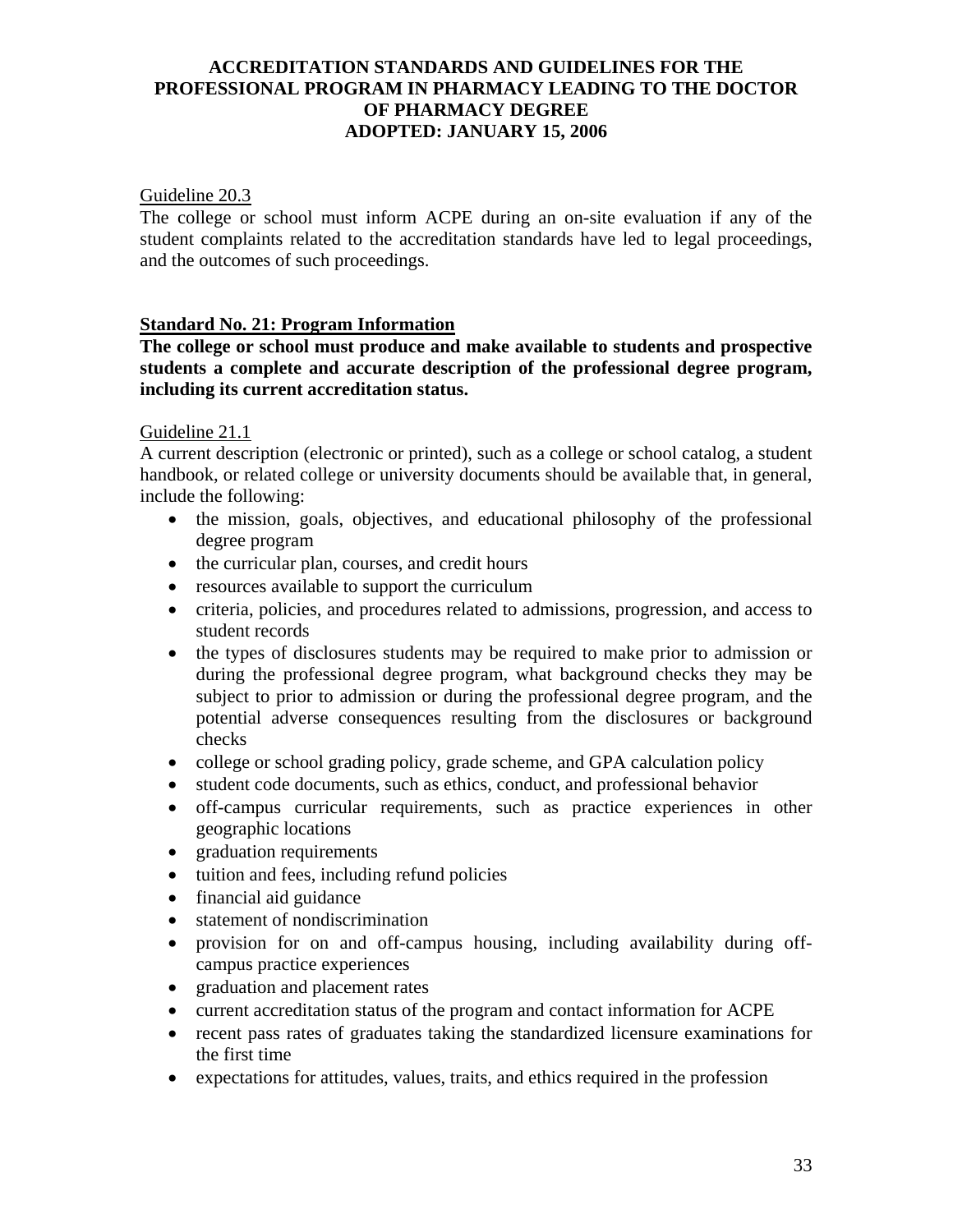- a description of policies regarding student life, such as accommodations for disabilities, harassment, antiviolence, and others
- immunization and other health or practice site requirements

### Guideline 21.2\*

Admissions policies, procedures, and practices must fully and clearly represent the conditions and requirements related to distance learning, including full disclosure of any requirements that cannot be completed at a distance. Colleges and schools offering multiple program pathways should assess appropriate tuition and fees for facilities and services rendered. An explanation of tuition and fee differences between pathways or differences in facilities and services between pathways should be available upon request.

#### **Standard No. 22: Student Representation and Perspectives**

**The college or school must consider student perspectives and include student representation, where appropriate, on committees, in policy-development bodies, and in assessment and evaluation activities.** 

#### Guideline 22.1

The college or school should have a student government as well as suitable committees, such as a student/faculty relations committee, to develop student leadership and professionalism, to ensure a forum for student dialogue, and to ensure adequate communication of student opinions and perspectives.

### Guideline 22.2

The college or school must involve student representatives on appropriate program committees, as well as in accreditation self-studies and strategic planning activities.

### Guideline 22.3

Instruments and techniques, such as course evaluations, focus groups, meetings with the dean or other administrative leaders, exit interviews, and nationally standardized surveys (e.g., those available through the American Association of Colleges of Pharmacy), should be systematically employed to obtain student perspectives on faculty, curriculum, student services, and other aspects of the professional degree program. The assessment data so obtained should be systematically analyzed and used to improve all aspects of the program and to allow for longitudinal and cross-program evaluation. The college or school should share with students the aggregate results of their participation in the systematic process of program evaluation and improvement.

#### Guideline 22.4\*

Students should be provided with equitable representation regardless of the program pathway in which an individual student may be enrolled.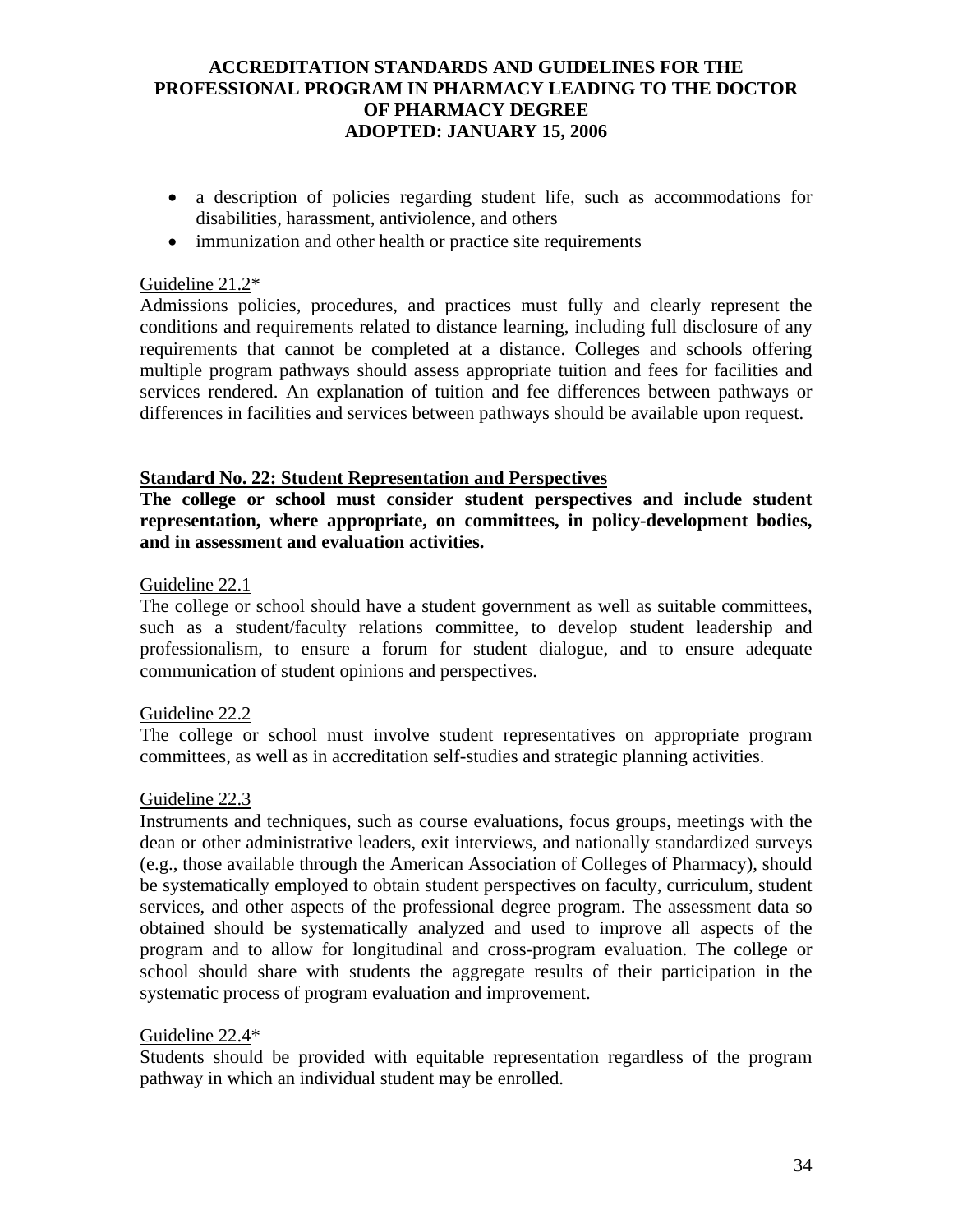### **Standard No. 23: Professional Behavior and Harmonious Relationships**

**The college or school must provide an environment and culture that promotes professional behavior and harmonious relationships among students, faculty, administrators, preceptors, and staff. Faculty, administrators, preceptors, and staff must be committed to developing professionalism and fostering leadership in students and to serving as mentors and positive role models for students.** 

#### Guideline 23.1

The college or school must develop, via a broadly based process, a policy consistent with university policies on student, faculty, preceptor, and staff professionalism that defines expected behaviors and consequences for deviation from the policy, as well as due process for appeals.

#### Guideline 23.2

The college or school should foster and support opportunities for students to participate in student self-government.

#### Guideline 23.3

The college or school should support students, faculty, administrators, preceptors, and staff participation in, as appropriate, local, state, and national pharmacy, scientific, and other professional organizations.

#### Guideline 23.4

The college or school should implement strategies and programs to broaden the professional horizons of students in areas such as scientific inquiry, scholarly concern for the profession, the relevance and value of research, and postgraduate education and training through guest lecturers, participation in curricular and extracurricular activities, service learning, and other beneficial activities, such as White Coat Ceremonies that welcome students into the profession of pharmacy.

#### Guideline 23.5

The college or school should evaluate, through the results of surveys, focus groups or other means, whether relationships among students, faculty, administrators, preceptors, and staff are harmonious.

#### Guideline 23.6

Student interactions with faculty, administrators, preceptors, and staff should be facilitated through formal and informal activities. To foster harmonious relationships and positive role models, the college or school should encourage faculty guidance for student committees and attendance by faculty, administrators, preceptors, and staff at student functions, both professional and social. Student interactions with residents and fellows, and informal mentoring of students by residents or fellows, should be maximized whenever possible.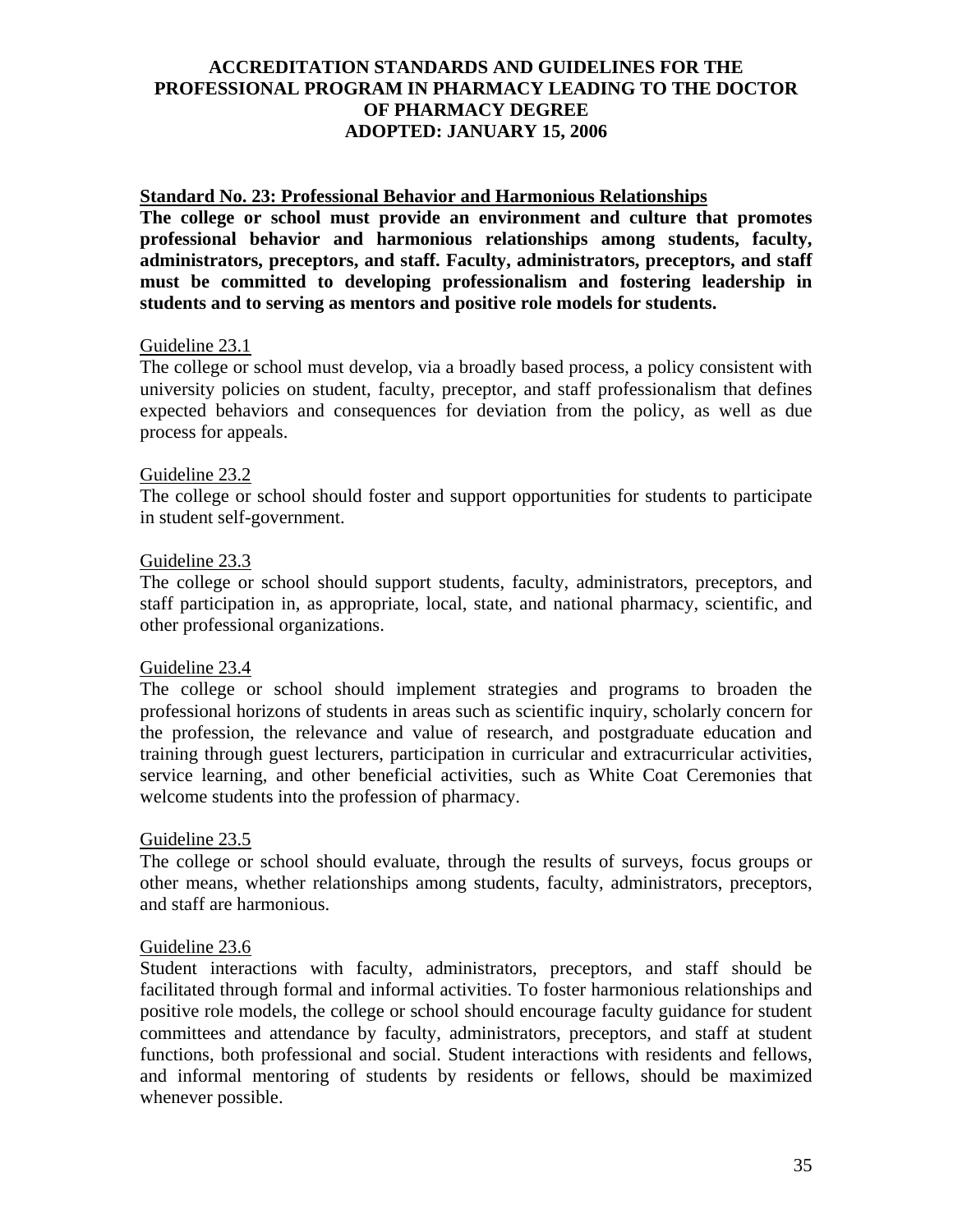### **STANDARDS FOR FACULTY AND STAFF**

*The purpose of the standards in this section is to ensure that the college or school has fair and equitable policies and procedures and capabilities to attract, develop, and retain an adequate and appropriate number of qualified faculty and staff to contribute to and achieve the mission and goals.* 

**Standard No. 24: Faculty and Staff—Quantitative Factors** 

**Standard No. 25: Faculty and Staff—Qualitative Factors** 

**Standard No. 26: Faculty and Staff Continuing Professional Development and Performance Review**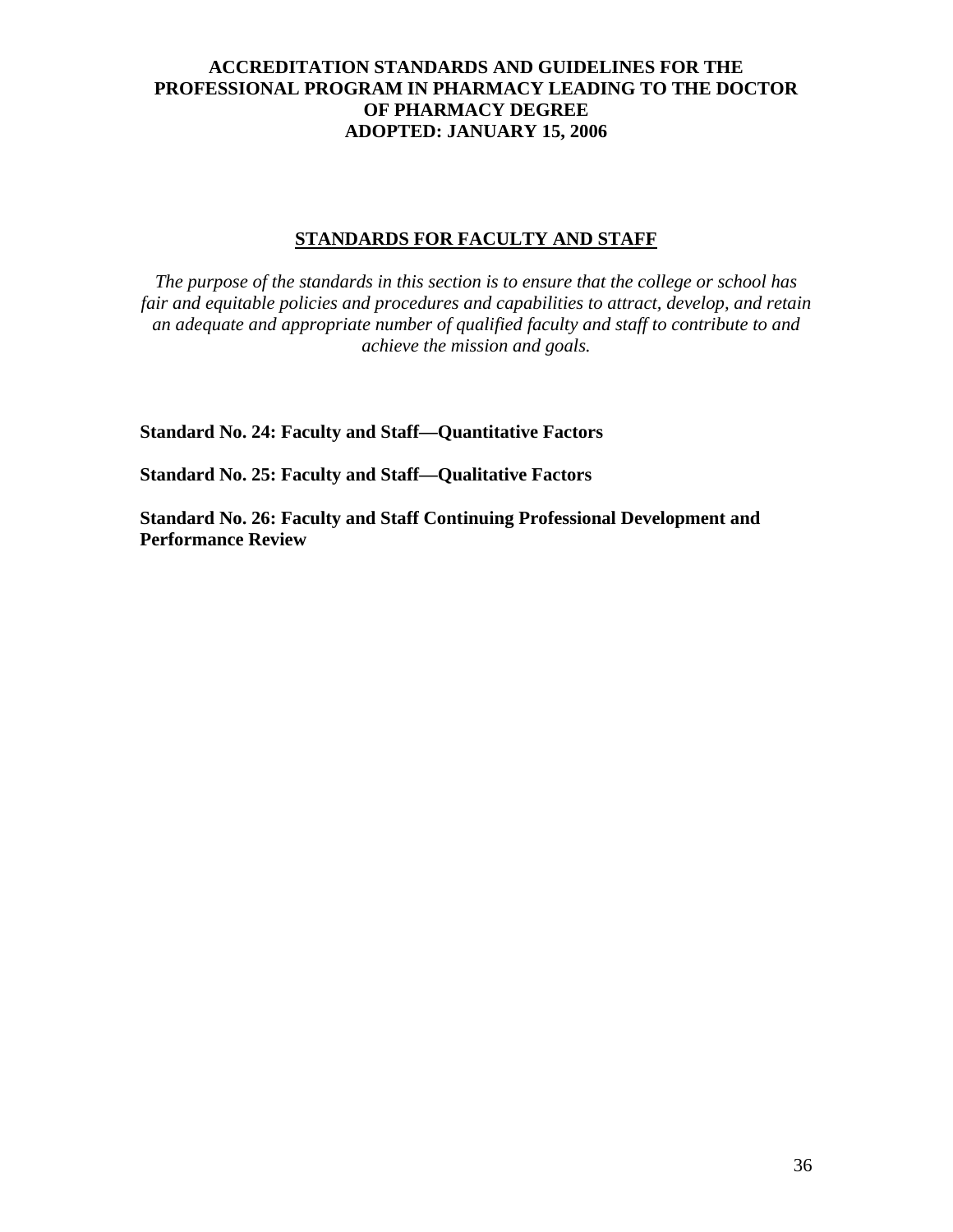# **Standard No. 24: Faculty and Staff—Quantitative Factors**

**The college or school must have a sufficient number of qualified full-time faculty and staff to effectively deliver and evaluate the professional degree program, while providing adequate time for faculty development, research and other scholarly activities, service, and pharmacy practice.** 

### Guideline 24.1

Within the members of the full-time faculty, there should be an appropriate mix and balance of academic titles and experience within each discipline. The full-time faculty and staff may be complemented by part-time (co-staffed or co-funded) and voluntary faculty. Voluntary faculty should have adjunct status or another appropriate academic title or defined position.

#### Guideline 24.2

The number of full-time faculty must be sufficient, without the need for a major contribution from the college or school's administrators, to ensure time for:

- effective organization and delivery of the curriculum through classroom, small group, laboratory, practice simulation, and oversight and provision of experiential education
- faculty mentoring
- student advising and mentoring
- research and other scholarly activities
- faculty development as educators and scholars
- service and pharmacy practice
- participation in college or school and university committees
- assessment and evaluation activities

In general, such a nucleus of full-time faculty should result in student-to-faculty ratios (including students in all program pathways) in line with data collected annually by the American Association of Colleges of Pharmacy for programs of similar size and mission.

# Guideline 24.3<sup>20</sup>

 $\overline{a}$ 

The student-to-preceptor ratio for the practice experience components of the curriculum should be adequate to provide individualized instruction, guidance, and evaluative supervision, and to comply with state statutes and regulations. Important factors to be considered are the number of students each preceptor is assigned during the introductory pharmacy practice experiences and, particularly, during the advanced pharmacy practice experiences, the nature of the practice setting, and the character of instructional delivery.

 $^{20}$  Additional guidance is provided in Standard 14 and Appendix C.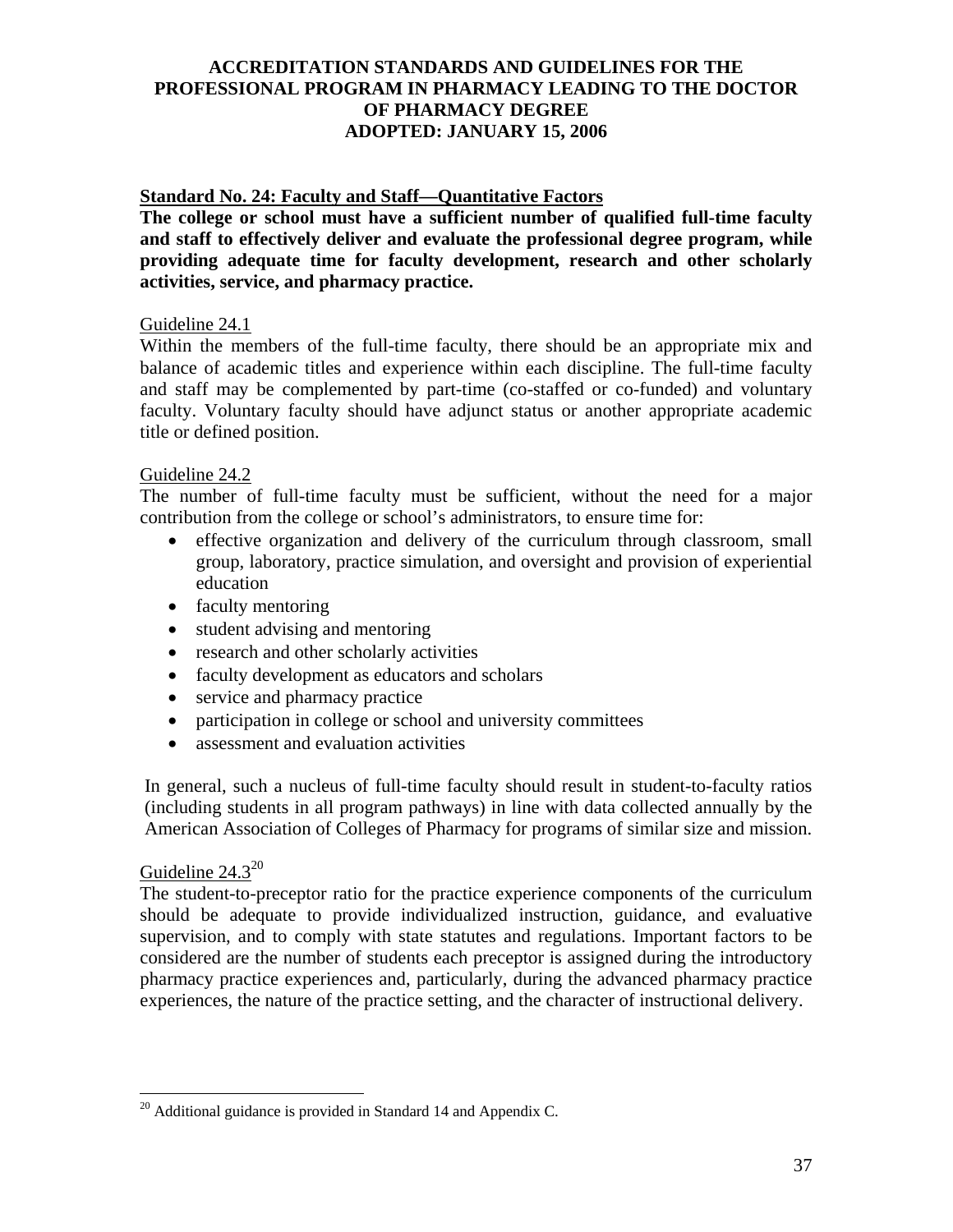#### Guideline 24.4

Adequate staff resources, such as administrative assistants, secretaries, student services personnel, teaching assistants, laboratory technicians, and information and communication technology personnel, should be provided to allow effective operation of the college or school.

### Guideline 24.5

Adequate quantitative strength of the faculty and staff should be ensured through capacity planning, as well as recruitment and retention strategies that take into account substantive program changes, retirements, potential illness, and the time needed to prepare for responsibilities in the program. All faculty should have adequate time, commensurate with their teaching experience and familiarity with the subject matter, to prepare course work before the start of a class. Practice faculty should have adequate time to develop experiential practice sites prior to student assignment.

### **Standard No. 25: Faculty and Staff—Qualitative Factors**

**The college or school must have qualified faculty and staff who, individually and collectively, are committed to its mission and goals and respect their colleagues and students. Faculty must possess the required professional and academic expertise, have contemporary knowledge and abilities in current educational philosophy and techniques, and be committed to the advancement of the profession and the pursuit of research and other scholarly activities. Faculty whose responsibilities include the practice of pharmacy must satisfy all professional licensure requirements that apply to their practice. The college or school must foster the development of its faculty and staff, commensurate with their responsibilities in the program.** 

### Guideline 25.1

Full-time faculty should hold an earned doctoral degree appropriate to their responsibilities in the program. Faculty in the sciences should have doctoral education and, to foster scholarship and research, postdoctoral research training or equivalent experience. Pharmacy practice faculty should possess additional professional training (residency, fellowship, or equivalent experience) and either have or be working toward credentials (for example, specialty certification) relevant to their practice and teaching responsibilities. Faculty should show evidence of scholarship and publication.

#### Guideline 25.2

The college or school, consistent with university policies, should establish and implement a process to validate all educational and training credentials of faculty, administrators, and staff to ensure that required tasks can be reliably performed and to ensure that other criteria (criminal records, for example) have been researched and considered.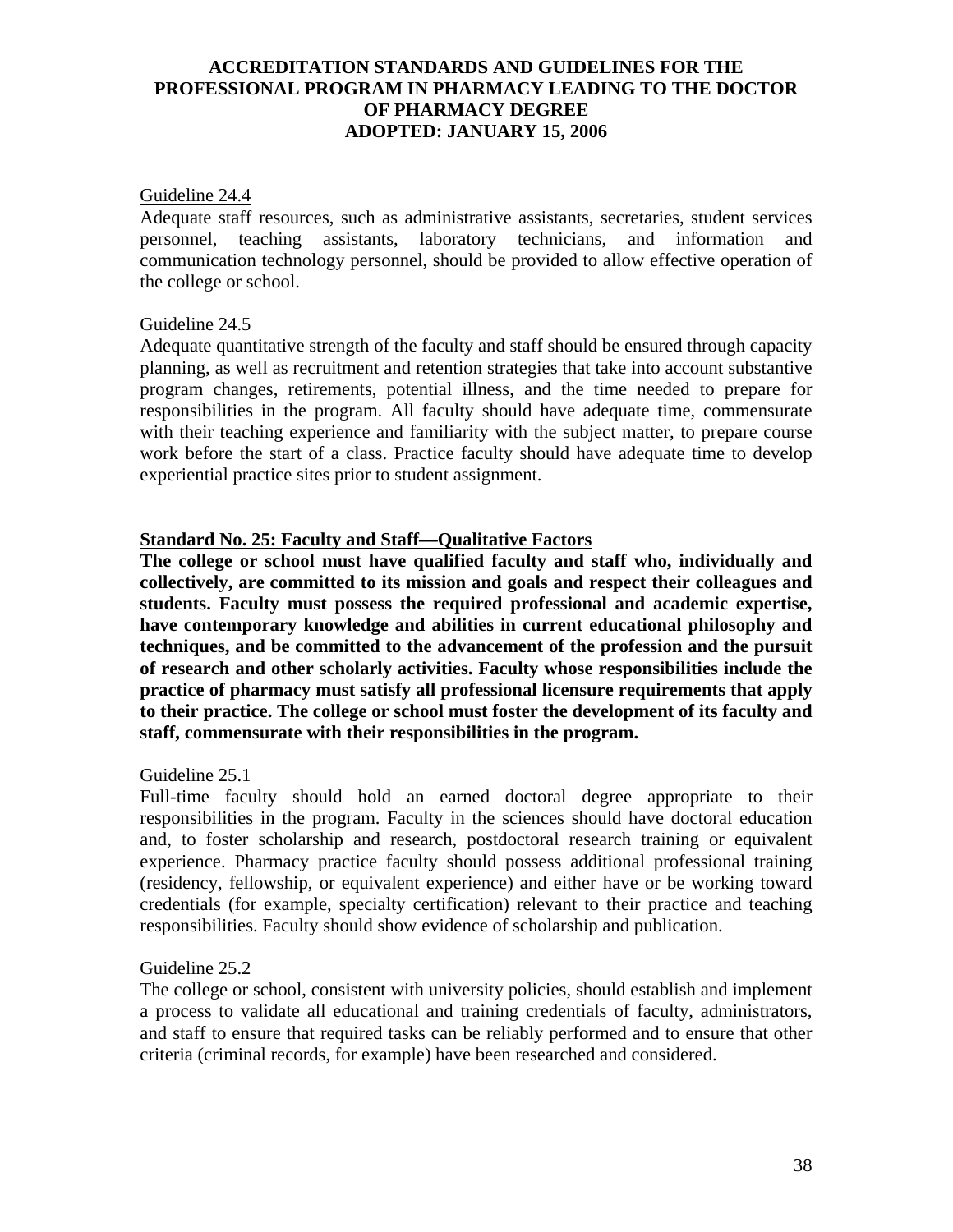#### Guideline 25.3

The college or school must ensure that policies and procedures for faculty recruitment, promotion, tenure (if applicable), and retention are established and applied in a consistent manner.

#### Guideline 25.4

The college or school must ensure that the faculty composition, including any contributions from internal and external relationships, encompasses the relevant disciplines within the biomedical, pharmaceutical, social/behavioral/administrative, and clinical sciences to meet the education and research needs as defined by the mission statement. Faculty should provide students both content and perspectives unique to their discipline and critical to problem solving and lifelong learning. Faculty, regardless of their discipline, must have or develop a conceptual understanding of current and proposed future pharmacy practice in a variety of settings. To ensure understanding of the foundations of the curriculum and foster collaborative teaching and research, faculty should have a general awareness of the scholarship and research of their colleagues in other academic disciplines.

#### Guideline 25.5

The college or school should select faculty and staff in accordance with a policy that ensures nondiscrimination, as defined by state and federal statutes and regulations, on the basis of, for example, race, religion, gender, lifestyle, sexual orientation, national origin, or disability. The college or school should strive to achieve diversity in its faculty, administrators, and staff through its recruitment policies and procedures.

#### Guideline 25.6

To contribute to the maintenance and enhancement of practice skills of faculty, and to develop such skills in students, pharmacy practice faculty who precept pharmacy practice experiences that involve direct patient care or provide instruction related to contemporary patient care should be engaged in patient medication therapy management.

#### Guideline 25.7

The faculty must have the capability and continued commitment to be effective teachers. Effective teaching requires knowledge of the discipline, effective communication skills, and an understanding of pedagogy, including construction and delivery of the curriculum. Faculty should deploy educational technologies and techniques that support various modes of educational delivery (e.g., simulations and case studies) and evaluation (e.g., test construction and clinical performance assessments). Educational support systems should be provided to practitioners serving as voluntary faculty in the pharmacy practice experience component of the curriculum.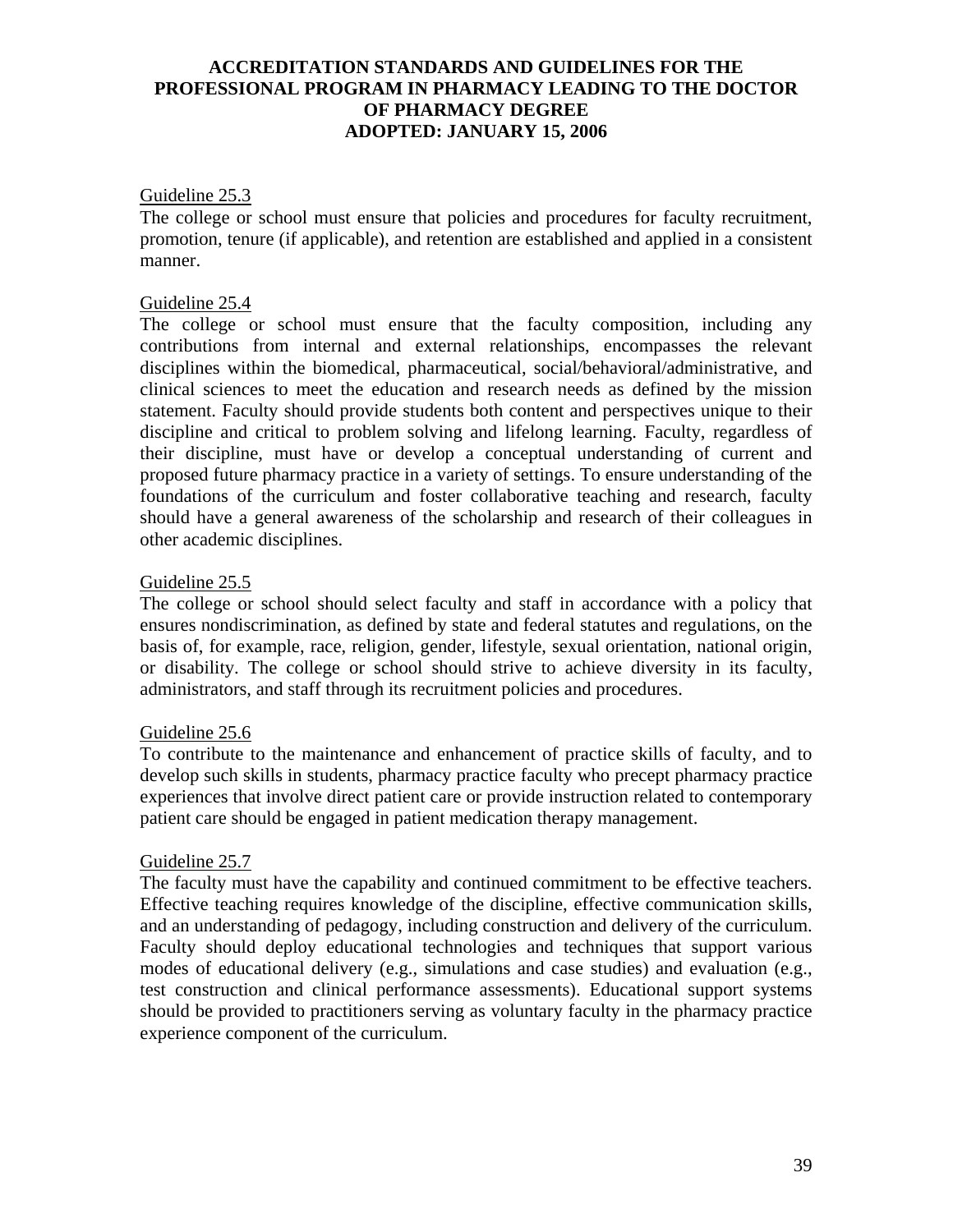#### Guideline 25.8

Faculty should generate and disseminate knowledge through scholarship. Scholarship, including the scholarship of teaching, should be evident and demonstrated by productive research and other scholarly activities, such as contributions to the scientific, professional, and educational literature; publication of books and review articles; and successes in securing extramural funding to support research and other scholarly activities. The college or school must foster an environment that encourages contributions by the faculty to the development and transmission of knowledge and should contribute to the advancement of knowledge and to the intellectual growth of students through scholarship. The college or school is encouraged to provide, or be affiliated with institutions that provide, postgraduate education and training, including accredited residency and fellowship programs.

#### Guideline 25.9

To support the development of professional values in students and an understanding of issues affecting the profession of pharmacy, faculty and administrators should actively participate in pharmacy professional and scientific organizations.

#### Guideline 25.10\*

Faculty, instructors, and teaching assistants involved in distance education should be qualified not only to provide instruction in their subject areas but should also be qualified through training or experience to manage, teach, evaluate, and grade students engaged in distance learning.

### **Standard No. 26: Faculty and Staff Continuing Professional Development and Performance Review**

**The college or school must have an effective continuing professional development program for full-time, part-time, and voluntary faculty and staff consistent with their responsibilities. The college or school must review the performance of faculty and staff on a regular basis. Criteria for performance review must be commensurate with the responsibilities of the faculty and staff in the professional degree program.** 

#### Guideline 26.1

The college or school must have or provide support for programs and activities for faculty and preceptor continuing professional development as educators, researchers, scholars, and practitioners commensurate with their responsibilities in the program.

In general, the programs and activities for full-time and part-time faculty, as well as for volunteer faculty where appropriate, should:

- support the attainment of the promotion and tenure (if applicable) requirements
- support the acquisition or enhancement of skills needed to teach diverse learners
- assist faculty in efforts to become and remain productive scholars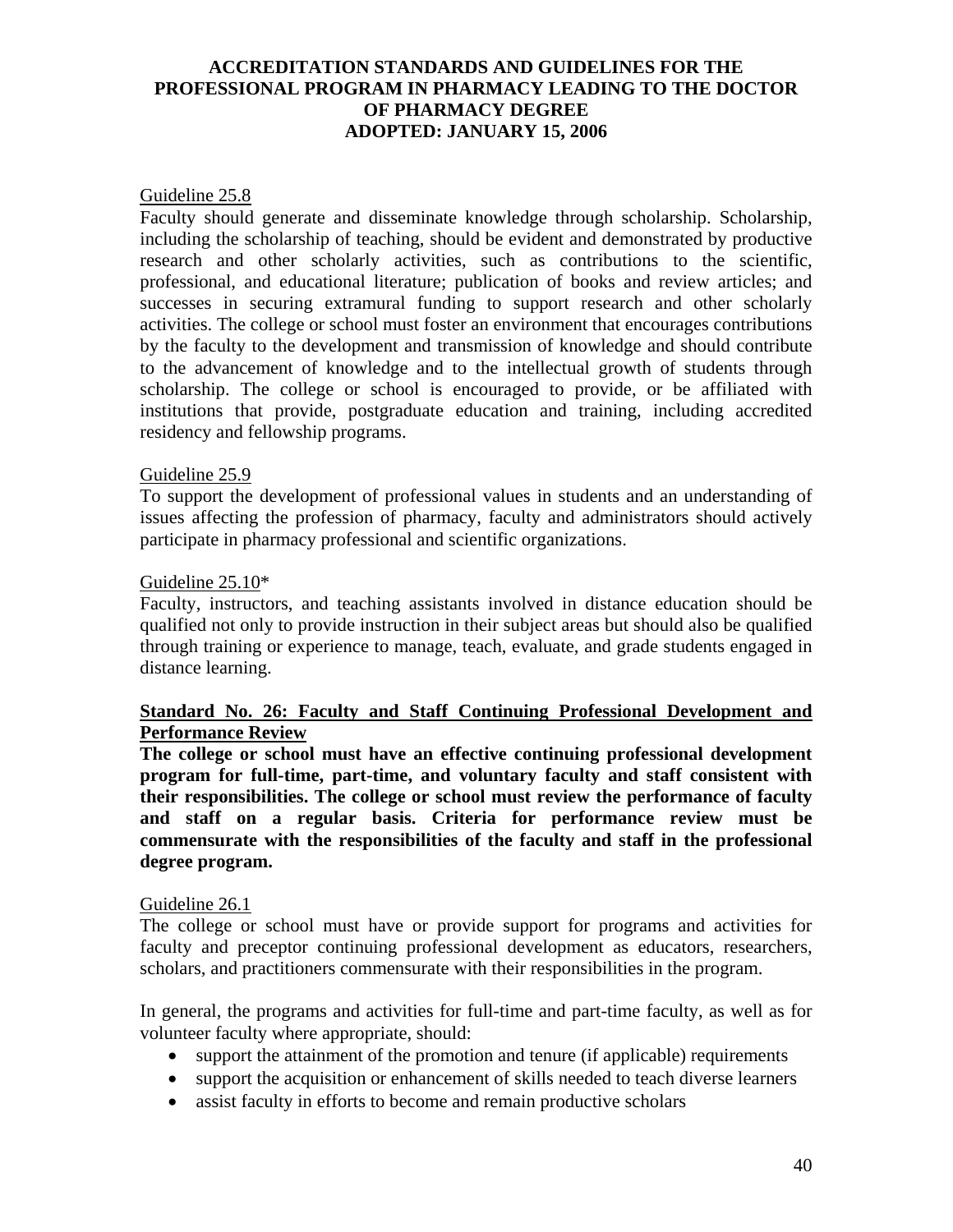- foster the achievement of new credentials
- address methods to better evaluate student achievement of the desired competencies
- provide orientation and ongoing training to faculty, instructors, and teaching assistants to help them become proficient in the use of the program's technology and educational methodologies
- provide strategies to develop consistent socialization, leadership, and professionalism in students throughout the curriculum
- be mandatory for first-time preceptors prior to the precepting of students
- include attendance at relevant professional meetings
- encourage faculty to become involved in professional organizations and continuing education programs and conferences, within and outside the college or school
- encourage continuing professional development by faculty and students
- provide opportunities for faculty-to-faculty mentoring
- ensure an understanding of ACPE's accreditation standards, guidelines, policies, and procedures to assist the dean in ensuring compliance

In addition, programs and activities for volunteer preceptors should support their professional development.

### Guideline 26.2

The faculty and staff evaluation process should be annual, involve self-assessment, and include appropriate input from peers, supervisors, and students. The use of selfassessment and improvement tools, such as portfolios, by faculty and staff is encouraged.

### Guideline 26.3

In general and commensurate with their responsibilities in the program, all faculty should be evaluated as to their:

- teaching abilities, communication skills, and effectiveness related to pharmacy education
- generation and dissemination of knowledge through research and other scholarly activities, including publications
- commitment to personal continuing professional development
- patient care activities
- contributions to the advancement and promotion of the profession of pharmacy
- contributions toward advancement of the professional development of students
- contribution and collegiality in support of achievement of the college or school's mission and goals
- service contributions to the program and the community at large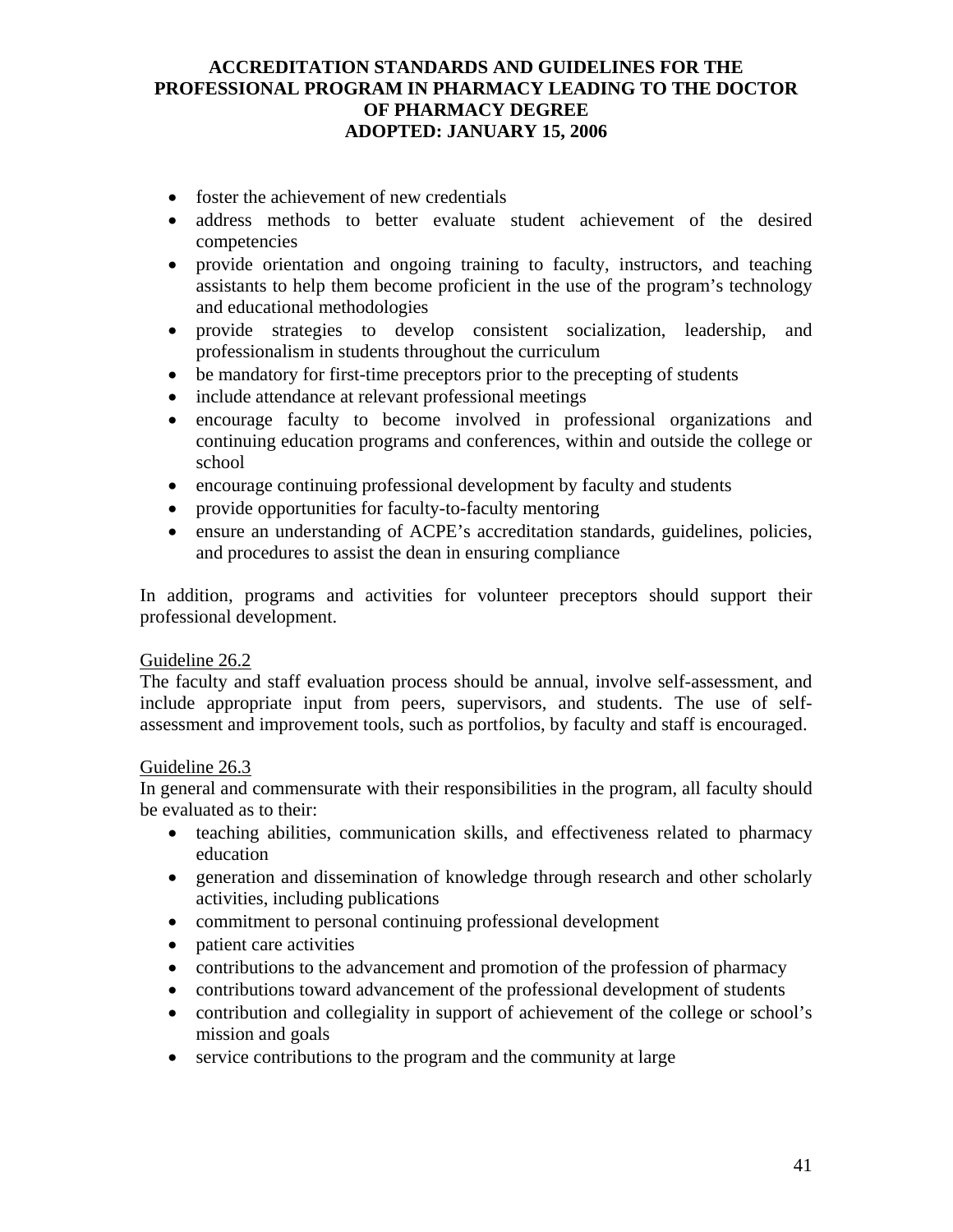### Guideline 26.4

Evidence of the effectiveness of continuing professional development of faculty, as appropriate to their responsibilities in the program, should include:

- evaluation of education, research and other scholarly activities, and practice responsibilities
- development and evaluation of innovative education, research and other scholarly activity, and practice models
- participation in professional and scholarly meetings
- presentation of scholarly work
- service as an officer or committee member of school or college and external organizations
- presentation of continuing education programs
- other endeavors that promote the profession of pharmacy to society

#### Guideline 26.5

All staff should be evaluated, commensurate with their responsibilities, as to their:

- competence in support of administrators, faculty, preceptors, students, alumni and other stakeholders
- commitment to continuing knowledge and skills development
- collegiality in support of achievement of the mission
- service contributions to the program and the community at large

### Guideline 26.6

The faculty evaluation process should recognize and value faculty members who contribute to the professional development of students through such activities as academic advising, career pathway counseling, and student organization advising.

### Guideline 26.7

The periodic review of the dean and other administrative leaders of the college or school should include input from administrators, faculty, students, and preceptors.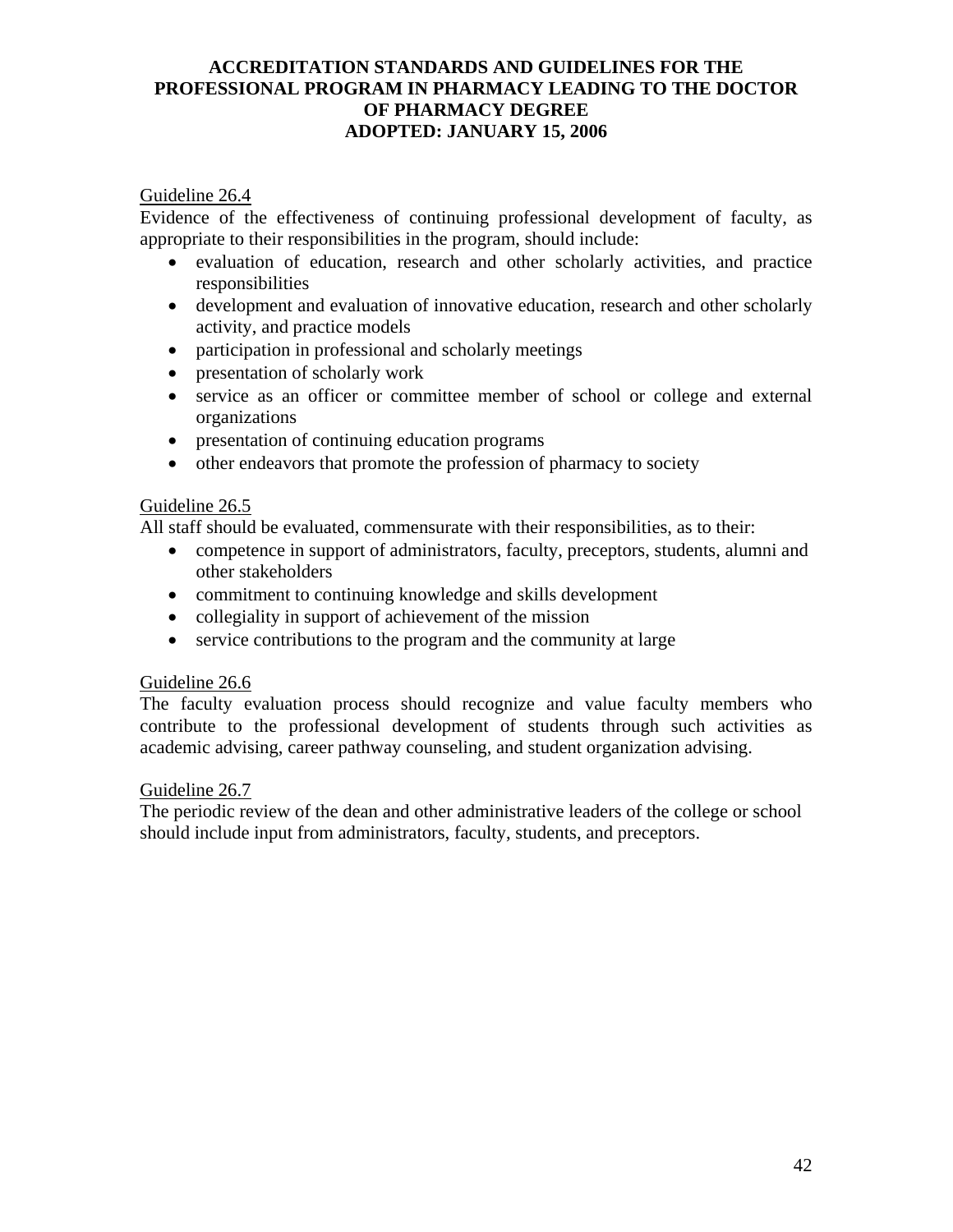### **STANDARDS FOR FACILITIES AND RESOURCES**

*The purpose of the standards in this section is to ensure that the college or school has adequate and appropriate physical, library, educational, practice site, and financial resources to offer a high-quality professional degree program in pharmacy and meet its mission and goals and the accreditation standards.*

**Standard No. 27: Physical Facilities** 

**Standard No. 28: Practice Facilities** 

**Standard No. 29: Library and Educational Resources** 

**Standard No. 30: Financial Resources**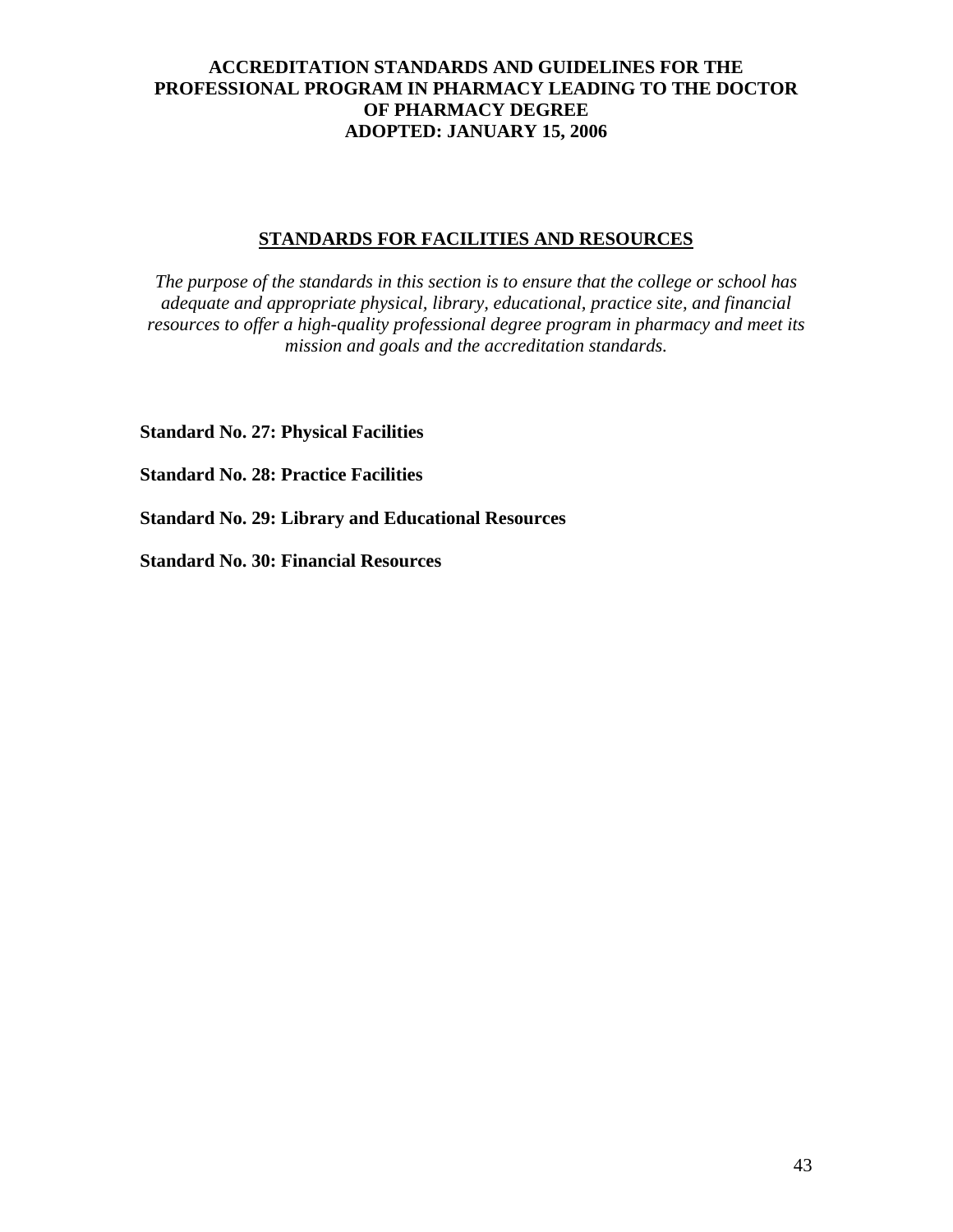### **Standard No. 27: Physical Facilities**

**The college or school must have adequate and appropriate physical facilities to achieve its mission and goals. The physical facilities must facilitate interaction among administration, faculty, and students. The physical facilities must meet legal standards and be safe, well maintained, and adequately equipped.** 

### Guideline 27.1

Physical facilities must provide a desirable, comfortable, and safe environment for teaching and learning and, in general, should include:

- offices for administrators and core faculty that provide privacy for study and for counseling and advising students
- accommodations for staff, commensurate with their responsibilities
- lecture rooms, small classrooms, and conference rooms to accommodate curricular and other programmatic needs
- facilities for individual and small group study by students
- information and communication technologies to support the mission, including faculty and staff development, with appropriate data security and recovery systems
- laboratories dedicated to professional curriculum instruction and practice simulation that are reflective of contemporary pharmacy practice and standards, including facilities for extemporaneous preparation of intravenous and other medications
- laboratories and other resources, such as instrumentation, to support research and other scholarly activities
- student activity areas, including space for professional organization materials and meetings, to support a favorable environment for student life
- appropriate equipment to support the needs of administration, faculty, preceptors, and students that is up-to-date and well maintained

### Guideline 27.2

For colleges and schools that use animals in their professional course work or research, proper and adequate animal facilities must be maintained in accordance with acceptable standards for animal facilities. Animal use must conform to Institutional Animal Care and Use Committee (or equivalent) requirements. Accreditation of the laboratory animal care and use program is encouraged.

### Guideline 27.3

Space within colleges and schools dedicated for human investigation must comply with state and federal statutes and regulations. All human investigations performed by college or school faculty, whether performed at the college or school or elsewhere, must be approved by the appropriate Institutional Review Board(s) and meet state and federal research standards.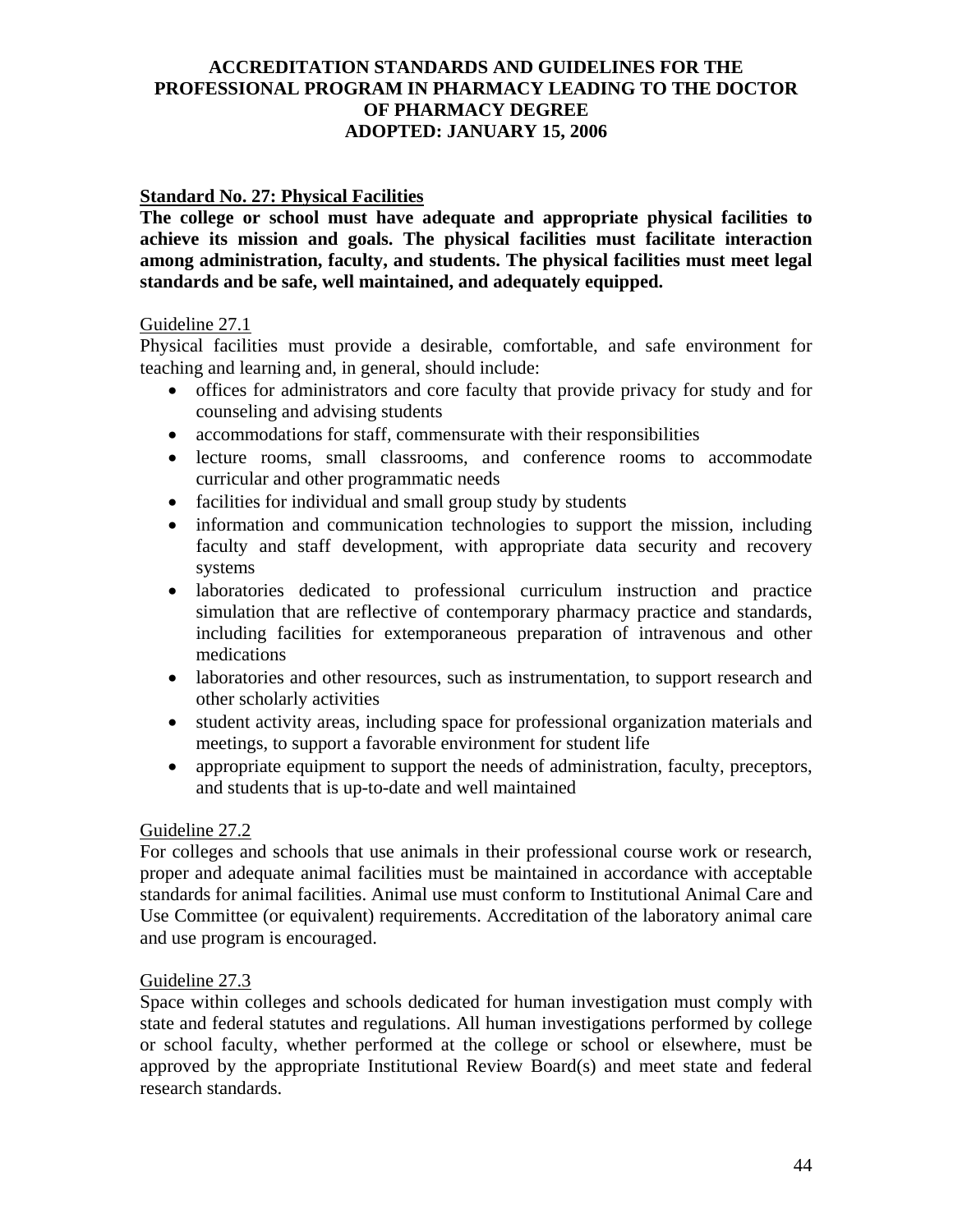#### Guideline 27.4

Students, faculty, preceptors, instructors, and teaching assistants should have access to appropriate resources to ensure equivalent program outcomes across all program pathways, including access to technical, design, and production services to support the college or school's various program initiatives. The selection of educational resources and technologies should be based on appropriateness to the curriculum and students. Restorable backups of critical systems and data should be kept, preferably at locations away from the original systems and data. Alternate means of communication and information delivery should be accessible when needed.

#### Guideline 27.5\*

Commensurate with the numbers of students, faculty and staff, and the activities and services provided, branch or distance campuses should have or have access to physical facilities of comparable quality and functionality as those of the main campus.

### **Standard No. 28: Practice Facilities**

**To support the introductory and advanced pharmacy practice experiences (required and elective) and to advance collaboratively the patient care services of pharmacy practice experience sites (where applicable), the college or school must establish and implement criteria for the selection of an adequate number and mix of practice facilities and secure written agreements with the practice facilities.** 

#### Guideline 28.1

Before assigning students to a practice site, the college or school must screen potential sites and preceptors to ensure that the educational experience would afford students the opportunity to achieve the required competencies.

#### Guideline 28.2

At a minimum, for all sites for required pharmacy practice experiences and for frequently used sites for elective pharmacy practice experiences, a written affiliation agreement between the site and the college or school must be executed. The agreement should clearly define the responsibilities, commitments, and expectations of each of the parties regarding the education of students. Agreements should provide for sufficient advance notification of termination in order to permit development of alternate affiliations should this become necessary. Agreements should also address student-related matters such as health services, malpractice provisions, criminal background checks, student disclosures, immunization policies, and professional conduct expectations.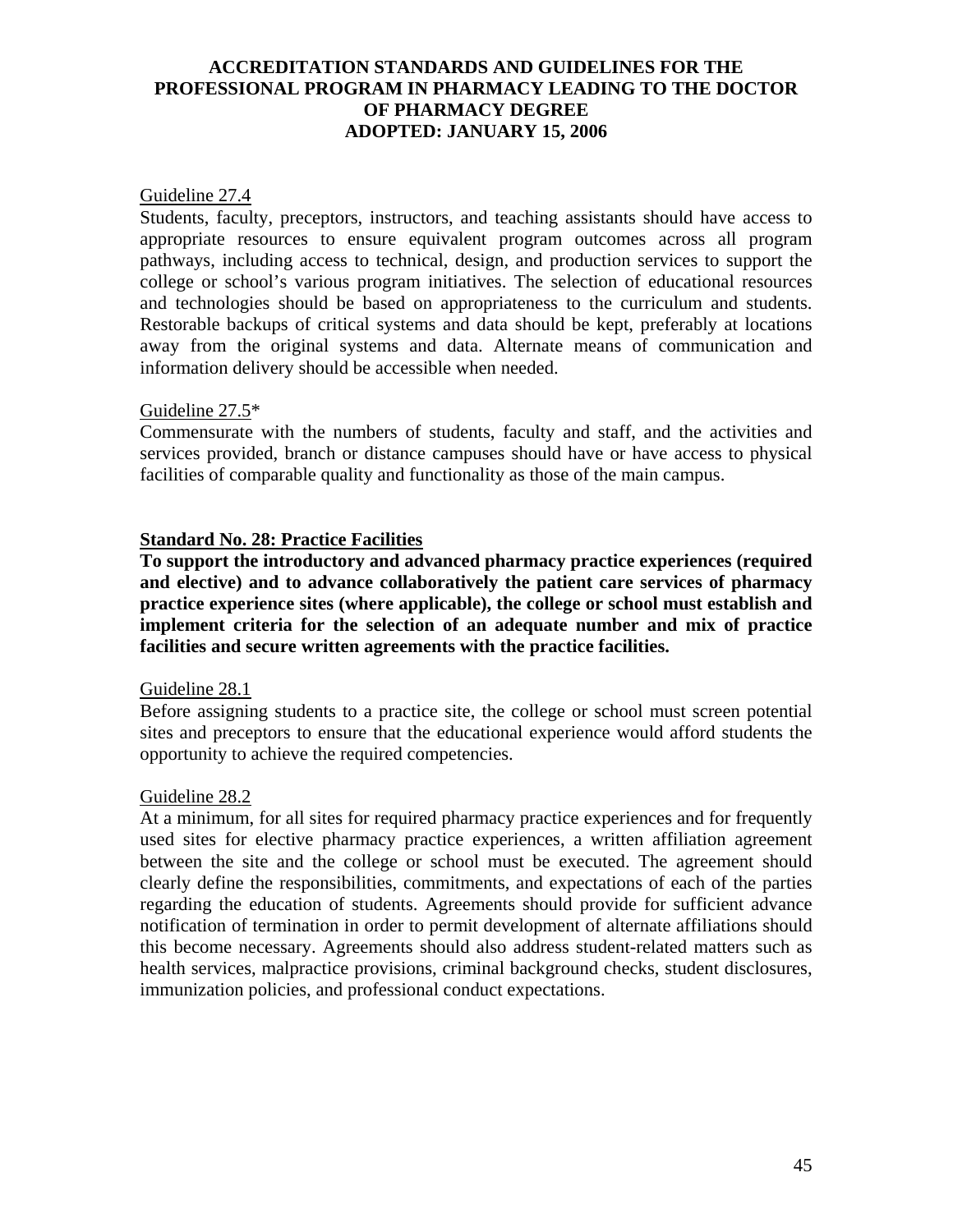### Guideline 28.3

The college or school must identify a diverse mixture of sites for required and elective pharmacy practice experiences. In general, each site used for required pharmacy practice experiences should have the following characteristics:

- meets or exceeds all legal and professional standards required to provide patient care
- has a patient population that exhibits diversity in culture, medical conditions, gender, and age, where appropriate
- has an adequate patient population based on the learning objectives for the rotation
- has access to learning and information resources
- has a commitment to the education of pharmacy students
- has management that is supportive of professional staff involvement in the education of pharmacy students
- has a practice environment that nurtures and supports pharmacist and student interactions with patients
- provides daily contact with the preceptor or a qualified designee to ensure that students receive feedback and have opportunities to ask questions
- is adequately equipped with the technology needed to support student training and to reflect contemporary practice
- provides medication therapy management and patient care services for diverse populations
- has adequate professional staff and supportive technical and clerical staff to meet the learning objectives and to provide for optimum time for preceptor and student interaction
- provides educational workshops for patients and other health care providers
- serves as an accredited site for training of pharmacy residents
- has collaborative professional and/or training relationships with other health care providers

The college or school should ensure the availability of a broad array of quality-assured sites for elective pharmacy practice experiences (such as state or national pharmacy associations, state boards of pharmacy, pharmacy benefit managers, insurance companies, pharmaceutical manufacturers, drug information centers, and research laboratories) to support the achievement of curricular competencies and student interests.

# **Standard No. 29: Library and Educational Resources**

**The college or school must ensure access for all faculty, preceptors, and students to a library and other educational resources that are sufficient to support the professional degree program and to provide for research and other scholarly**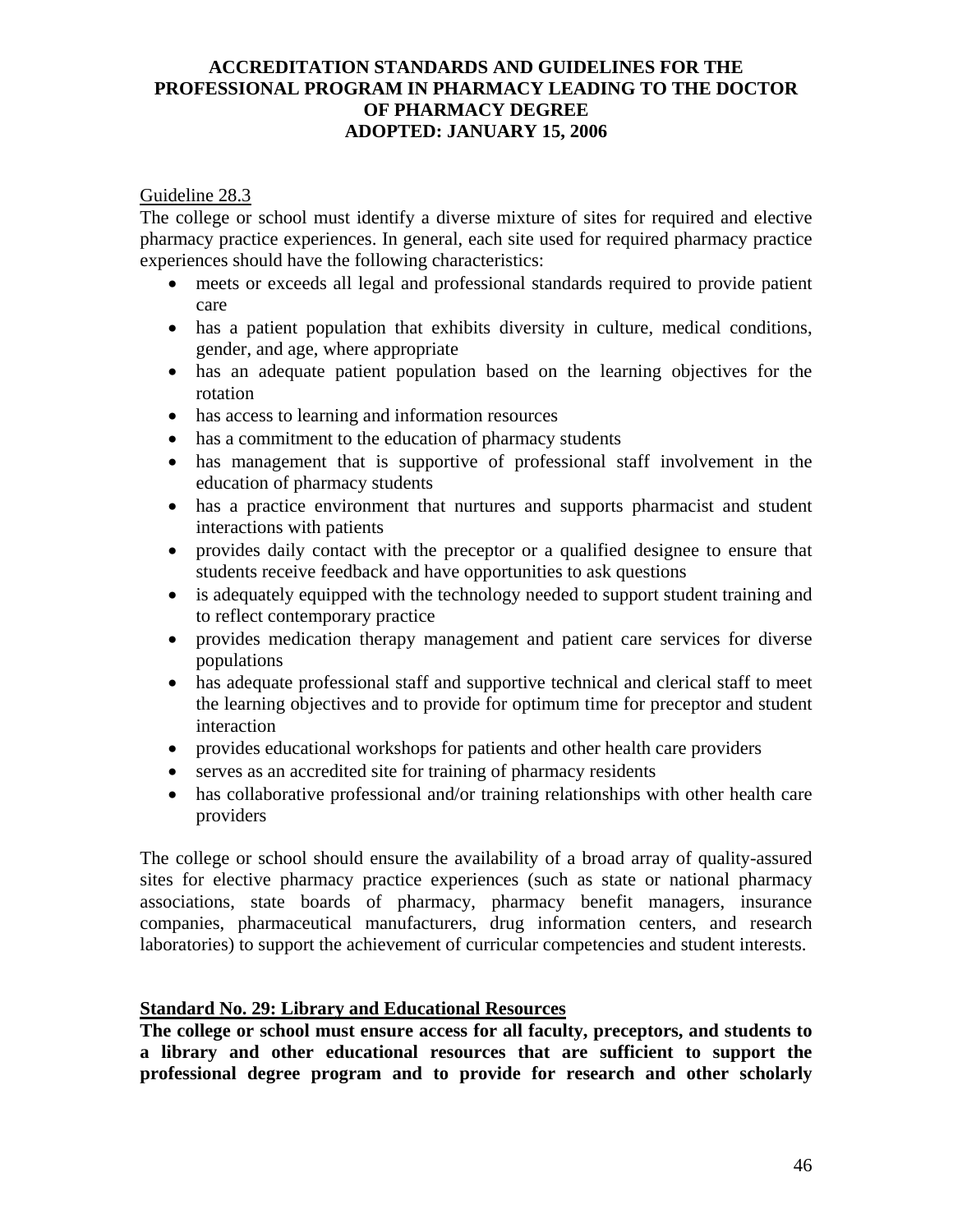### **activities in accordance with its mission and goals. The college or school must fully incorporate and use these resources in the teaching and learning processes.**

### Guideline 29.1

In general, the library and educational resources should:

- satisfy generally accepted standards and practices for library and educational resources and access
- include print holdings and access to online journals, databases, and other resources that support the teaching program and that are selected by using tools such as the *Basic Resources for Pharmacy Education* of the American Association of Colleges of Pharmacy and a written collection development policy that is aligned with the college or school's mission and goals
- be under the direction of qualified librarians and media professionals (e.g., master's prepared) who have good working relationships with the college or school
- provide sufficient study, reading, and computer space for students, faculty, and preceptors
- include a faculty liaison or committee to ensure the adequacy of the collection, educational technologies, and services and to ensure their appropriate integration into the teaching program
- include remote access technologies and mechanisms that promote use of library information from off-campus sites by faculty and students, as well as preceptors, where possible
- have search capabilities, interlibrary loan, and other methods for access to materials not in the collection

### Guideline 29.2

The college or school should provide organized programs to teach faculty, preceptors, and students the effective and efficient use of the library and educational resources.

### Guideline 29.3

To foster improvement, student, preceptor, and faculty opinions should be sought and evaluated regarding the adequacy of and access to library and educational resources, and estimates of utilization should be obtained.

### **Standard No. 30: Financial Resources**

**The college or school must have the financial resources necessary to accomplish its mission and goals. The college or school must ensure that student enrollment is commensurate with its resources.**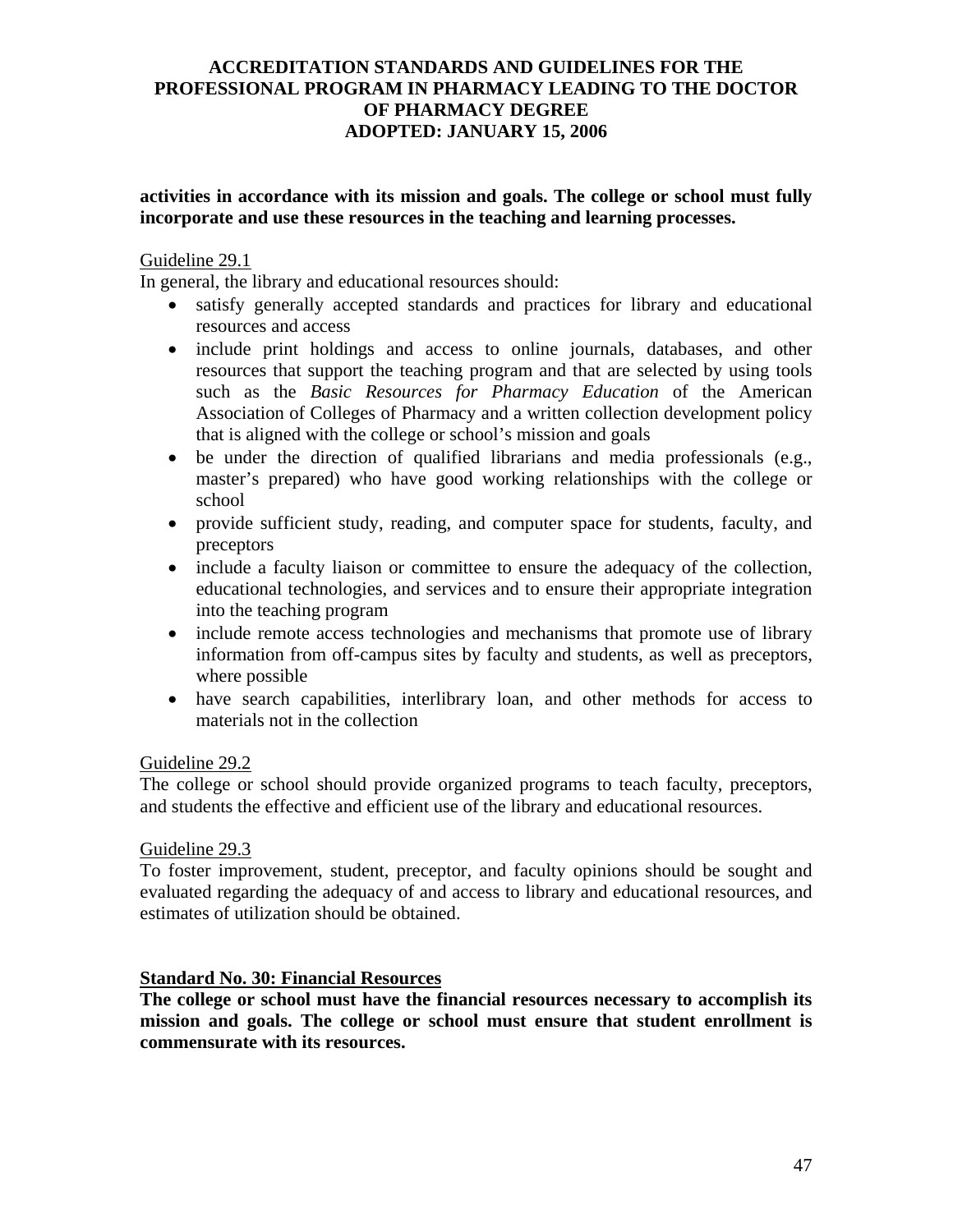### Guideline 30.1

The resources to deliver the program must be sufficient to allow the college or school to achieve its stated mission and make reasonable progress toward its goals. An uncommitted reserve of resources should be available to address unexpected issues.

#### Guideline 30.2

The college or school must operate with a budget that is planned, developed, and managed in accordance with sound and accepted business practices. Financial resources must be deployed efficiently and effectively to:

- support all aspects of the mission, goals, and strategic plan
- ensure stability in the delivery of the program
- allow effective faculty, administrator, and staff recruitment, retention, and development
- maintain and improve physical facilities, equipment, and other educational and research resources
- enable innovation in education, research and other scholarly activities, and practice
- measure, record, analyze, document, and distribute assessment and evaluation activities
- ensure an adequate quantity and quality of practice sites and preceptors to support the curriculum

### Guideline 30.3

Enrollment must be planned and managed in line with resource capabilities, including tuition and professional fees. Programs experiencing substantive changes in scope or student numbers should develop business plans, including revenue and expense *pro forma* for the time period over which the change will occur and beyond. The *pro forma* should demonstrate where resources are being added and how they will meet the program requirements caused by the change(s) over time. In general, tuition and professional fee increases specific to the pharmacy program should be returned in large measure to the college or school for quality assurance and continuous quality improvement. Tuition for pharmacy students must not be increased primarily to support unrelated educational programs.

### Guideline 30.4

The college or school, with the support of the university, should develop and maintain a broad base of financial support, including a program to acquire extramural funds through private giving, endowment income, grants, contracts, and other fund-raising mechanisms. The university administrators responsible for the pharmacy program should have a clear understanding of the resource needs of the professional degree program, such as the need to support scholarship and research and the requirements of library and educational resources and experiential education. Resources obtained from extramural sources should be free of restrictions that may interfere with sound educational and ethical policies, and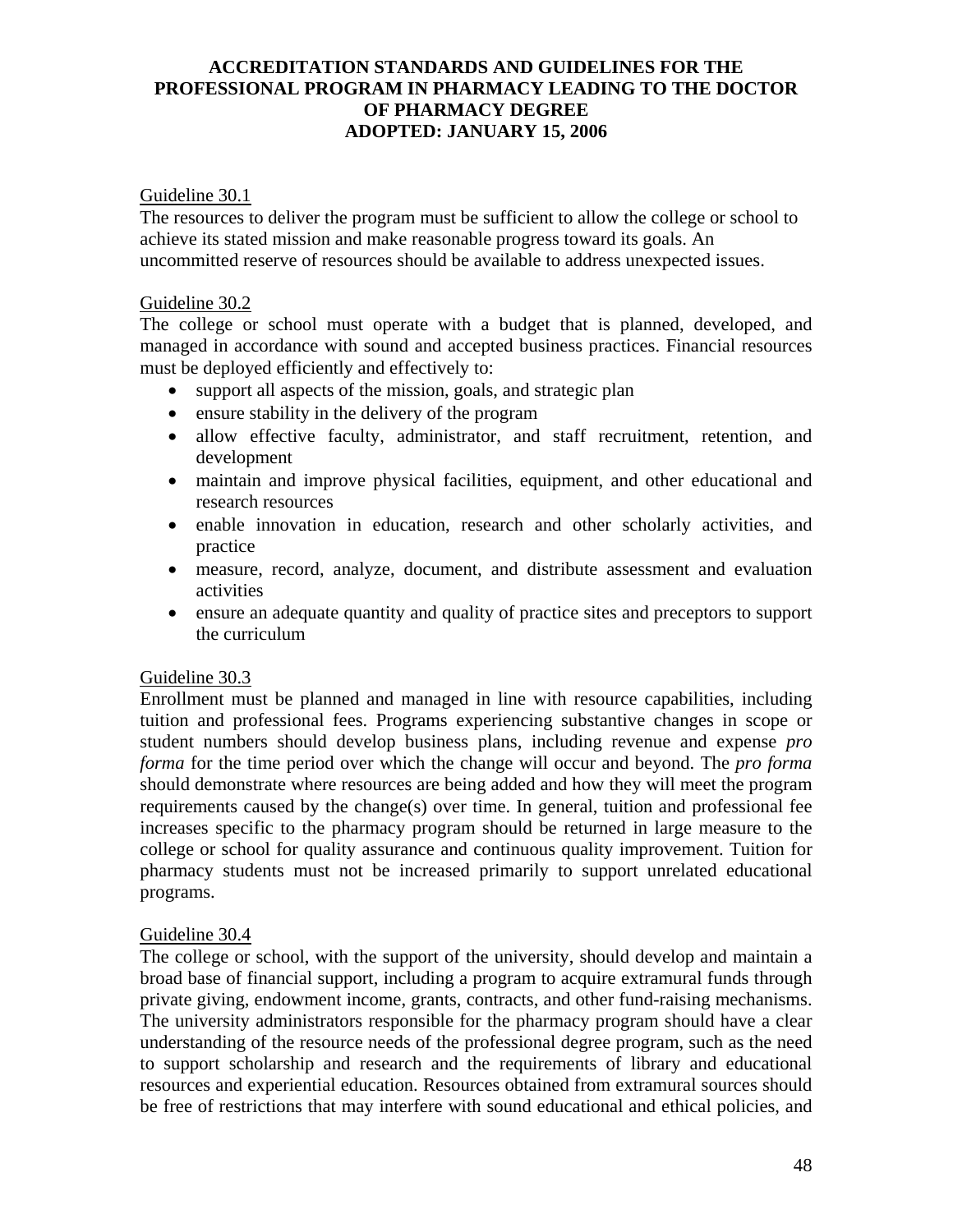such resources should be used in a manner that maintains the integrity of and supports the mission.

#### Guideline 30.5

The dean must report to ACPE, in a timely manner, any budget cuts or other financial factors that could negatively affect the quality of the professional degree program or other aspects of the mission of the college or school.

#### Guideline 30.6\*

The college or school must ensure that funds are sufficient to maintain equivalent facilities (commensurate with services and activities) across all program pathways. Such funding should include regular technological updates. The college or school's initiatives should not adversely affect its administrative effectiveness, result in faculty overload, or cause undue financial stress or instability. New methods of educational delivery should be cost-effective; however, financial considerations such as developing economies of scale should not overshadow the requirement to develop academically effective educational experiences.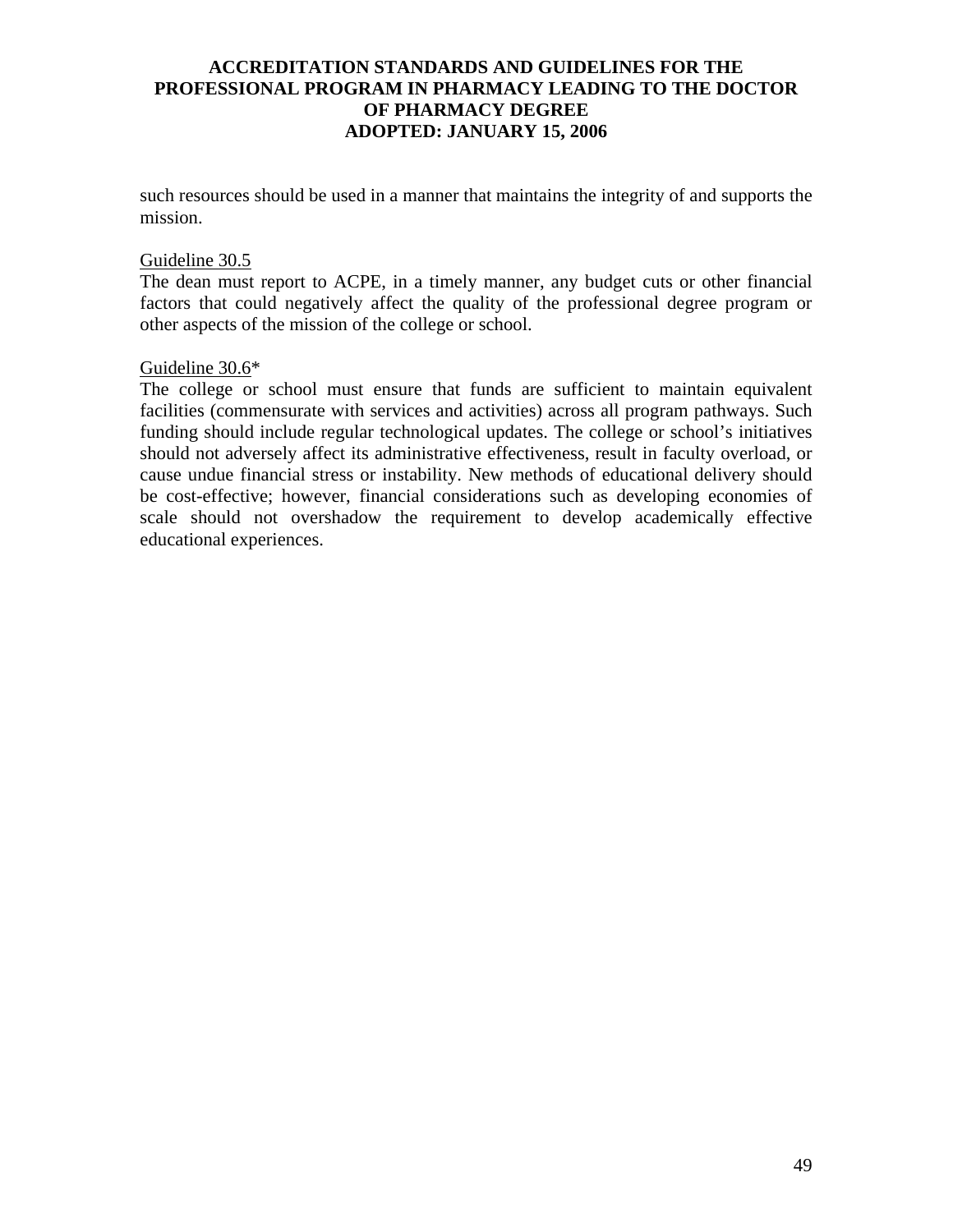### **Appendix A**

### **Joint Commission of Pharmacy Practitioners Future Vision of Pharmacy Practice 2015**

#### **Background**

The organizations of the Joint Commission of Pharmacy Practitioners (JCPP), including seven member pharmacy practitioner groups (Academy of Managed Care Pharmacy, American College of Apothecaries, American College of Clinical Pharmacy, American Pharmacists Association, American Society of Consultant Pharmacists, American Society of Health-System Pharmacists, National Community Pharmacists Association) and four liaison members (Accreditation Council for Pharmacy Education, American Association of Colleges of Pharmacy, National Association of Boards of Pharmacy, National Council of State Pharmacy Association Executives) have all endorsed the following common vision of the preferred future for pharmacy by the year 2015.

The JCPP Future Vision of Pharmacy Practice is a consensus document that articulates a vision for pharmacy and how it will be practiced. Equally important, the document describes how pharmacy practice will benefit society. The document was officially adopted by the JCPP members' executive officers following the November 2004 JCPP meeting and has subsequently been endorsed by each JCPP member's board of directors.

The stakeholders group identified and prioritized the top groups and organizations pharmacy must engage in efforts to work toward the vision of optimized medication use. While pharmacy intends to take leadership roles in improving the use of medications in health and wellness it cannot do so in isolation from the many others involved in the medication use process.

### **Future Vision of Pharmacy Practice Vision Statement**

Pharmacists will be the health care professionals responsible for providing patient care that ensures optimal medication therapy outcomes.

#### **Pharmacy Practice in 2015**

The Foundations of Pharmacy Practice. Pharmacy education will prepare pharmacists to provide patient-centered and population-based care that optimizes medication therapy; to manage health care system resources to improve therapeutic outcomes; and to promote health improvement, wellness, and disease prevention. Pharmacists will develop and maintain:

• a commitment to care for, and care about, patients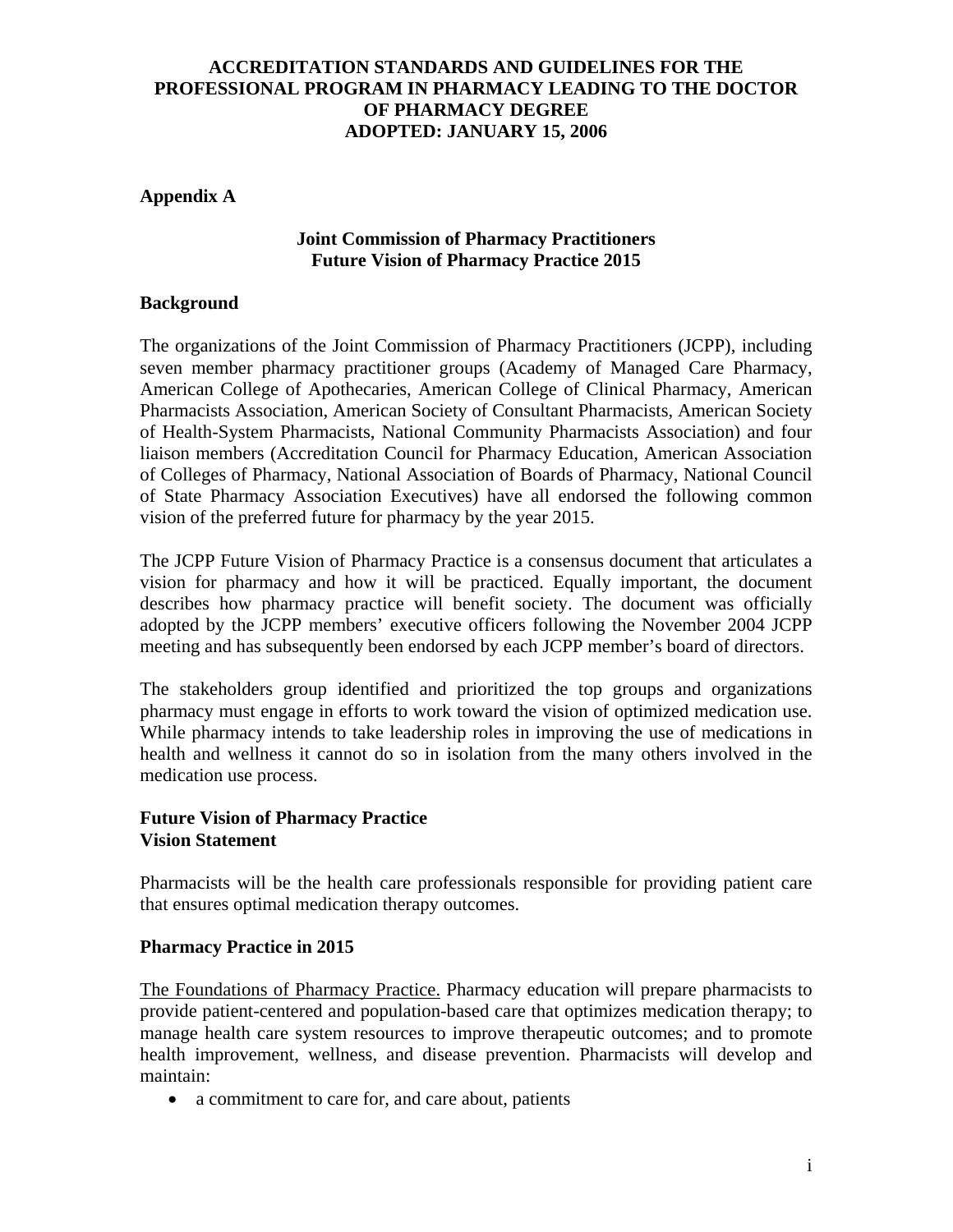- an in-depth knowledge of medications and the biomedical, sociobehavioral, and clinical sciences
- the ability to apply evidence-based therapeutic principles and guidelines, evolving sciences and emerging technologies, and relevant legal, ethical, social, cultural, economic, and professional issues to contemporary pharmacy practice

How Pharmacists Will Practice. Pharmacists will have the authority and autonomy to manage medication therapy and will be accountable for patients' therapeutic outcomes. In doing so, they will communicate and collaborate with patients, care givers, health care professionals, and qualified support personnel. As experts regarding medication use, pharmacists will be responsible for:

- rational use of medications, including the measurement and assurance of medication therapy outcomes
- promotion of wellness, health improvement, and disease prevention
- design and oversight of safe, accurate, and timely medication distribution systems

Working cooperatively with practitioners of other disciplines to care for patients, pharmacists will be:

- the most trusted and accessible source of medications and related devices and supplies
- the primary resource for unbiased information and advice regarding the safe, appropriate, and cost-effective use of medications
- valued patient care providers whom health care systems and payers recognize as having responsibility for assuring the desired outcomes of medication use

How Pharmacy Practice Will Benefit Society. Pharmacists will achieve public recognition that they are essential to the provision of effective health care by ensuring that:

- medication therapy management is readily available to all patients
- desired patient outcomes are more frequently achieved
- overuse, underuse, and misuse of medications are minimized
- medication-related public health goals are more effectively achieved
- cost-effectiveness of medication therapy is optimized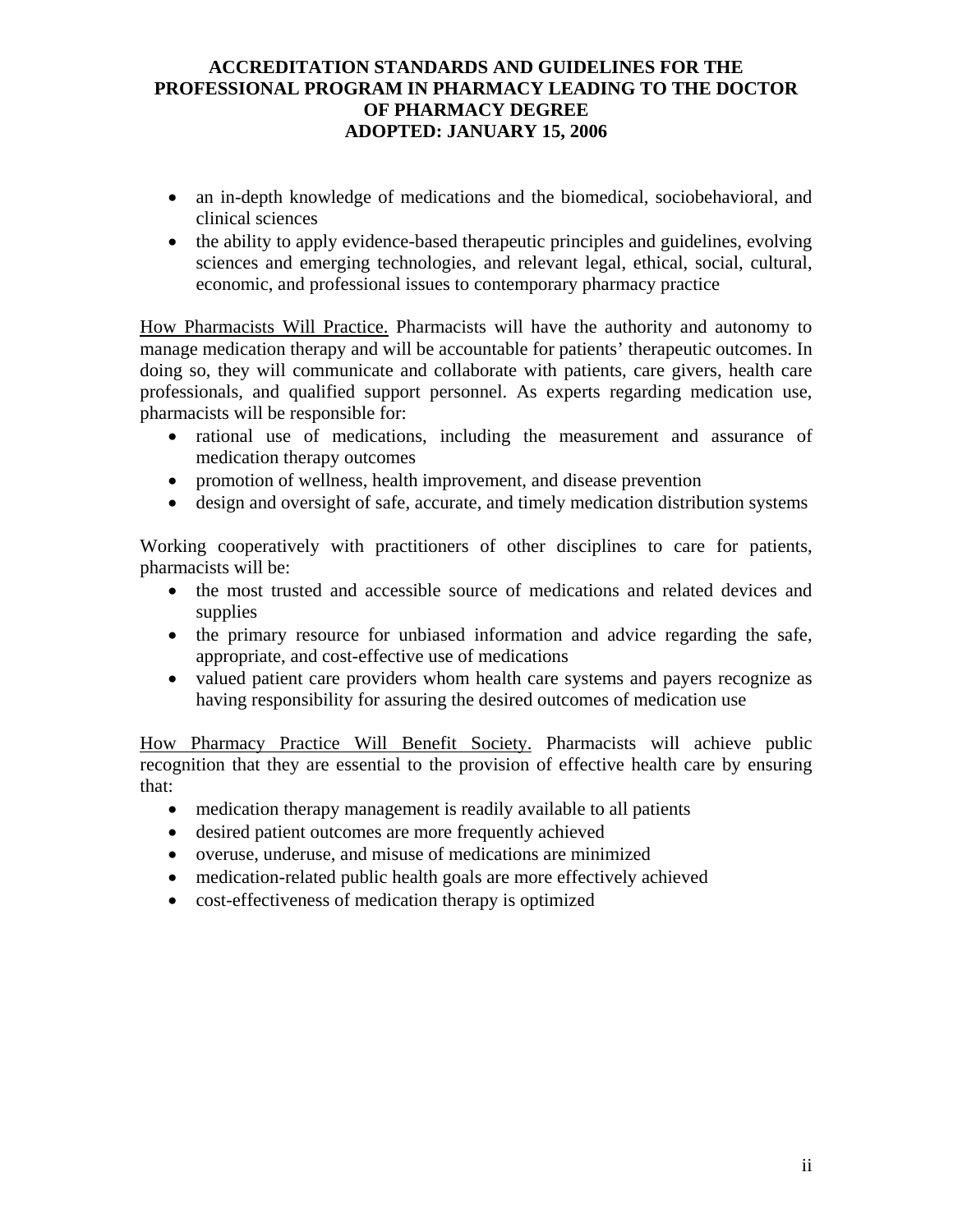# **Appendix B**

### **Additional Guidance on the Science Foundation for the Curriculum**

*During the standards revision process from 2003 to 2006, ACPE stakeholders (faculty, practitioners, regulators, and others) identified elements of the science foundation that they believe essential to the development of pharmacists. Some of these areas may be*  addressed in pre-pharmacy courses, while the majority would be the purview of the *curriculum of the professional degree program. The majority of the sections listed would reflect required course work, while some could be addressed in elective courses. Laboratory experiences and patient-care simulations should be incorporated as appropriate to the subject matter. Topic headings do not imply the need for separate courses but rather that the material be addressed adequately in the curriculum. Content may be delivered as individual or integrated courses involving multiple disciplines. It is expected that the listing below will change as a function of evolution of the profession, leading to future updates of this appendix.* 

*Thus, the following information is provided as a basis for curricular evaluation and continuous quality improvement, driven by the mission and goals of the college or school.* 

Today's ever-changing health care environment requires a pharmacy practitioner to be knowledgeable and competent in the following areas critical to the foundation and delivery of effective patient care. The foundation in the sciences suggested by ACPE stakeholders follows:

### **Basic Biomedical Sciences**

Anatomy and Physiology

- structure and function of major body systems: integumentary, muscular skeletal, cardiovascular, lymphatic, respiratory, digestive, nervous, endocrine, urinary, reproductive, and body fluid and electrolytes
- molecular aspects of cell biology
- cell physiology and cellular structure and organization

### Pathology/Pathophysiology

- basic principles and mechanisms of disease, including:
	- o inflammation and repair
	- o degeneration
	- o disturbances on hemodynamics
	- o developmental defects
	- o neoplasia
- pathophysiology of disease states amenable to pharmacist intervention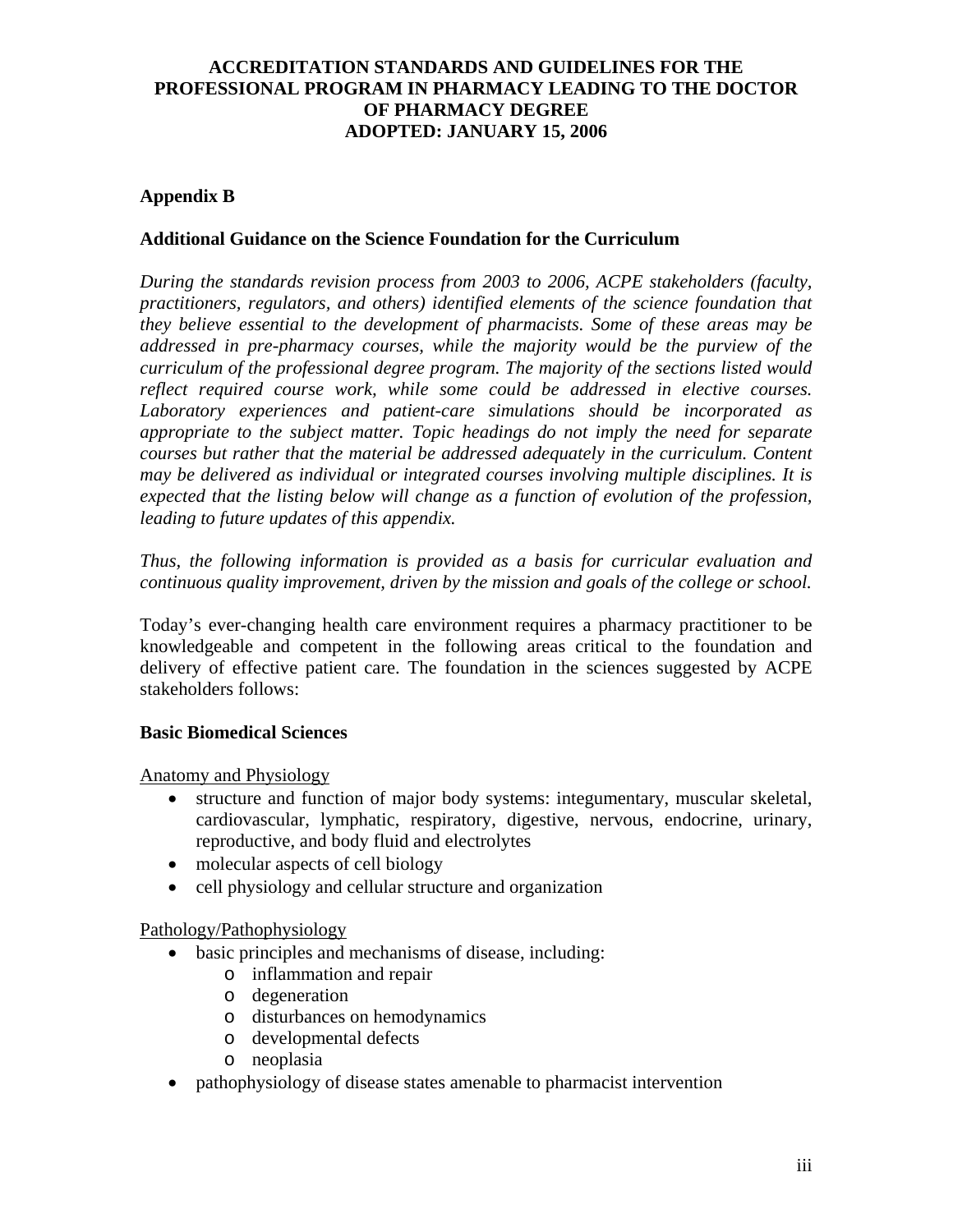# Microbiology

- general principles of microbial concepts
- principles of infectious disease
- host-parasite relationships
- pathogenic micro-organisms of man
- inflammatory responses to infectious agents
- clinical aspects of infection

### Immunology

- human immunity and immune response
- principles of antigen-antibody relationships
- molecular biology of immune response
- genetic basis for antibody synthesis, development, function, and immunopathology

### Biochemistry/Biotechnology

- chemistry of biomacromolecules (proteins, lipids, carbohydrates, and DNA)
- enzymology and co-enzymes and kinetics
- metabolic pathways to energy utilization
- nucleic acid metabolism, including DNA replication and repair, RNA, and protein synthesis
- recombinant DNA technology

### Molecular Biology/Genetics

- cell structure and components
- ion channels and receptor physiology
- mitosis and meiosis
- chromosomes and DNA
- gene transcription and translation processes
- recombinant DNA technology

### **Biostatistics**

- understanding of commonly used statistical tests and their basis
- management of data sets
- evaluation of statistical results
- understanding of statistical versus clinical significance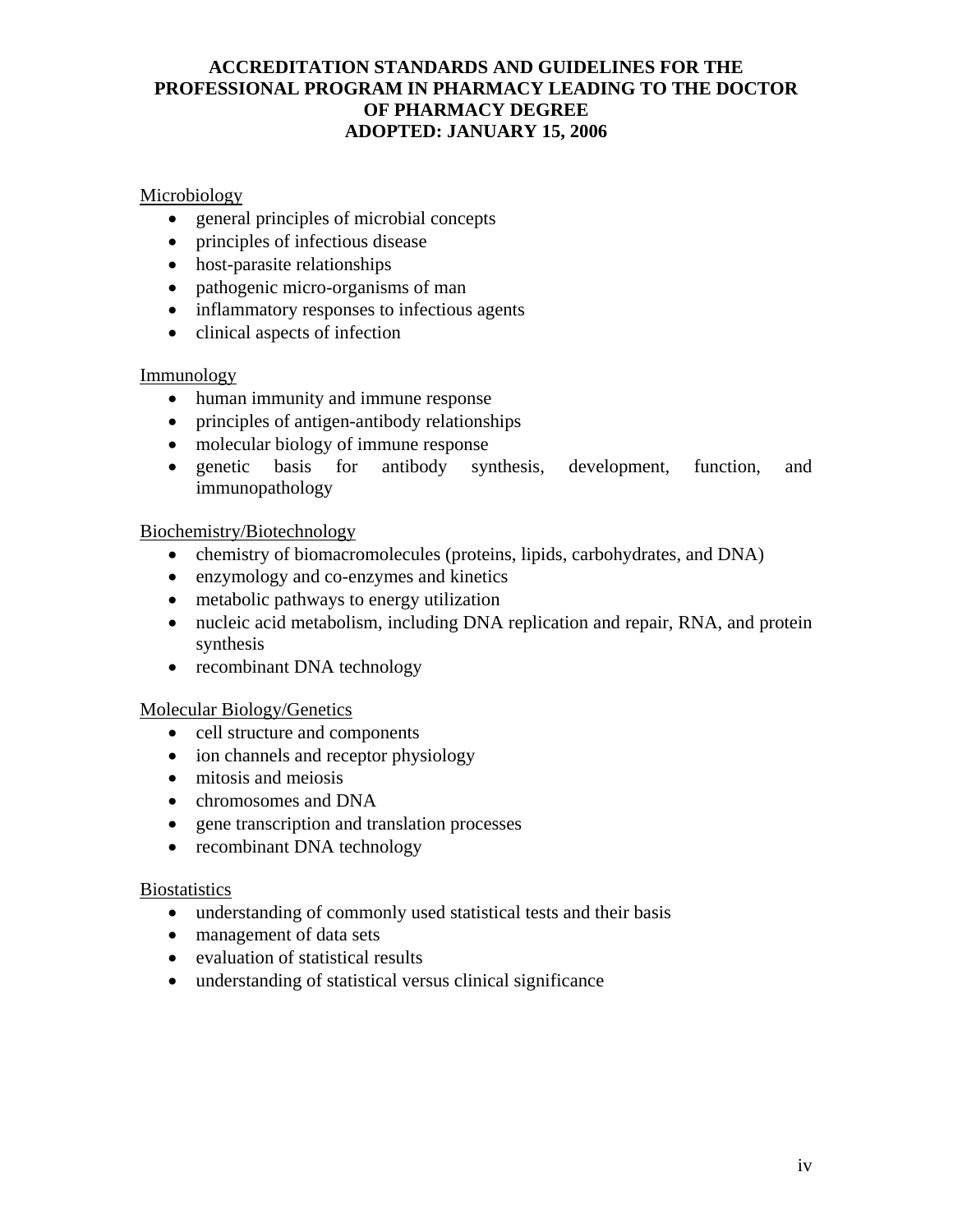### **Pharmaceutical Sciences**

### Medicinal Chemistry

- physico-chemical properties of drug molecules in relation to drug absorption, distribution, metabolism, and excretion (ADME)
- chemical basis of pharmacology and therapeutics
- fundamental pharmacophores for drugs used to treat disease
- structure activity relationships in relation to drug-target interactions
- chemical pathways of drug metabolism
- application to making drug therapy decisions

### Pharmacology

- mechanism of action of drugs in various categories
- role of pharmacology in drug choice and the treatment of disease
- pharmacodynamics of drug action and absorption, distribution, metabolism, and elimination
- adverse effects and side effects of drugs
- drug-target interactions
- drug-drug, drug-food, drug-lab test interactions
- drug discovery and development

Pharmacognosy and Alternative and Complementary Treatments

- concepts of crude drugs, semi-purified, and purified natural products
- variability of occurrence of pharmacologically active substances in plants and impact on regulatory aspects of herbal products
- overview of classes of pharmacologically active natural products
- dietary supplements (vitamins, minerals, and herbals)
- alternative medical treatments
- evaluation of alternative and complementary medicine purity, bioavailability, safety, and efficacy
- herbal-drug interactions
- Dietary Health Supplement and Education Act and impact on regulation of dietary supplements and herbal products

### Toxicology

- mechanism of toxicity and toxicokinetics
- acute and chronic toxic effect of xenobiotics on the body, including drug or chemical overdose and toxic signs of drugs of abuse
- interpretation of drug screens
- antidotes and approaches to toxic exposures
- functions of poison control centers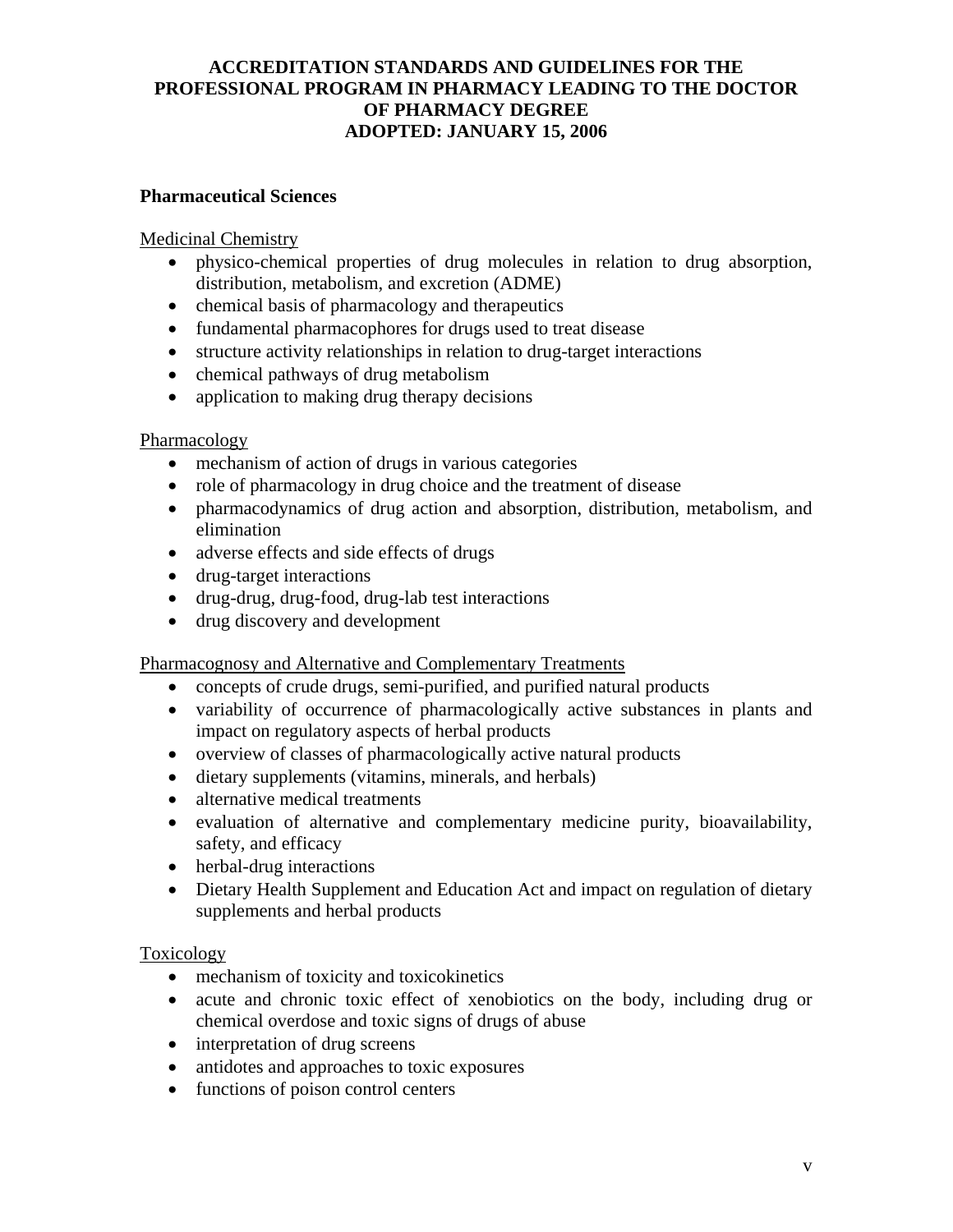• bioterrorism and disaster preparedness and management

Bioanalysis/Clinical Chemistry

- fundamentals of laboratory medicine and its importance to screening, diagnosis, and evaluation of patients
- clinical data relevant to disease state management

### Pharmaceutics/Biopharmaceutics

- physical-chemical principles of dosage forms
- biological principles of dosage forms
- principles of drug delivery via dosage forms (e.g., liquid, solid, semi-solid, controlled release, patches, and implants)
- principles of dosage form stability and drug degradation in dosage forms
- materials and methods used in preparation and use of dosage forms

### Pharmacokinetics/Clinical Pharmacokinetics

- basic principles of in vivo drug kinetics (linear and nonlinear)
- principles of bioavailability/bioequivalence
- physiologic determinates of drug onset and duration
- drug, disease, and dietary influences on absorption, distribution, metabolism, and excretion
- clinical pharmacokinetics of commonly used and low-therapeutic-index drugs
- the pharmacokinetic-pharmacodynamic interface

Pharmacogenomics/genetics

- genetic basis for disease and drug action
- genetic basis for alteration of drug metabolism
- genome and proteomic principles in relation to disease and drug development
- genetic basis for individualizing drug doses

# Extemporaneous Compounding/Parenteral/Enteral

- United States Pharmacopeia guidance on compounding and FDA Compliance Policy Guidelines
- techniques and principles used to prepare and dispense individual extemporaneous prescriptions, including dating of compounded dosage forms
- liquid (parenteral, enteral), solid, semi-solid, and topical preparations
- dosage form preparation calculations
- sterile admixture techniques
	- o United States Pharmacopeia (USP) Chapter 797
	- o stability and sterility testing and dating
	- o clean room requirements
	- o infusion devices and catheters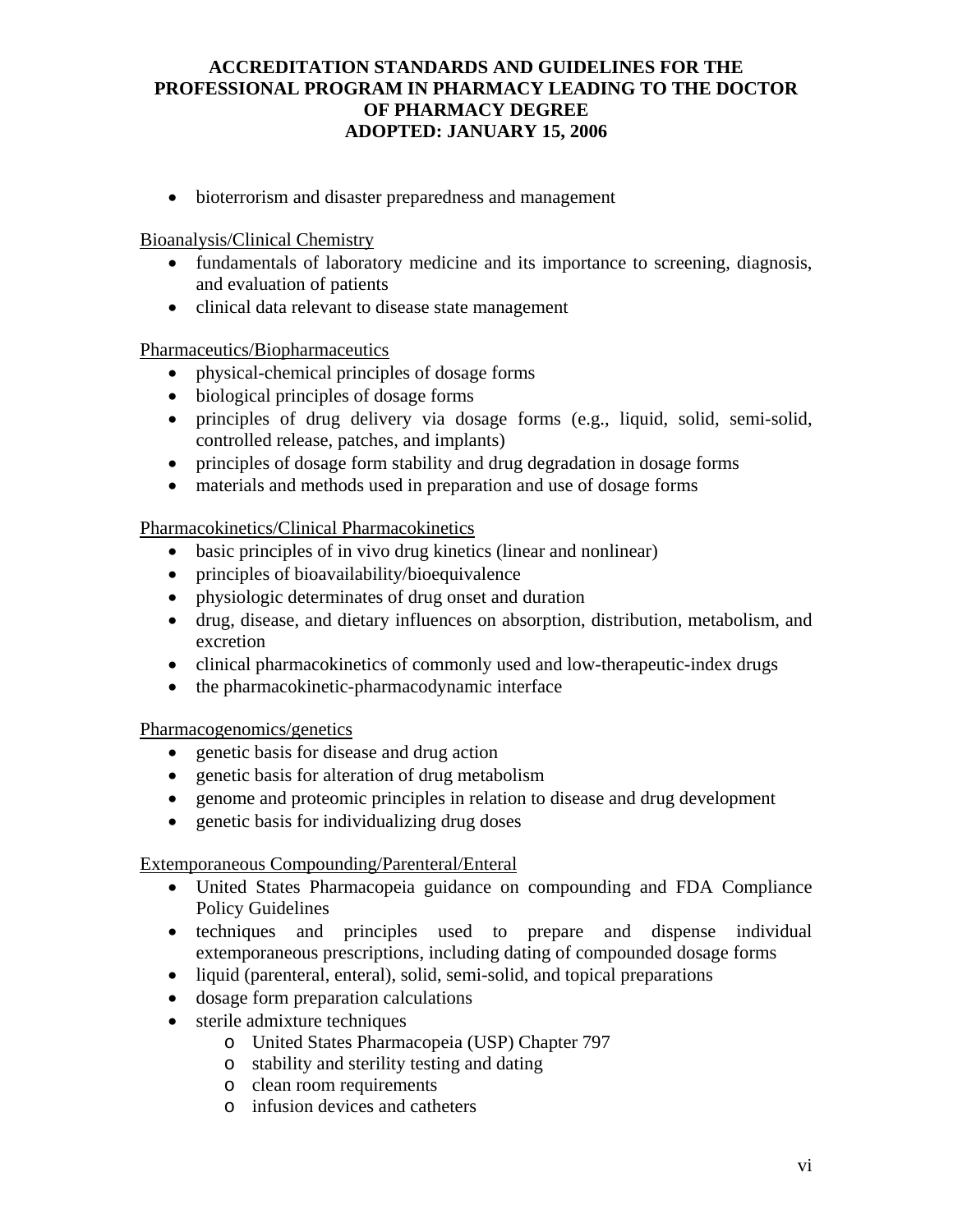### **Social/Behavioral/Administrative Pharmacy Sciences**

### Health Care Delivery Systems

- introduction to United States, state, and local health care delivery systems and their interfaces
- social, political, and economic factors of the U.S. health care delivery system
- principles that influence the distribution of pharmaceutical products and services
- role of public and private insurers, pharmaceutical industry, and managed care on health care delivery in the United States
- Medicare and Medicaid
- Indigent care programs
- incidence of and problems associated with drug overuse, underuse, and misuse in the U.S. health care system

### Economics/Pharmacoeconomics

- economic principles in relation to pharmacoeconomic analysis
- concepts of pharmacoeconomics in relation to patient care
- applications of economic theories and health-related quality-of-life concepts to improve allocation of limited health care resources

### Practice Management

- management principles (planning, organizing, directing, and controlling resources) applied to various pharmacy practice settings and patient outcomes
- management of staff within the practice setting, including pharmacists, technicians, and other supportive personnel
- principles of planning, organizing, directing, and controlling pharmacy resources.
- tools, including informatics, needed to assess and address change, increase competitiveness, improve quality, and optimize patient services
- management of medication use safety systems
- strategies to improve continuity of patient care as patients move between health care settings
- marketing principles
- basic accounting principles
- infection control
- project management
- managing and improving the medication-use process
- third-party administration and managed care systems
- health care improvement mechanisms at the micro- and macro-system levels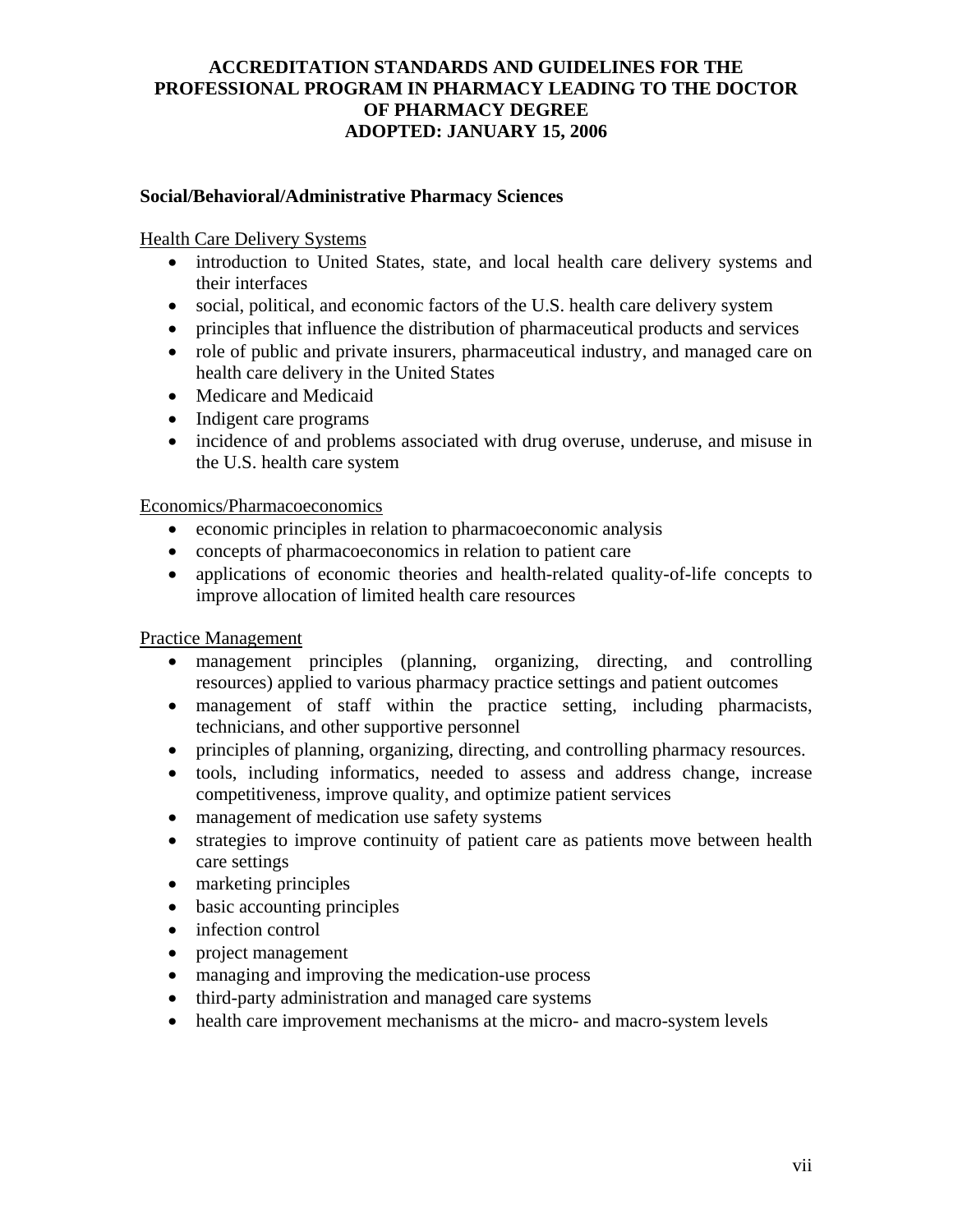Pharmacoepidemiology

- application of principles of epidemiology to the study of drug use and outcomes in large populations
- studies that provide an estimate of the probability of beneficial effects in populations, or the probability of adverse effects in populations, and other parameters relating to drug use benefit
- methods for continual monitoring for unwanted effects and other safety-related aspects of drugs

Pharmacy Law and Regulatory Affairs

- legal basis of pharmacy practice
- pharmacist's responsibilities and limits under the law
- pharmacist's role in reducing liability by reducing drug-related misadventure
- civil versus criminal liability
- business contract law

History of Pharmacy

- overview of the evolution of pharmacy as a distinct profession
- moving from focus on the drug to focus on the patient and the drug, including clinical pharmaceutical care and other aspects of patient-provided pharmacist care
- major milestones and contributors in the evolution of pharmacy

### Ethics

- principles of professional behavior
- ethical issues related to the development, promotion, sales, prescription, and use of drugs
- dealing with ethical dilemmas
- conflict of interest
- ethical issues in delivery of patient-centered care and clinical research
- principles of end-of-life care
- ethical issues in teamwork

### Professional Communication

- effective verbal and written interpersonal communication
- health literacy
- communicating with diverse patients, families, pharmacists, and other health professionals in a variety of settings, both individually and as a member of a team
- interviewing techniques
- active listening and empathy
- assertiveness and problem-solving techniques
- cultural influences on communication of health information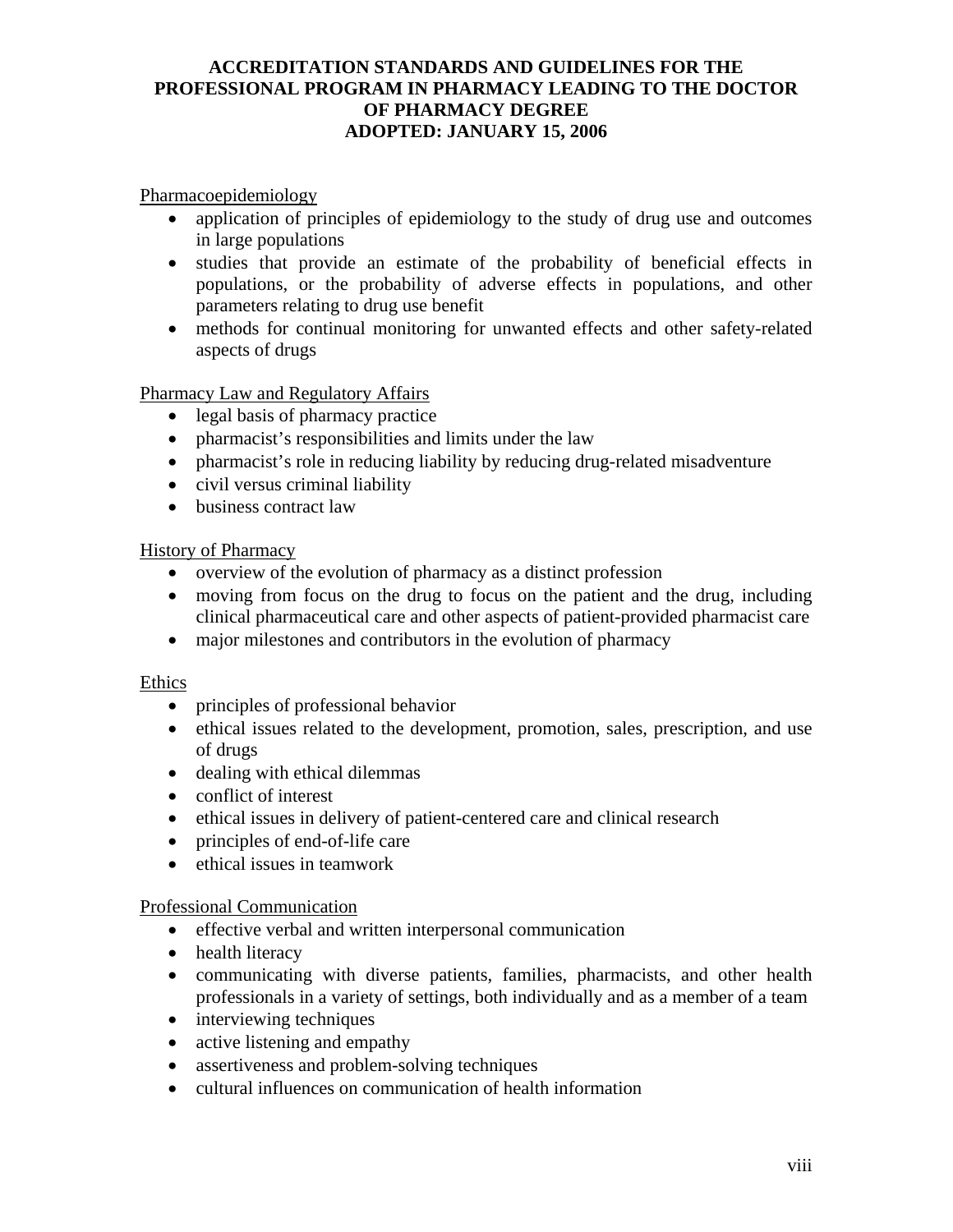- group presentation skills
- strategies for handling difficult situations
- documentation of pharmacist recommendations and consultations
- principles of behavior modification

Social and Behavioral Aspects of Practice

- pharmacy as a patient-centered profession
- patient and other health care provider perceptions of pharmacists' capabilities
- role of the pharmacist related to patient care
- role of the pharmacist related to interaction with other health care professionals
- development of leadership skills
- importance of involvement in pharmacy organizational, regulatory, state, and federal issues

### **Clinical Sciences**

Pharmacy Practice and Pharmacist-Provided Care

- overview of the pharmacy profession
- issues of contemporary practice
- emerging and unique roles for the pharmacist on the health care team
- concepts of pharmacist-provided patient care and medication therapy management services
- principles of pharmacist-managed, patient-centered pharmacy services
- methods of outcome monitoring and assessment techniques
- problem identification (e.g., duplication, dosage, drug interactions, adverse drug reactions and interactions, frequency, dosage form, indication mismatches) and resolution
- role of pharmacy care plans in patient care
- monitoring for positive and negative drug therapy outcomes
- evidence-based practice and decisions
- principles of clinical management of drug toxicity and overdosage
- home diagnostic devices

### Medication Dispensing and Distribution Systems

- preparation and dispensing of prescriptions
- development and maintenance of patient medication profiles
- identification and prevention of medication errors
- identification and prevention of drug toxicity
- issues of distribution systems associated with all types of practice settings
- role of automation and technology in workload efficiency and patient safety
- assurance of safety in the medication-use process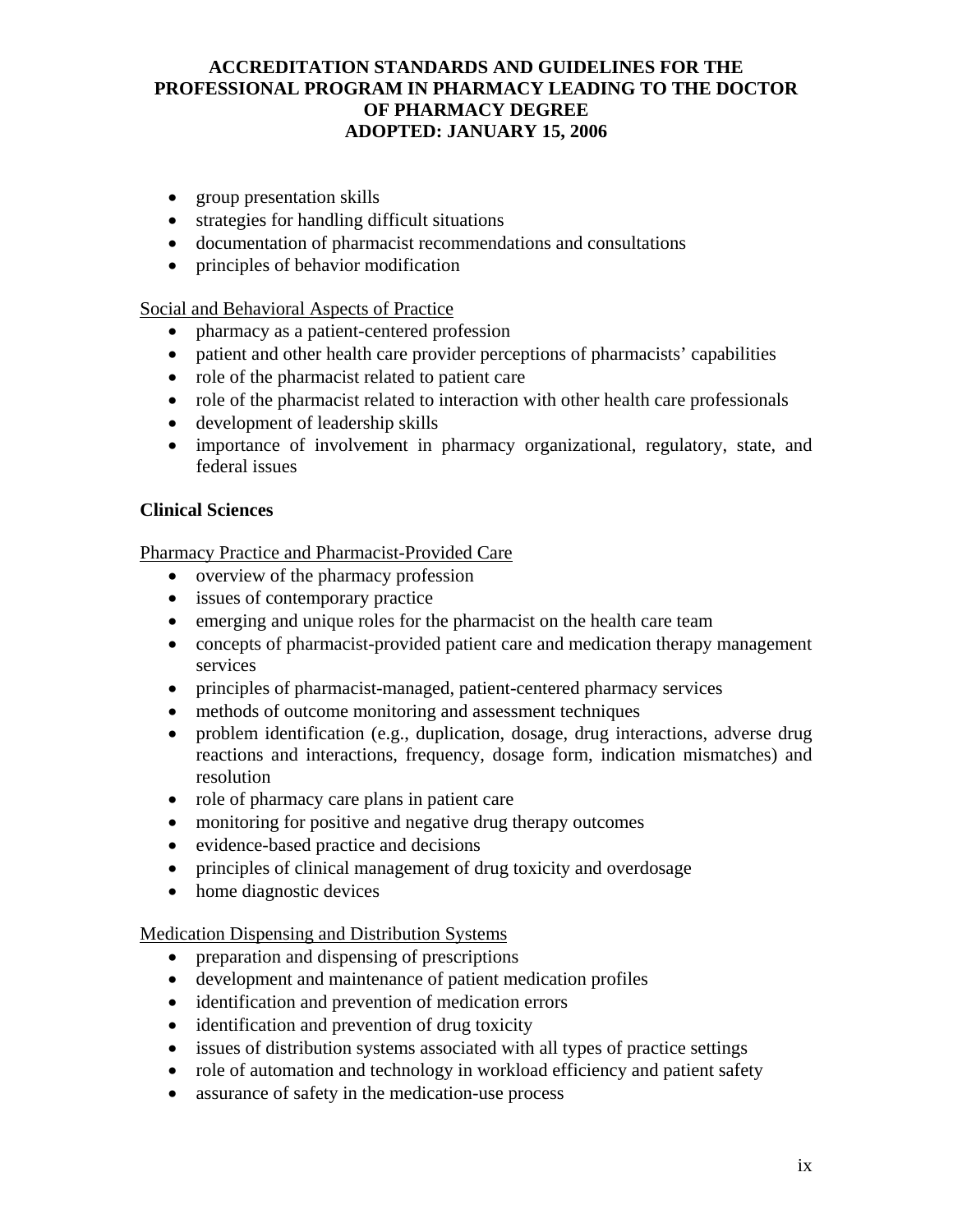- medication error reduction programs
- continuous quality improvement programs

#### Pharmacotherapy

- principles of clinical practice guidelines for various disease states and their interpretation in the clinical setting
- integration of core scientific and systems-based knowledge in patient care decisions
- reinforcement of basic science principles relative to drug treatment protocols and clinical practice guidelines
- evaluation of clinical trials that validate treatment usefulness
- application of evidence-based decision making to patient care
- drug monitoring for positive and negative outcomes
- diagnostic tests in the diagnosis, staging, and monitoring of various disease states
- concepts of pain management and palliative care
- promotion of wellness and nonpharmacologic therapies
- disease prevention and monitoring
- nonprescription drug therapies
- dietary supplements
- design of patient-centered, culturally relevant treatment plans
- drug-induced disease

### Pharmacist-Provided Care for Special Populations

- pathophysiologic and pharmacotherapy alterations specific for special population patients (e.g., pediatric, geriatric, pregnant, cystic fibrosis, sickle cell anemia, celiac disease, genetic disorders, and others) for prescription and nonprescription medications
- dosage calculation and adjustments in special-population patients
- drug monitoring for positive/negative outcomes in special-population patients

### Drug Information

- fundamentals of the practice of drug information
- application of drug information skills for delivery of pharmaceutical care
- technology of drug information retrieval for quality assurance
- the ability to judge the reliability of various sources of information

### **Medication Safety**

- causes of medication errors/systems approaches
- human factors in errors
- strategies for reducing errors
- pharmacy leadership in medication safety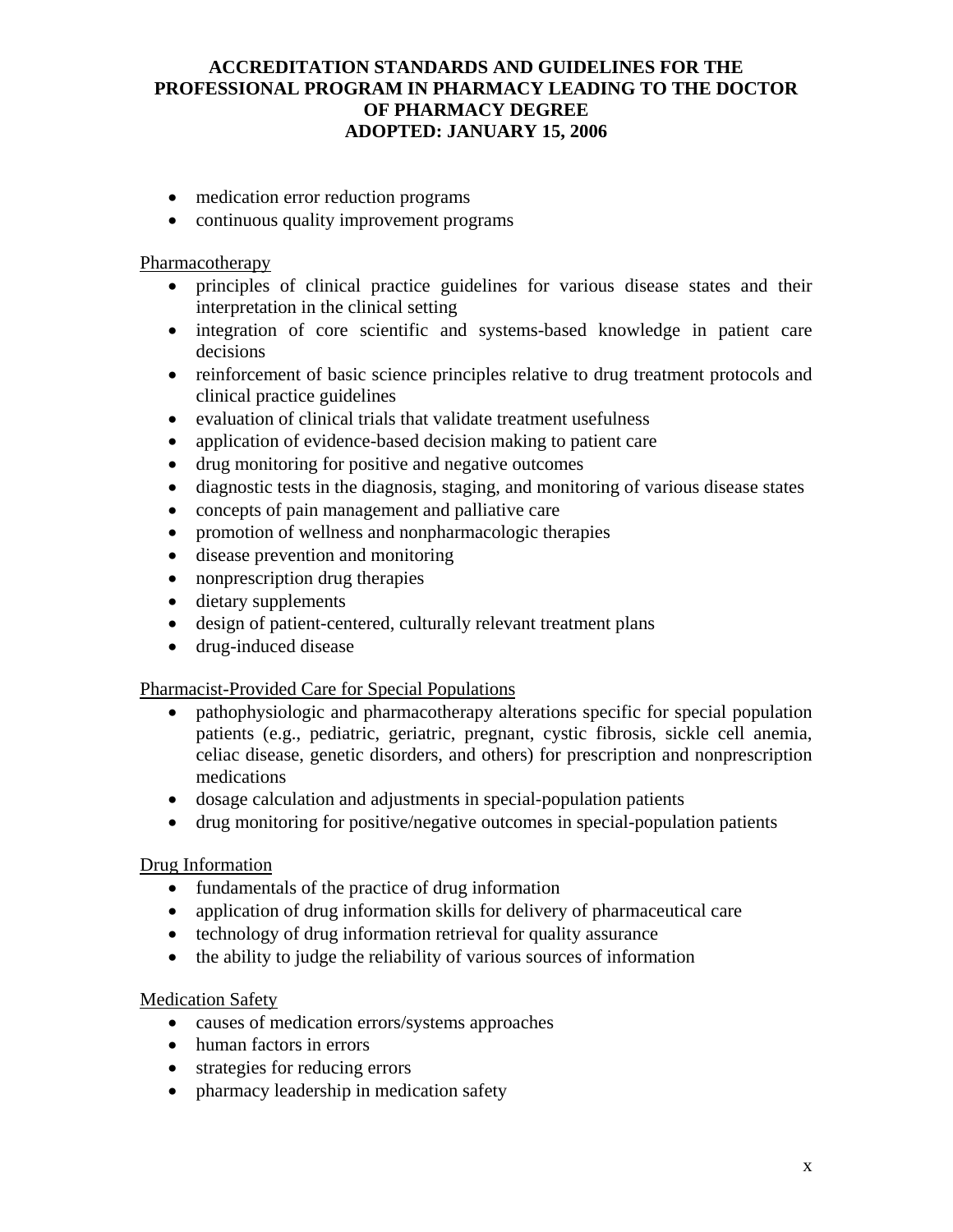Literature Evaluation and Research Design

- fundamentals of research design and methodology
- principles of evaluation of the primary literature
- practical implications of the primary literature
- principles of research design and analysis in practicing evidence-based pharmacy

# Patient Assessment Laboratory

- obtaining a comprehensive patient history
- familiarity with basic assessment techniques (inspection, palpation, percussion, auscultation), terminology, and the modifications caused by common disease states and drug therapy
- triage and referral skills
- knowledge of therapeutic drug concentrations and their interpretation
- knowledge of the basis for common clinical laboratory values and diagnostic tests and the influences of common disease states
- false positive and false negative results
- OTC point-of-care testing devices (e.g., glucometers, pregnancy tests, home testing for HbA1c, drug screening)
- principles of electrocardiography and common EKG abnormalities
- advanced cardiac life support

# Elective Courses

• Multiple opportunities should be provided throughout the curriculum for students to take course work designed to develop areas of personal interest, to expand their understanding of professional opportunities, and to achieve the outcomes of the curriculum.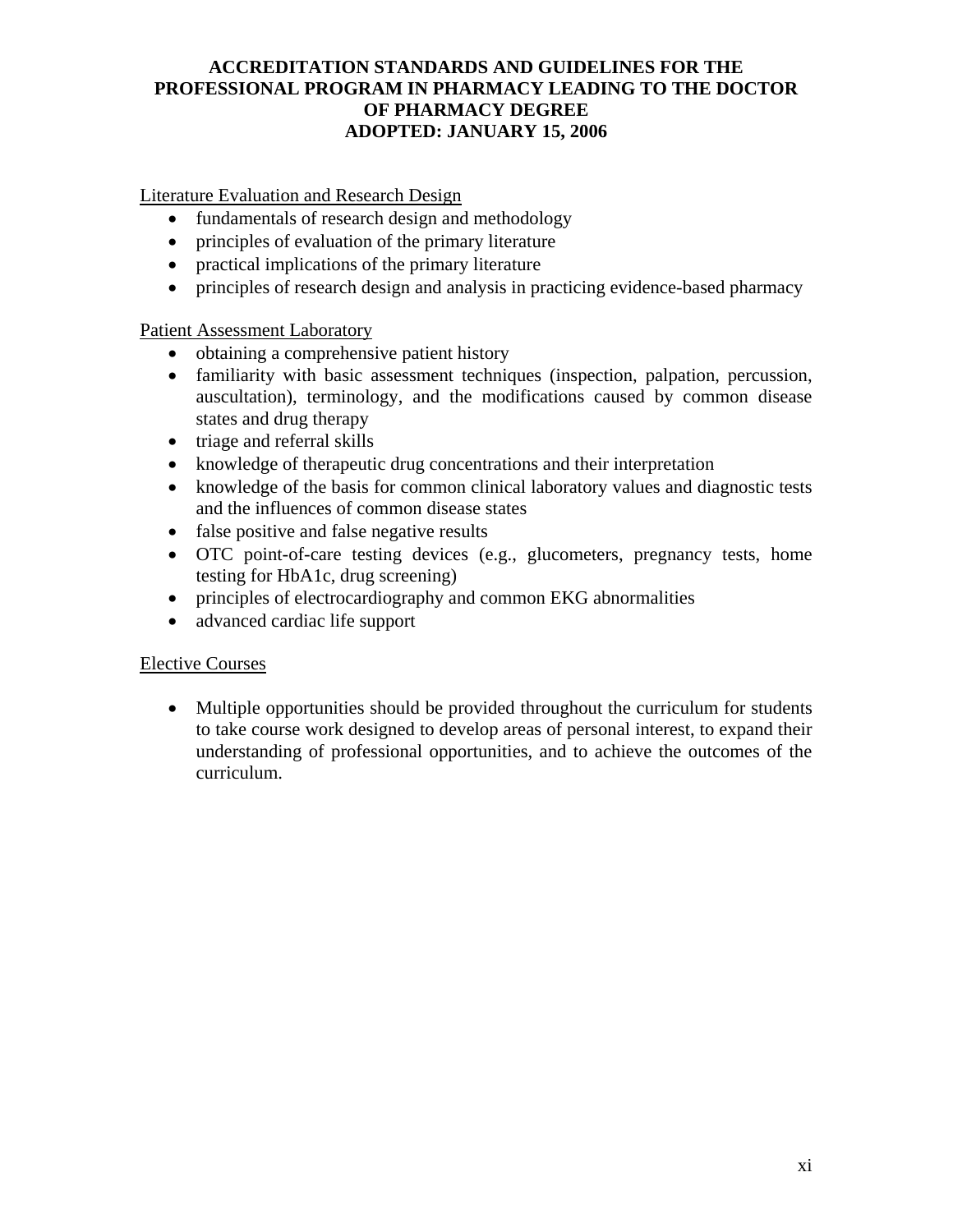# **Appendix C**

### **Additional Guidance on Pharmacy Practice Experiences**

*The following information is a compilation of comments received from ACPE stakeholders relative to pharmacy experiential education. As with Appendix B, the information is provided as a basis for curricular reflection and continuous quality improvement, driven by the mission and goals of the college or school.* 

### **General Guidance**

The pharmacy practice experiences should:

- ensure that every student has multiple opportunities to perform patient-centered care activities in a variety of settings
- be in-depth, structured, and carefully coordinated with other components of the curriculum
- require active participation and patient care responsibilities, in a progressive fashion, designed to develop the practice skills, judgment, professional behavior, attitudes and values, confidence, and personal responsibility needed for each student to embark on an independent and collaborative practice

The development of the desired student competencies should occur in a progressive manner and involve experiences in a variety of practice settings in which pharmacists work as partners with patients, physicians, nurses, other health care professionals, and administrators.

General objectives and learning modules, as well as site-specific learning objectives, should be established for all of the pharmacy practice experiences. The objectives for the pharmacy practice experiences should identify the competencies to be achieved, expected types of patients (if applicable), level of student responsibility, and setting needed for the objectives to be met. The college or school should specify, for those pharmacy practice experiences involving direct patient care, the major disease states/conditions that all students are expected to encounter. The college or school should also specify the extent of student interaction with patients and the settings in which the interactions will occur.

Goals and objectives for each pharmacy practice experience should be mapped to the professional competencies to ensure that, when taken as a whole, each student's experiential education will provide opportunity to achieve the stated competencies*.*

Specific criteria should be developed to enable faculty and students to assess progress midway through the experience and at its completion. Students should be provided the opportunity to demonstrate achievement of stated competencies as assessed through the use of reliable, validated criteria.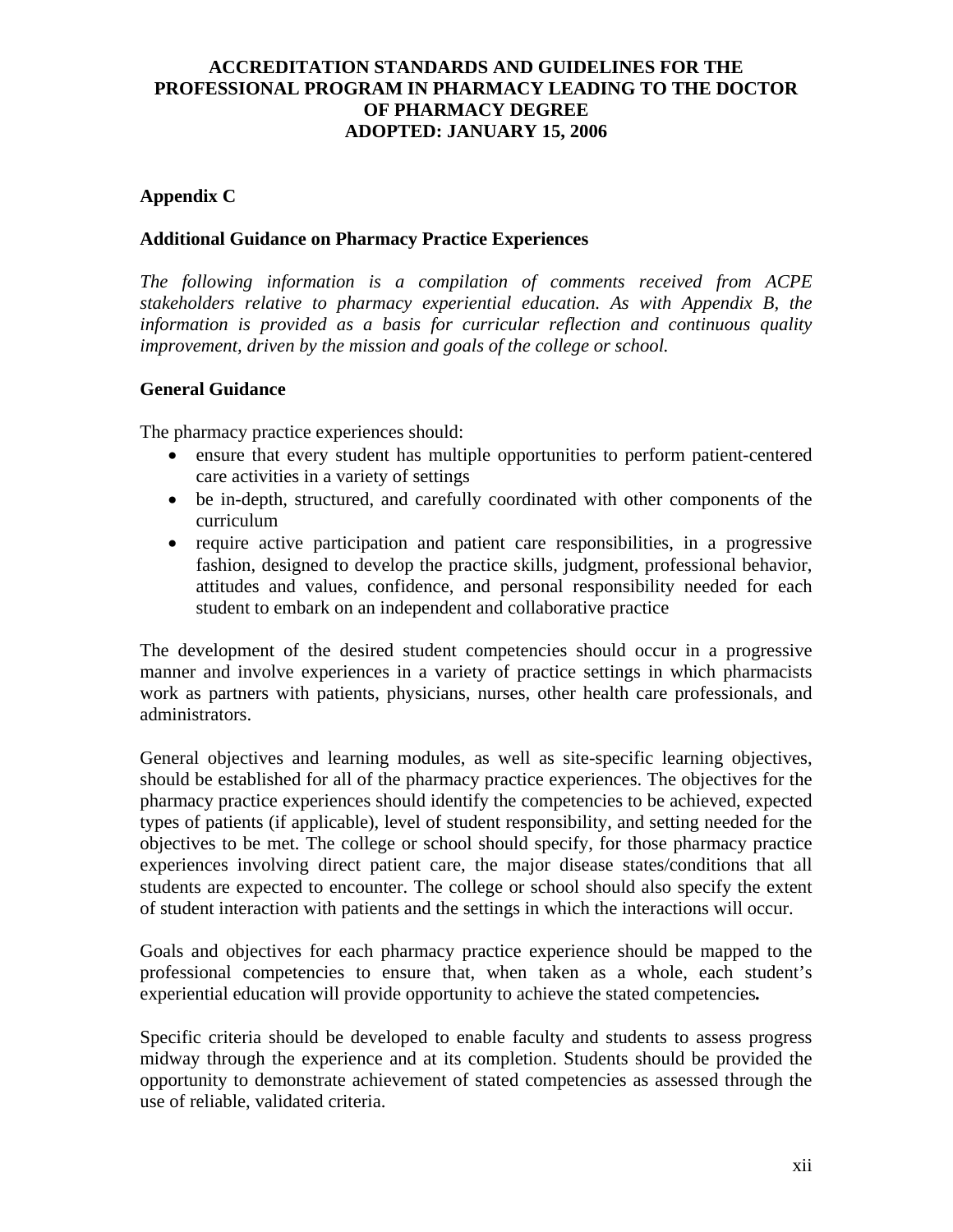Educational experiences in the same practice area, for example, community pharmacy, should result in comparable educational objectives and competencies in students, especially in the Advanced Pharmacy Practice Experiences.

### **Oversight of Pharmacy Practice Experiences**

The experiential director, or equivalent person responsible for oversight and quality assurance of the pharmacy practice experience component of the curriculum, should have sufficient practice, academic, and management expertise to have credibility with other faculty and practitioners, as well as to direct the program in a manner that facilitates the college or school's ability to influence advancement of the practice of pharmacy. The college or school should ensure that the person has the appropriate expertise, support, and authority to evaluate, identify deficiencies if applicable, and implement change where needed. The person should serve on, or be *ex-officio* to, key committees where their input is most effective.

Colleges and schools should have systems, such as computerized programs, to manage the pharmacy practice experiences.

Important factors to be considered and assessed to ensure the desired outcomes are the number of students each preceptor and/or site is assigned; the nature, dynamics, and other responsibilities of the practice site; the experience and other commitments of the preceptor; the specific objectives of the experience; the potential benefit of student-tostudent interaction and collaboration; and the instructional methodologies employed.

The college or school should obtain assessment of qualities and performance of preceptors from students in a manner that would not adversely affect the grading process. The methods of assessment and reporting employed should promote the development within the student of the ability to offer constructive criticism in a manner appropriate to interprofessional relationships. The assessment should include each preceptor's:

- ability to facilitate learning
- communication skills
- quality as a professional role model
- effectiveness related to pharmacy education

The quality control procedure employed should use a variety of methods, such as use of a review committee consisting of practitioners, faculty, and students, and visits to and communications with experiential sites conducted by trained individuals.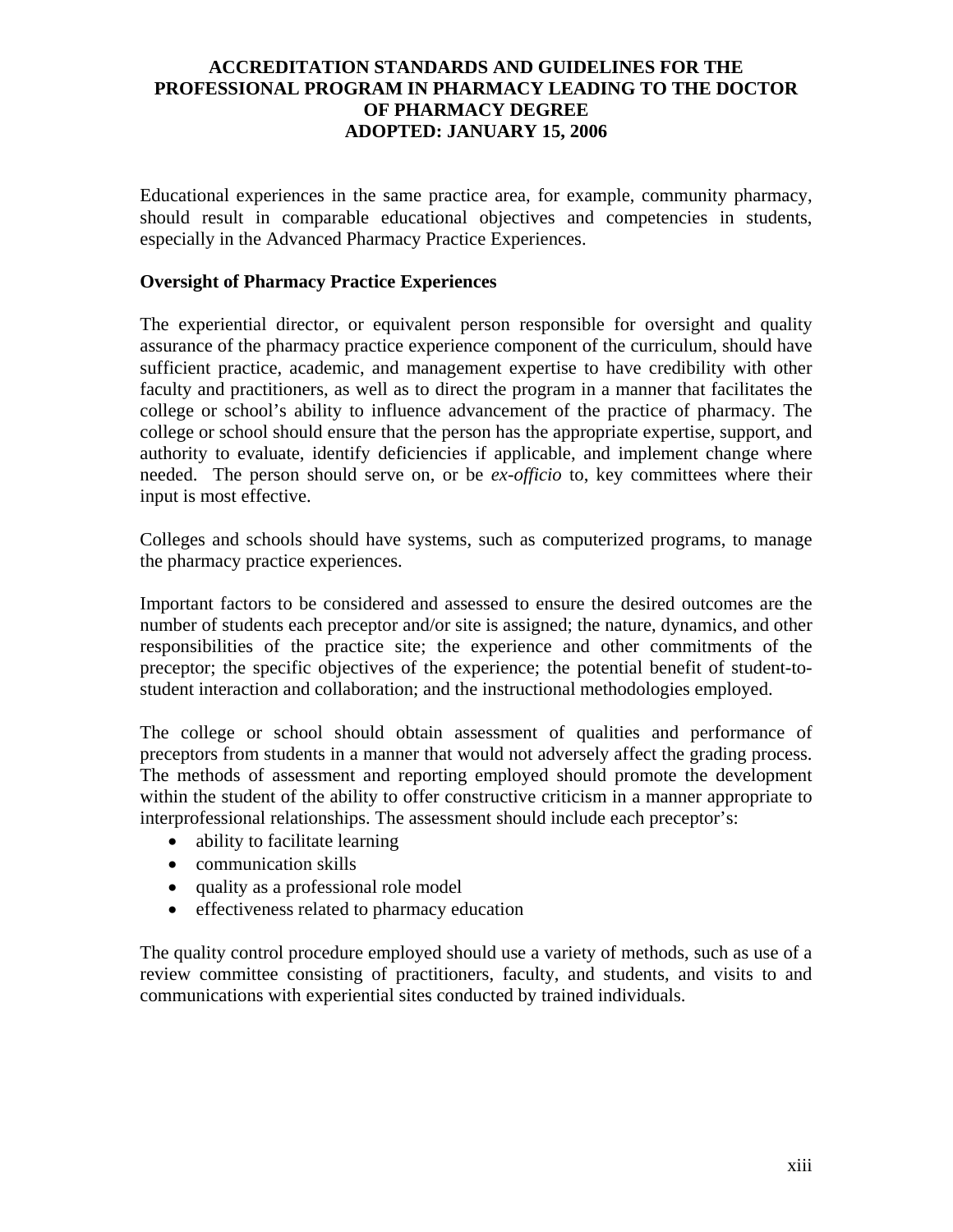### **Preceptors**

The college or school should identify preceptors who will be positive role models for students and who, in general, demonstrate the following behavior, qualities, and values (as applicable to their area of practice):

- practice ethically and with compassion for patients
- accept personal responsibility for patient outcomes
- have professional training, experience, and competence commensurate with their position
- utilize clinical and scientific publications in clinical care decision making and evidence-based practice
- have a desire to educate others (patients, care givers, other health care professionals, students, pharmacy residents)
- have an aptitude to facilitate learning
- be able to document and assess student performance
- have a systematic, self-directed approach to their own continuing professional development
- collaborate with other health care professionals as a member of a team
- be committed to their organization, professional societies, and the community

In general, preceptor training should include:

- orientation to the college or school's mission, goals, and values
- review of the college or school's curriculum and teaching methodologies
- review of the specific objectives for the pharmacy practice experiences
- guidance regarding the assessment of students' prior knowledge and experience relative to the rotation's objectives so that the preceptor may tailor the rotation to maximize the educational experience and ensure appropriate student interaction with patients and their care givers and other health professionals, if applicable
- review of the college or school's performance assessment and grading systems

### **Introductory Pharmacy Practice Experiences**

The introductory pharmacy practice experiences may use various formats, including:

- shadowing of practitioners or students on advanced pharmacy practice experiences
- interviews with real patients
- service learning (see below)
- real practice experiences in community, institutional, long-term care pharmacies, etc.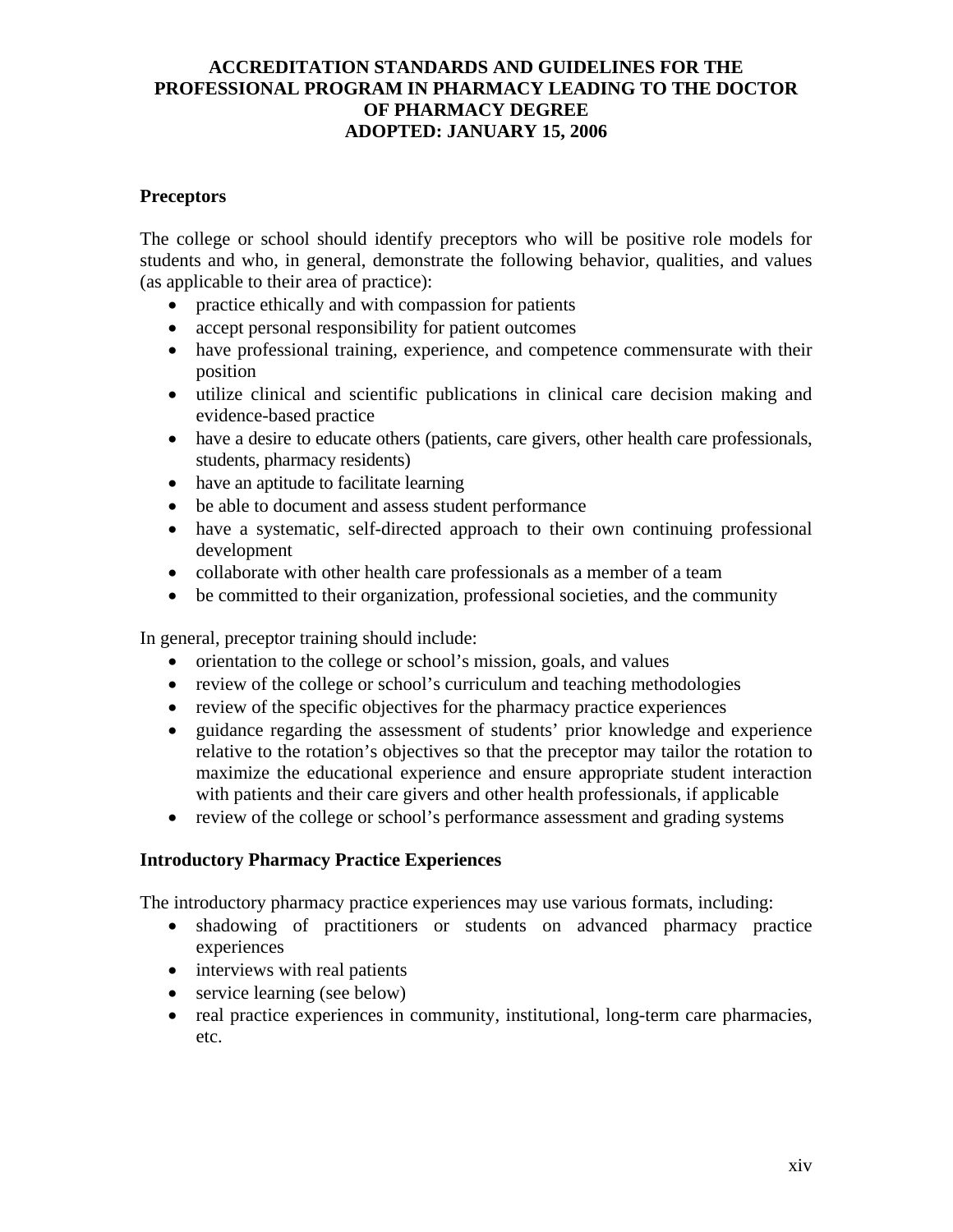In this regard, colleges and schools are encouraged to identify or develop introductory pharmacy practice experiences that consistently expose students to and allow participation in activities such as, but not limited to:

- processing and dispensing new/refill medication orders
- conducting patient interviews to obtain patient information
- creating patient profiles using information obtained
- responding to drug information inquiries
- interacting with other health care professionals
- participating in educational offerings designed to benefit the health of the general public
- interpreting and evaluating patient information
- triaging and assessing the need for treatment or referral, including referral for a patient seeking pharmacist-guided self-care
- identifying patient-specific factors that affect health, pharmacotherapy, and/or disease state management
- assessing patient health literacy and compliance
- performing calculations required to compound, dispense, and administer medications
- administering medications

 $\overline{a}$ 

- providing point-of-care and patient-centered services
- conducting physical assessments
- preparing and compounding extemporaneous preparations and sterile products
- communicating with patients and other health care providers
- interacting with pharmacy technicians in the delivery of pharmacy services
- documenting interventions in patient records in a concise, organized format that allows readers to have a clear understanding of the content
- presenting patient cases in an organized format covering pertinent information
- billing third parties for pharmacy services

In accordance with its policies and procedures and using established criteria, a college or school may exempt applicable students from the requirements of certain introductory pharmacy practice experiences, provided that the college or school has assessed or otherwise validated that the student has achieved the desired outcomes of that experience through an alternative experience acceptable to the college or school.

Service Learning: Service learning experiences<sup>21</sup> per se, although beneficial in developing desirable student attitudes and values, do not necessarily qualify as introductory pharmacy practice experiences unless they specifically include the activities described above. The college or school may use such experiences to complement the

 $21$  Service learning is a structured learning experience with clearly defined objectives that combines performing service in the community with preparation, reflection, and discussion.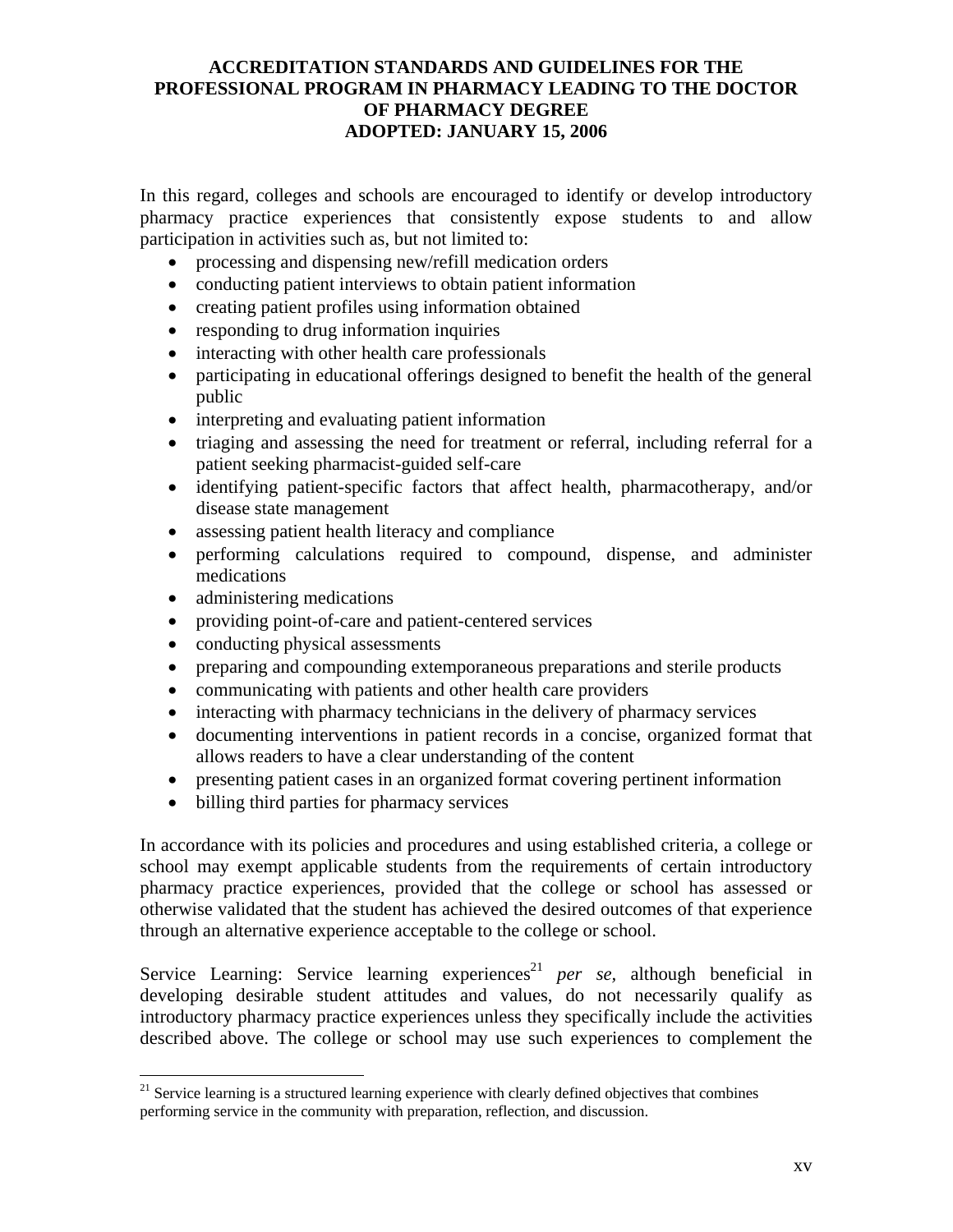introductory pharmacy practice experiences. Colleges and schools using service learning activities, whether as part of the introductory pharmacy practice experiences or not, should ensure that, in general, such activities:

- meet a community need
- establish or enhance a relationship between the community and the academic institution
- help foster civic and professional responsibility and the development of a sense of caring for others
- are integrated into the required academic curriculum
- provide structured time to reflect on the service learning experience
- enhance what is taught in the didactic curriculum by extending student learning beyond the classroom and into the community
- provide opportunities for interaction with other health professional students and practitioners
- attempt to balance the service that is provided and the learning that takes place

### **Advanced Pharmacy Practice Experiences**

Most of the time assigned for students in advanced pharmacy practice experiences should involve direct patient care. Direct patient care experiences should be of sufficient length to provide both continuity of patient care and an opportunity for the student to practice the competencies associated with that practice setting. The series of required and elective experiences should be coordinated to achieve, in composite, the experiential whole of the advanced pharmacy practice experiences. Where possible, practice experiences should be offered in academic health centers to provide students with the opportunity to encounter and participate in innovative health care delivery and treatment.

Colleges and schools are encouraged to identify or develop advanced pharmacy practice experiences that consistently allow students to perform activities that build upon those activities listed for the introductory pharmacy practice experiences. In general, and where legally permitted, activities in which students should participate during required advanced pharmacy practice experiences include, but are not limited to:

- practicing as a member of an interprofessional team
- identifying, evaluating, and communicating to the patient and other health care professionals the appropriateness of the patient's specific pharmacotherapeutic agents, dosing regimens, dosage forms, routes of administration, and delivery systems
- consulting with patients regarding self-care products
- recommending prescription and nonprescription medications, dietary supplements, diet, nutrition, traditional nondrug therapies, and complementary and alternative therapies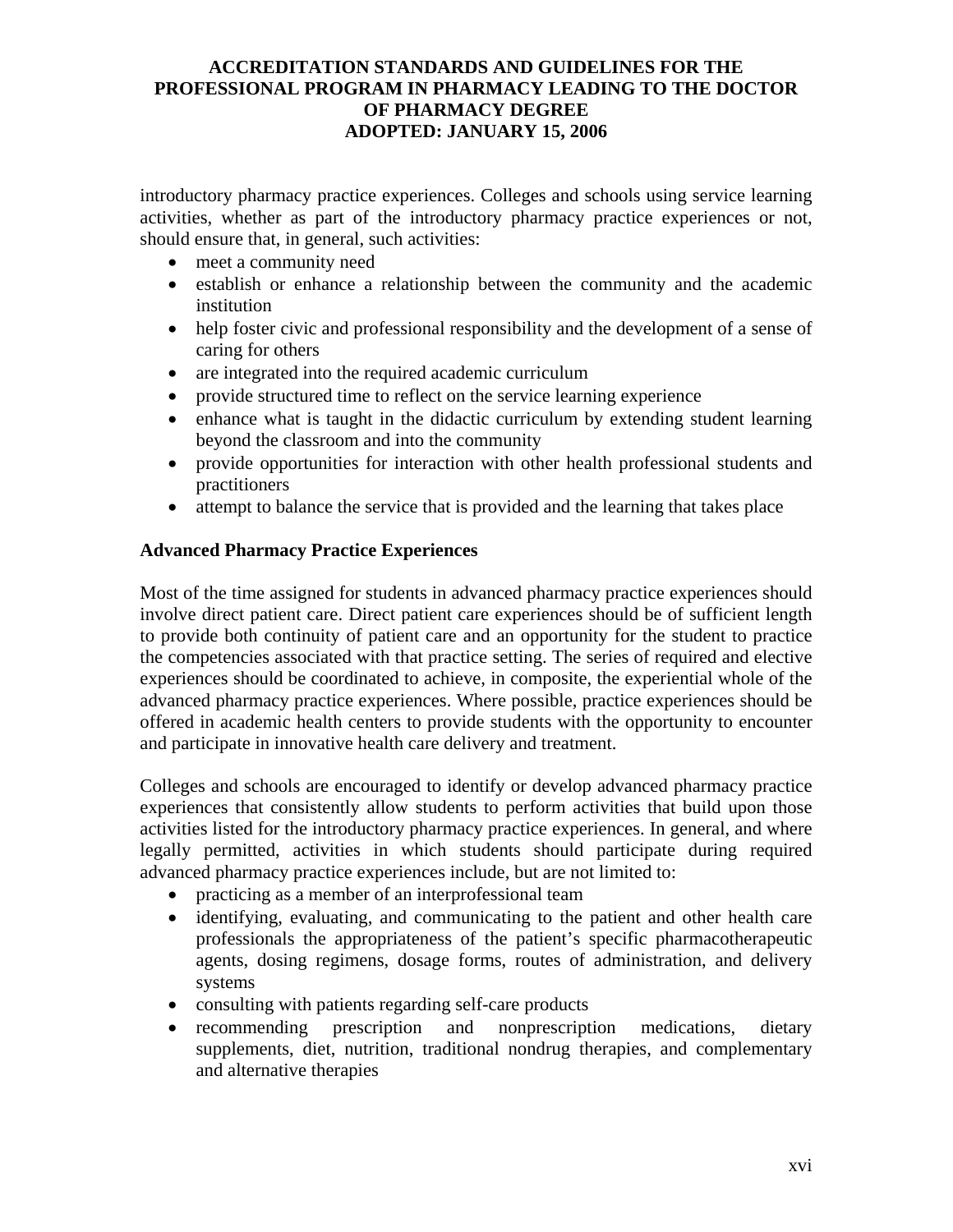## **ACCREDITATION STANDARDS AND GUIDELINES FOR THE PROFESSIONAL PROGRAM IN PHARMACY LEADING TO THE DOCTOR OF PHARMACY DEGREE ADOPTED: JANUARY 15, 2006**

- administering medications where practical and consistent with the practice environment and where legally permitted
- identifying and reporting medication errors and adverse drug reactions
- managing the drug regimen through monitoring and assessing patient information
- providing pharmacist-delivered patient care to a diverse patient population
- providing patient education to a diverse patient population
- educating the public and health care professionals regarding medical conditions, wellness, dietary supplements, durable medical equipment, and medical and drug devices
- retrieving, evaluating, managing, and using clinical and scientific publications in the decision-making process
- accessing, evaluating, and applying information to promote optimal health care
- ensuring continuity of pharmaceutical care among health care settings
- participating in discussions and assignments regarding compliance with accreditation, legal, regulatory/legislative, and safety requirements
- participating in discussions and assignments regarding the drug approval process and the role of key organizations in public safety and standards setting
- participating in discussions and assignments concerning key health care policy matters that may affect pharmacy
- working with the technology used in pharmacy practice

Additional activities in which students should be able to participate during required community and hospital/health system advanced pharmacy practice experiences may include, as appropriate to the learning environment:

- preparing and dispensing medications
- managing systems for storage, preparation, and dispensing of medications
- allocating and using key resources and supervising pharmacy technical staff
- participating in purchasing activities
- creating a business plan to support a patient care service, including determining the need, feasibility, resources, and sources of funding
- managing the medication use system and applying the systems approach to medication safety
- participating in the pharmacy's quality improvement program
- participating in the design, development, marketing, and reimbursement process for new patient services
- participating in discussions and assignments of human resources management, medication resources management, and pharmacy data management systems, including pharmacy workload and financial performance
- participating in the pharmacy's planning process
- conducting a drug use review
- managing the use of investigational drug products